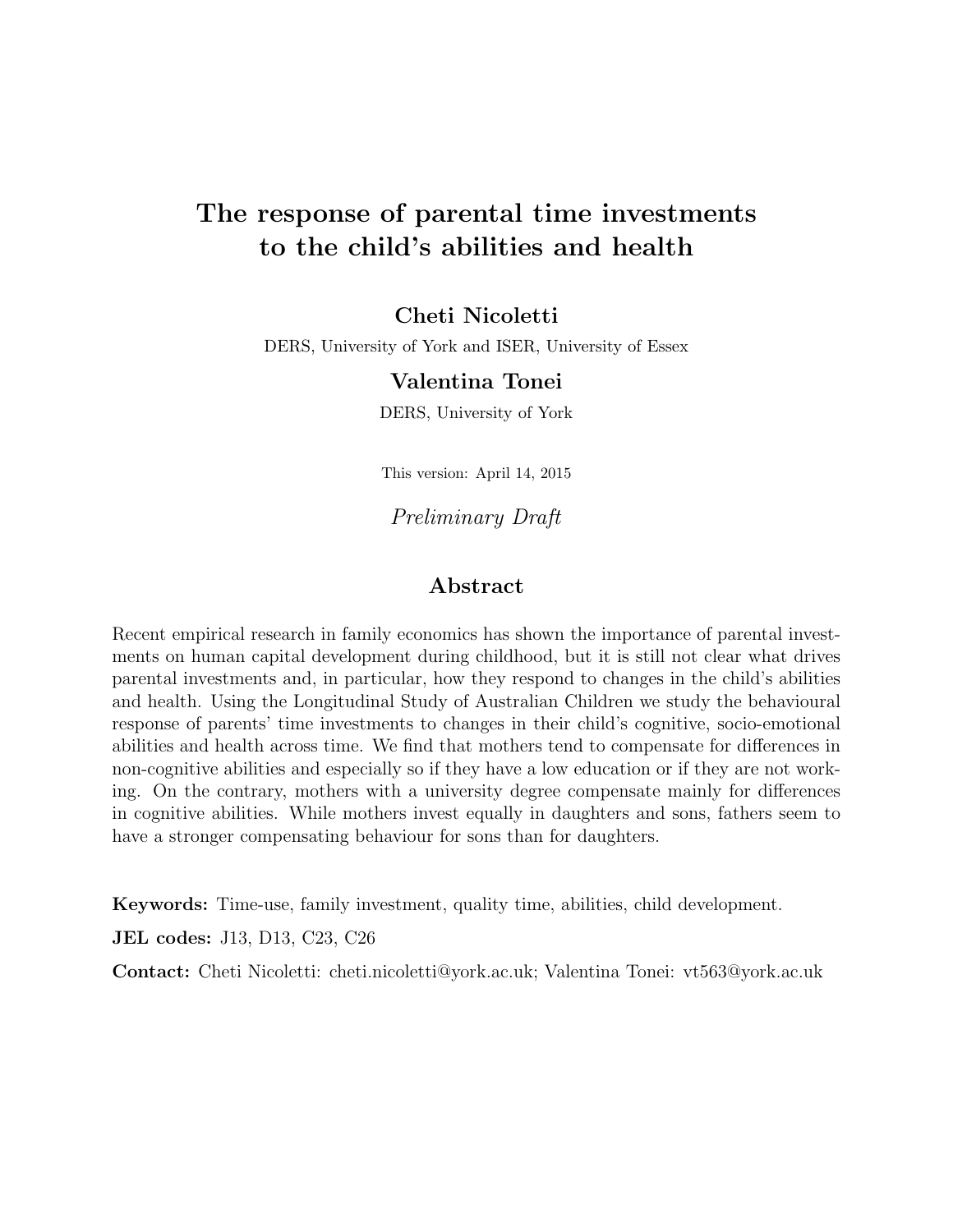### 1 Introduction

The behavioural response of parental investments to child's endowments has attracted a lot of researchers' attention, but there is not yet consensus on whether parents compensate or reinforce for differences in child's human capital (see Currie and Almond, 2011; and Almond and Mazumder, 2013). Most of the empirical literature has focused on the reaction of parental investments to siblings' or twins' differences in endowments at birth or in early childhood (e.g. Behrman et al. 1994; Royer 2009; Rosenzweig et al. 2009; Datar et al. 2010; Currie and Almond 2011; Hsin 2012; Aizer and Cunha 2012; Del Bono et al. 2012; Restrepo 2012; Rosales-Rueda 2014; Yi et al. 2013) or to exogenous shocks that affect child's endowments (e.g. Kelly 2011, Adhvaryu and Nyshadham 2012; Venkataramani 2012; Parman 2012). On the contrary, in our paper we focus on the response of parental time investments in their children when they are between 6-7 and 8-9 years old and we consider health, cognitive as well as socio-emotional abilities observed for the same child at different points in time.

As in Borghans et al. (2008), Cunha et al. (2010) and Almlund et al. (2011) we account for the multidimensionality of child's human capital and allow for a heterogenous response of parental investments by type of human capital, namely cognitive and socio-emotional abilities and health (see Rosales-Rueda 2014; Yi et al. 2014; and Attanasio et al. 2015). In addition, following Behrman et al. (1986) we allow the parental investments response to differ between sons and daughters as well as between mothers and fathers.

Using the first three waves of the Longitudinal Study of Australian Children (LSAC), we take advantage of the availability of time-use diaries to measure the time that parents spend with their child doing activities that can help the child's development. Unlike proxy measures of time investment, such as parents' employment status and number of working hours, time-use diaries allow us to distinguish between formative and non-formative activities that children do together with their parents and to derive a more accurate measure of time investment. While most of the measures of parental investments considered in the empirical literature (e.g. family income and parental employment status) cannot respond instantaneously to changes in child's abilities and health, parental time investment is likely to be more reactive and therefore represents a better way to model the potential response of parents to shocks and changes in their child's health, cognitive and socio-emotional abilities.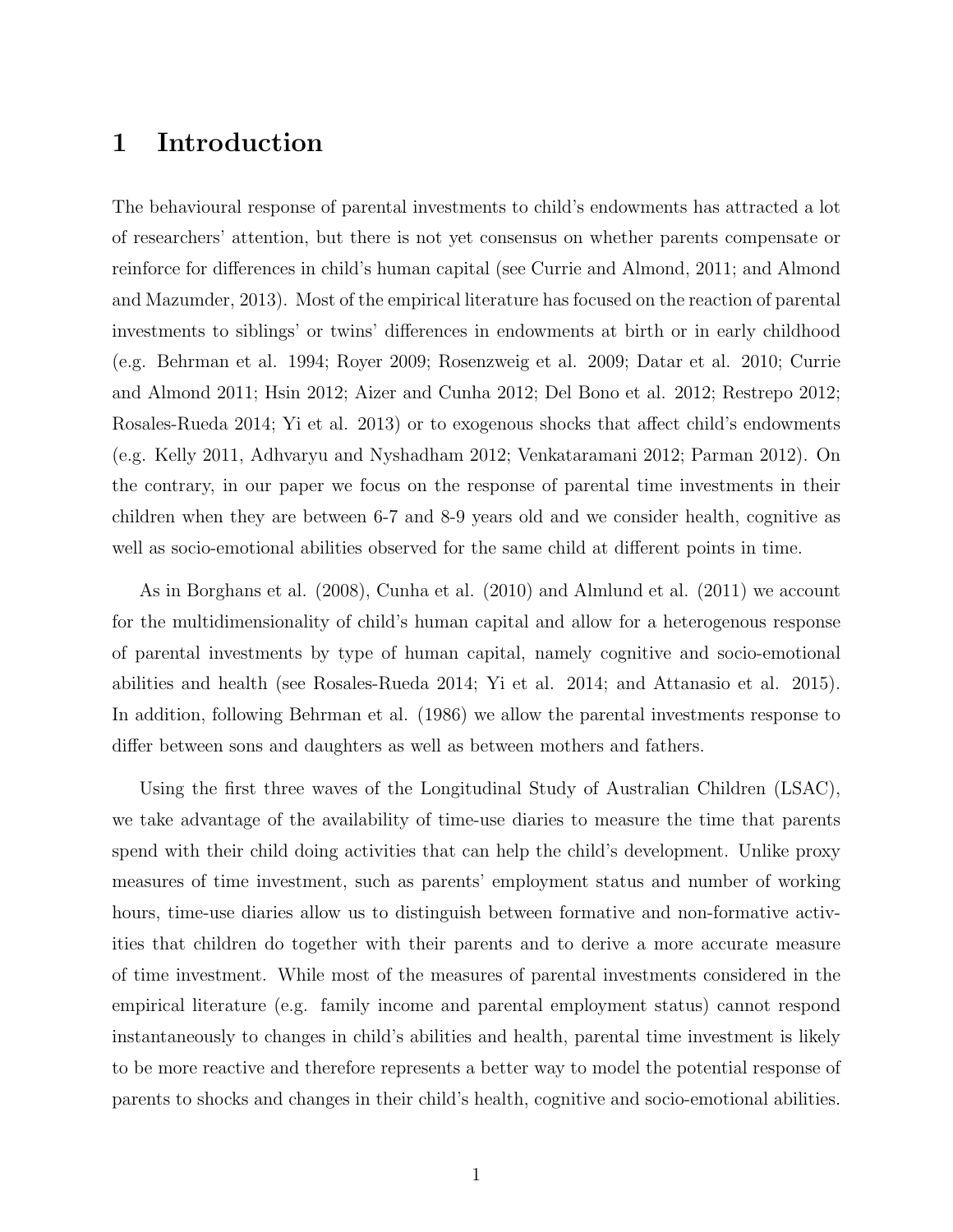Similar concepts of parental investments based on time diaries have been used by Stafford and Yeung (2004), Price (2008), Hsin (2007, 2009), Carneiro and Rodriguez (2009), Del Boca et al. (2012), Fiorini and Keane (2013) and Del Boca et al. (2014).

We estimate a parental investment model by regressing the time parents spend with their child when 8-9 years old on child's cognitive and socio-emotional abilities and health measured when the child is 6-7 year old. We also control for other types of investments in children, in particular for child care, school inputs and family income. To take account of unobserved heterogeneity and more in particular of unobserved family and environment characteristics that are time invariant and potentially relevant to explain both child's human capital and parental investments, we use a panel data approach and express our equation in first differences, therefore controlling for child (family) fixed effects. The reverse causality issue, i.e. the fact that time parents spend with their child may improve child's human capital, is tackled by instrumenting the first differences in child's abilities and health with the corresponding measures lagged twice. To summarize, our identification strategy is based on a fixed effect estimator that evaluates the reaction of parental investment when children are between 6-7 and 8-9 years old and uses child's human capital endowments measured at age 4-5 to instrument endogenous changes in human capital endowments between age 4-5 and 6-7.

We also carry out an extensive set of sensitivity analysis which includes (i) accounting for the heterogeneity of the investment response by mother's labour status, level of education and health, (ii) taking into consideration the reaction of parental investments to potential shocks experienced by the household, (iii) assessing the effect of a potential measurement error in the time investment by restricting our sample to the cases where the information on the daily time-use has been collected in ordinary days.

Our estimation results show that parental time investments respond differently to changes in different types of child's endowment. Both mothers and fathers seem to adopt a compensating strategy for socio-emotional ability and to be little reactive to cognitive ability and health. In particular we find that for one standard deviation decrease in child's socioemotional ability mothers (fathers) increase the time invested in their child by about one hour and a half (one hour) per week. While mothers seem to invest equally in sons and daughters, fathers invest more in sons. We also find a difference in the investment response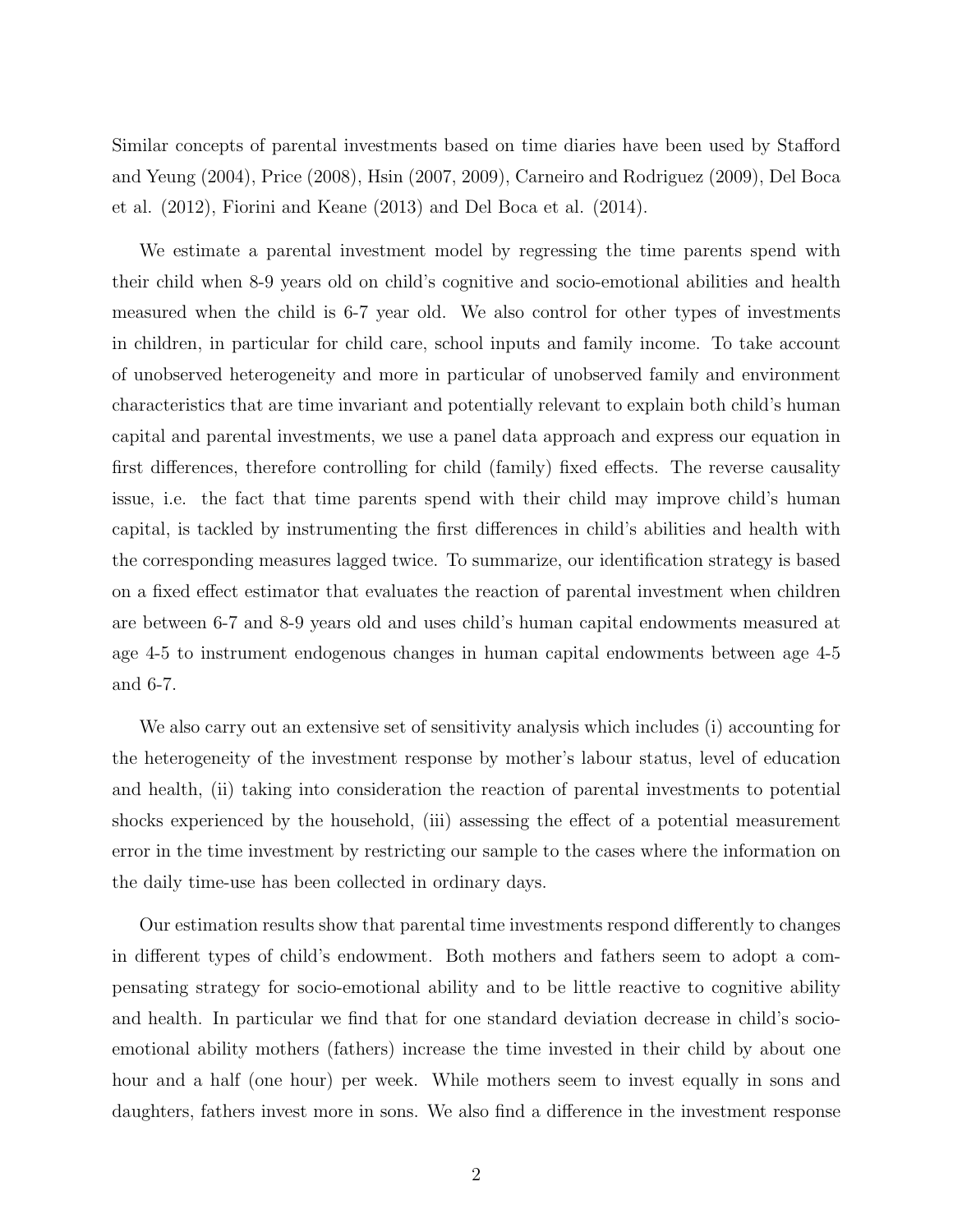by level of education, labour status and health of the mother. In particular, mothers with a university degree compensate for cognitive abilities but not for socio-emotional abilities; whereas mothers without a paid job and those with poor health seem to compensate more extensively for socio-emotional abilities.

The remainder of the paper is organized as follow. Section [2](#page-3-0) presents a literature review on the response of parental investments to child's human capital. Section [3](#page-6-0) discusses the conceptual framework and the identication strategy used to produce our empirical evidence on parental time investment. Section [4](#page-10-0) describes data and descriptive statistics, while in Section [5](#page-16-0) we report our main results and robustness checks. Section [6](#page-21-0) concludes.

### <span id="page-3-0"></span>2 Related literature

Most of the empirical papers that analyze the response of parental investments to changes in child's human capital are based on the effect of siblings or twins differences in endowments at birth on postnatal parental investments (see Currie and Almond, 2011; and Almond and Mazumder, 2013). Examples of empirical papers using family fixed effect estimation to assess the response of postnatal parental investments to child's birth weight include: Royer (2009), who finds no effect of differences in birth weight between twins on mother's breastfeeding decisions and on neonatal medical care; Datar et al. (2010), whose empirical evidence suggests that postnatal investments (e.g. breastfeeding initiation and immunization) are higher for the sibling with birth weight larger than 2,500 grammes; Hsin (2012), who looks at the difference in mother's time investment<sup>[1](#page-3-1)</sup> between siblings and provides evidence of a compensating behavior for highly-educated mothers and a reinforcing one (but not statistically significant) for lowly-educated mothers; Restrepo (2012), who considers differences in parental investment between siblings by using the Home Observation for Measurement of the Environment (HOME) score and finds again that parental investments are reinforcing for lowly-educated parents and compensating for highly-educated parents; Currie and Almond (2011), who conclude that there is generally no difference in parental investments between twins except perhaps for a higher concern about kindergarten readiness for the twin with lower birth weight.

<span id="page-3-1"></span><sup>1</sup>Time investment is measured in two different ways considering the total time mothers spend with their child and the time that they spend in human capital enhancing activities.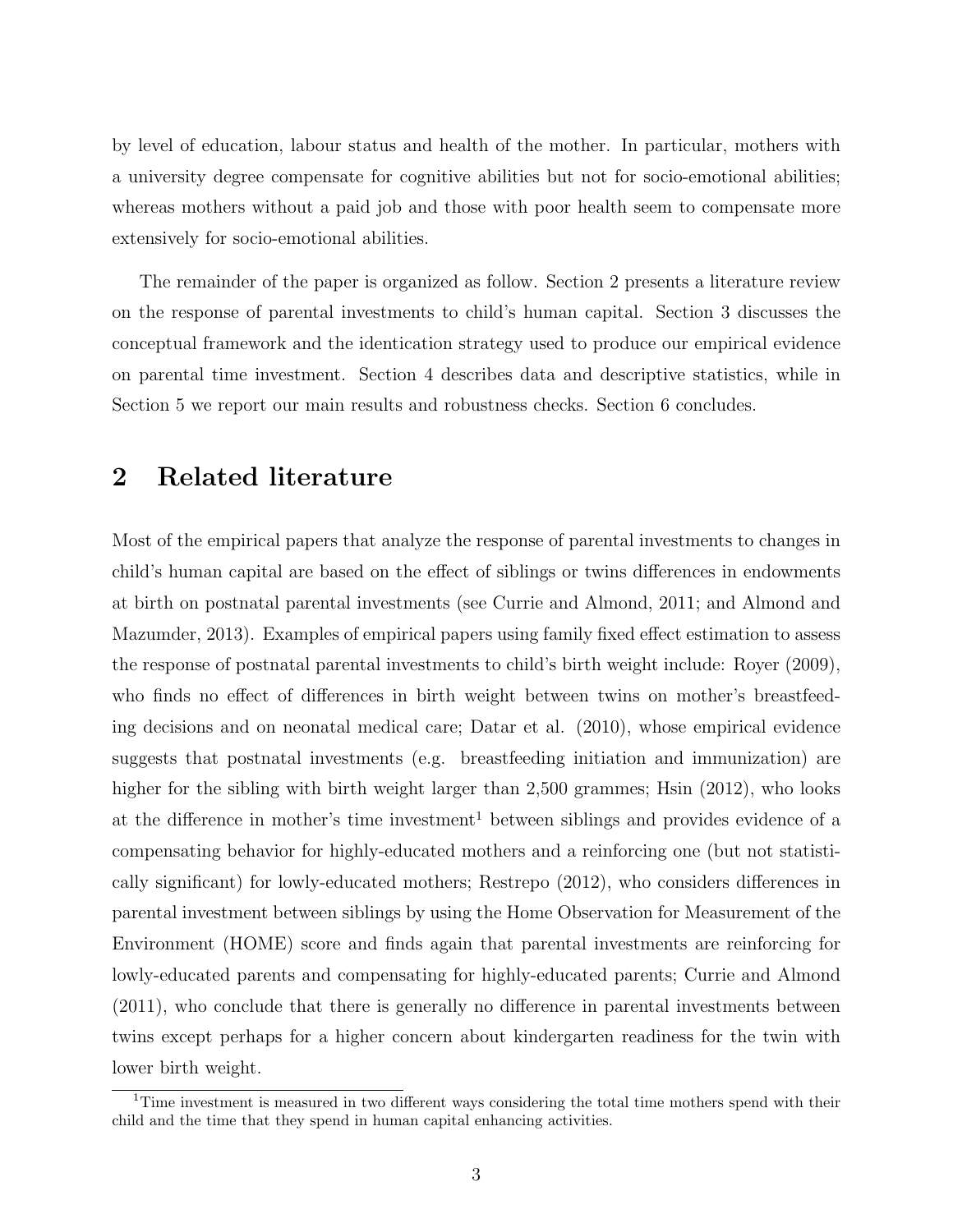Evaluating the effect of endowments at birth on postnatal parental investments by considering a family fixed effect estimation may lead to biased results because differences in birth endowments between siblings may be not random. Differences in endowments at birth can depend on unobserved differences in inputs during pregnancy that may be correlated with differences in postnatal parental investments. An approach to correct for the endogeneity of the endowment at birth, which was first proposed by Rosenzweig and Wolpin (1988), is to estimate child's endowment at birth net of the effect of prenatal investments and of sibling-invariant endowment and family characteristics, which we call child-specific endowment (see also Pitt et al. 1990; Rosenzweig and Wolpin 1995; Del Bono et al. 2012; Aizer and Cunha 2012). This approach consists of two stages: in the first stage a human capital production model is estimated by regressing child's endowment at birth on prenatal parental investments using family fixed effects and instrumental variables to correct for the endogeneity, while in the second stage a family fixed effect estimation is applied to the regression of postnatal parental investment on child-specific endowment (which is estimated using the child idiosyncratic error in the first stage) and on other control variables.

Using a similar approach Del Bono et al. (2012) find that breastfeeding initiation and duration are negatively related to child-specific endowment, therefore suggesting that mothers compensate for differences between siblings. On the contrary, Aizer and Cunha (2012), who extend the approach of Rosenzweig and Wolpin (1988) to correct for measurement errors in the estimated child-specific endowment and in the mother's investment,[2](#page-4-0) find that mother's investment tends to reinforce for differences in endowments between siblings.

The assumptions imposed by the estimation procedure suggested by Rosenzweig and Wolpin (1988) are generally less credible when the focus is on the the response of parental investments to child's endowments measured during childhood or later in life rather than at birth. Alternative methods have been used to correct for the endogeneity of child's endowments measured later in life. They usually consider family fixed effects and correct for the residual endogeneity of child's endowment by either controlling thoroughly for prenatal investments and child's characteristics (e.g. Rosales-Rueda 2014), or by exploiting exogenous variation in child's endowment caused by instrumental variables (e.g. Frijters et al. 2013),

<span id="page-4-0"></span><sup>&</sup>lt;sup>2</sup> By exploiting the availability of multiple measures of birth endowments (birth weight, gestation, head circumference and body length) they use a factor analysis to extract the latent common endowment. Similarly they measure mother's investment by extracting the common latent factor of 7 different measures of mother's parenting behavior.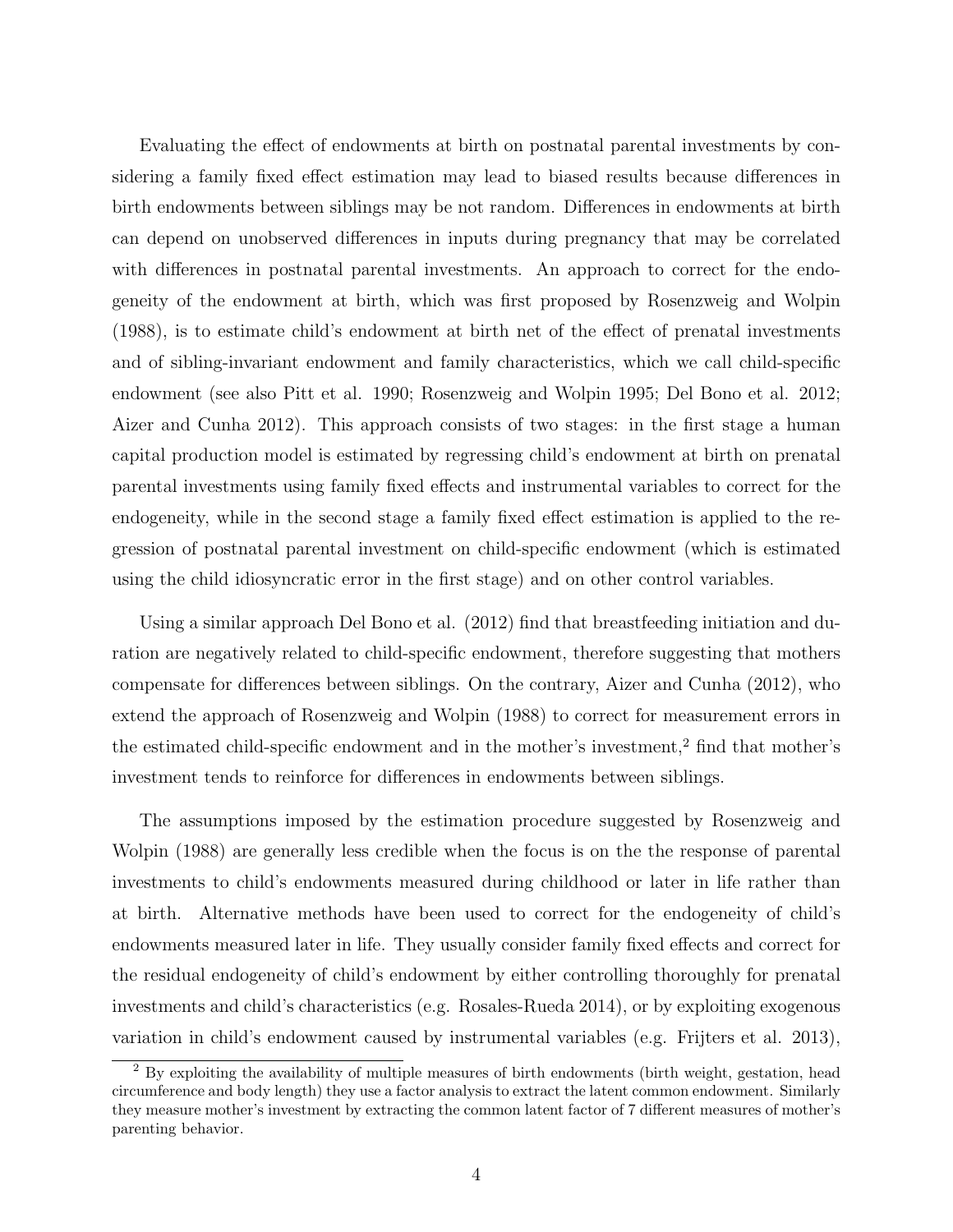randomized programs in early childhood (e.g. Attanasio et al. 2015), or natural exogenous shocks (e.g. Yi et al. 2014).

Rosales-Rueda (2014) looks at how the HOME score responds to health conditions during childhood and corrects for the bias caused by the potential endogeneity of health conditions by using family fixed effect and controlling for child's characteristics and prenatal parental investments. His empirical evidence suggests that there is a reinforcing parental behavior in the case of mental illness; but there is no statistically significant response of parental investment to physical health conditions. Frijters et al. (2013) examine the responsiveness of HOME score to cognitive test scores and correct for the potential endogeneity bias by adopting a family fixed effect estimation and instrumenting the cognitive test scores using the child handedness. They find that parents reinforce for differences in cognitive abilities between siblings. Yi et al. (2014) study the effect of twin differences in health shocks in early childhood on twin differences in parental investments. Health shocks are measured by serious diseases (e.g. diarrhea, calcium deficiency, asthma and fracture) when the child was between 0 and 3 years old and they seem to be exogenous, at least after controlling for unobserved family effects. They find a compensating behavior for medical expenditure and a reinforcing one for educational investments. They also estimate the effect of these health shocks on health, cognitive, and socio-emotional abilities to disentangle between the direct biological effect that operates through the production function and the indirect behavioral effect that operates through the response of parental investments to the shocks. They find that ignoring the response of parental investments leads to an underestimation of the biological effect on child's health later in life and to an overestimation of the biological effect on some educational outcomes. Attansio et al. (2015) are interested to identify the effect of parental response when evaluating the effect of a randomized intervention in early childhood on child's abilities later in life. They first estimate two models of parental investments, one for time and one for material investments, and then they estimate three CES (constant elasticity of substitution) production models for health, cognitive and socio-emotional abilities and correct for the bias caused by the endogeneity of the parental investments by adopting a control function approach (i.e. by using the estimated residuals of the two investment models as additional explanatory variables in the production models). By considering a randomized program implemented in Colombia to improve the psycho-social stimulation and to increase the nutrients intake through supplementation in early childhood, they find a positive effect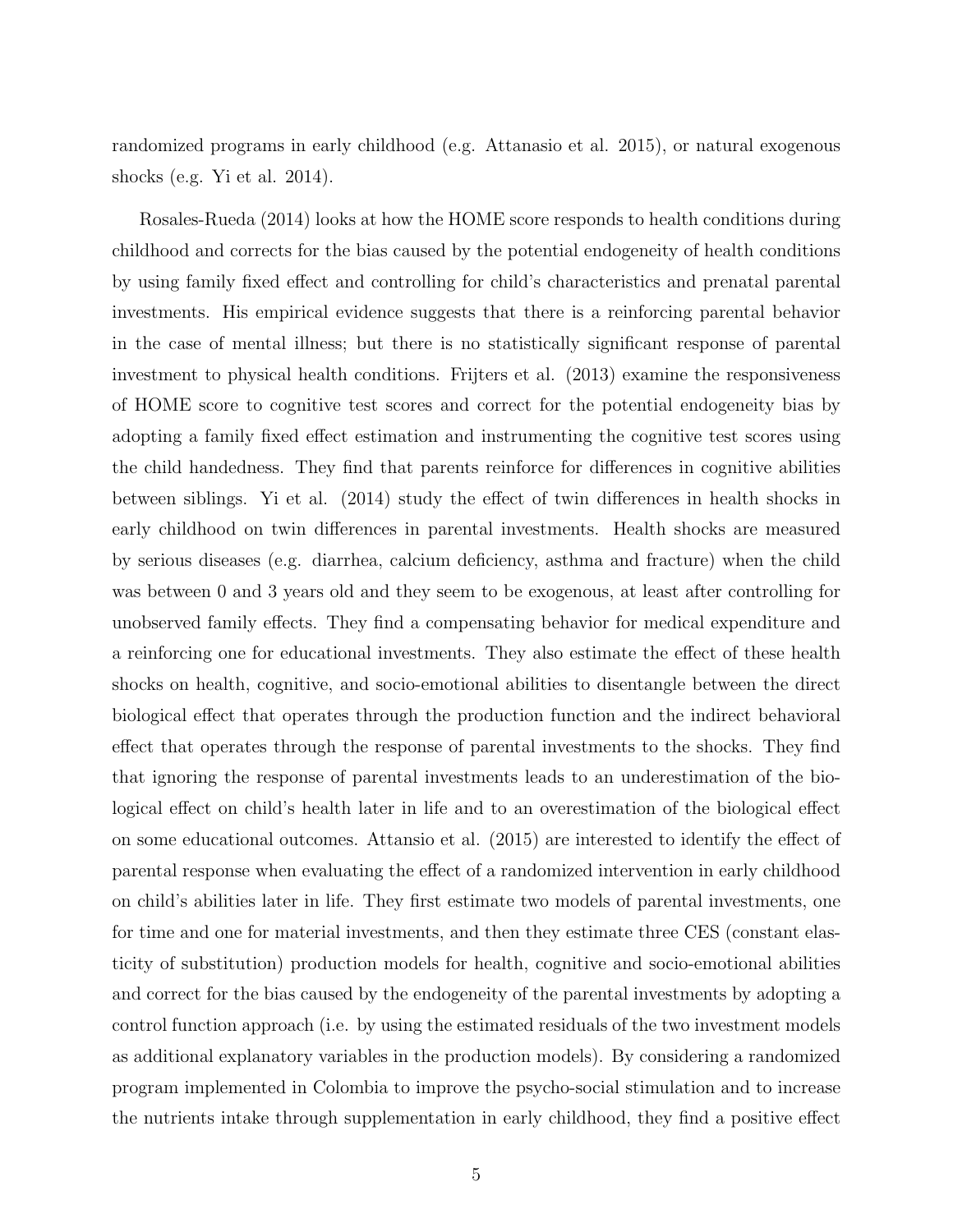of this intervention on child's abilities, which seems to operate exclusively by an increase of parental investments for children who have been participating to the program.

Finally, some papers provide 'indirect evidence' (as called by Almond and Mazumder, 2013) on the parental investments responsiveness by comparing estimations of the impact of child's endowments on outcomes measured later in life using and without using family (sibling) fixed effect. Loughran et al. (2008) explain the logic behind this indirect evidence and suggest that a larger (smaller) effect of child's endowments when using family fixed effect would be indicative of a reinforcing (compensating) behavior. By looking at birth weight effect on child's cognitive outcomes later in life, they find that parents compensate for low birth weight, at least when looking at long term outcomes. Using this type of indirect evidence Almond et al. (2009) find that parental investments are reinforcing when evaluating the damage causes by exposure to Chernobyl radioactive fallout on educational achievements.

### <span id="page-6-0"></span>3 The parental time investment model

### 3.1 The conceptual framework

In the economics literature it is usually assumed that parents maximize a utility function that depends on parental consumption and on their child's human capital or on their child's future wage, income or wealth (see Becker and Tomes 1986; Behrman et al. 1982). We assume that parents make decisions in each of the child's life stages of development, which we denote with the subscript  $t$ , and that there are  $S$  sequential stages between birth and adulthood,  $t = 1, ..., S$  (e.g. Del Boca et al. 2013). Following previous literature, we assume that parents care about their consumption and their child's human capital and consider the following parents' utility function in stage  $t$ 

<span id="page-6-1"></span>
$$
U_t(C_{i,t}, \theta_{i,t}, \theta_i^P), \tag{1}
$$

where *i* denotes the child (household),  $C_{i,t}$  is the parental consumption,  $\theta_{i,t} = [\theta_{it}^H, \theta_{it}^C, \theta_{it}^S]$  is a column vector with three measures of child's human capital which are health, cognitive and socio-emotional abilities respectively, and  $\theta_i^P$  is a vector of measures of parental human capital that does not change across stages. We allow parental human capital,  $\theta_i^P$ , to enter the utility function because of potential heterogeneity of investment preferences across parents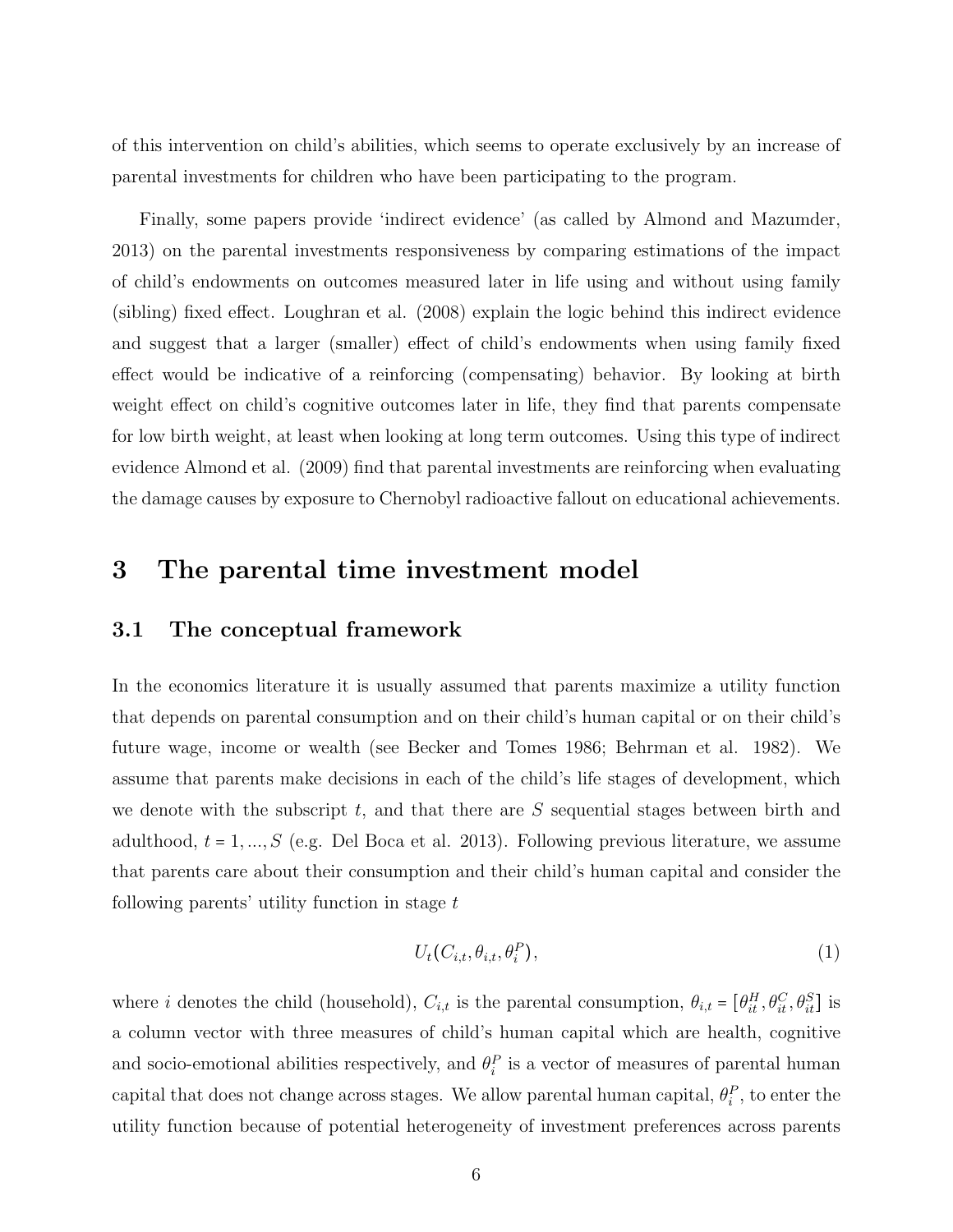with different endowments and because parents' utility can depend on the difference between their own human capital and the one of their child. For example parents might have an aversion to intergenerational inequity and prefer to transmit to their child a level of human capital similar to theirs.

In each stage  $t$  of the development process the parents are assumed to maximize the expected discounted sum of their utilities under the child's human capital production and budget constraints. Following Cunha et al. (2010) and Almlund et al. (2011) we allow the human capital to be multi-dimensional and we assume the production of human capital of type  $k$  for child  $i$  in stage  $t$  to be given by

<span id="page-7-0"></span>
$$
\theta_{it}^k = h_{k,t}(\theta_{i,t-1}, I_{i,t}, I_{i,t}^C, I_{i,t}^S, \theta_i^P, \eta_i^k, \eta_{i,t}^k),
$$
\n(2)

where  $\theta_{it}^k$  is the child's human capital of type k;  $k = H, C$  and S with H, C and S denoting health, cognitive and socio-emotional abilities,  $I_{i,t}$  is the parental time investment,  $I_{i,t}^C$  is the investment in child care,  $I_{i,t}^S$  measures investment in schooling,  $\eta_i^k$  are time invariant child's and parental characteristics that might affect the production of human capital of type  $k$ , and  $\eta_{i,t}^k$  is an idiosyncratic shock in stage t which again can affect the production of human capital of type  $k$ . We assume that what parents observe when deciding the investment level in t is  $\theta_{i,t-1}, \theta_i^P, \eta_i^k$  and the shocks of the human capital production for health, cognitive and socio-emotional abilities,  $\eta_{i,t}^k$ .

Finally, we assume that the budget constraint is given by

$$
Y_{i,t} = C_{i,t} + p_t^T I_{i,t} + p_t^C I_{i,t}^C + p_t^S I_{i,t}^S,
$$
\n(3)

where  $Y_{i,t}$  is the parental income;  $p_t^T$ ,  $p_t^C$  and  $p_t^S$  are the prices of parental time investment, child care and schooling.

We do not impose any additional assumption on the utility function [\(1\)](#page-6-1) and on the human capital production model [\(2\)](#page-7-0) except general conditions (in particular the strict concavity and twice continuously differentiable properties) to allow for the existence of a unique solution for the parental time investment.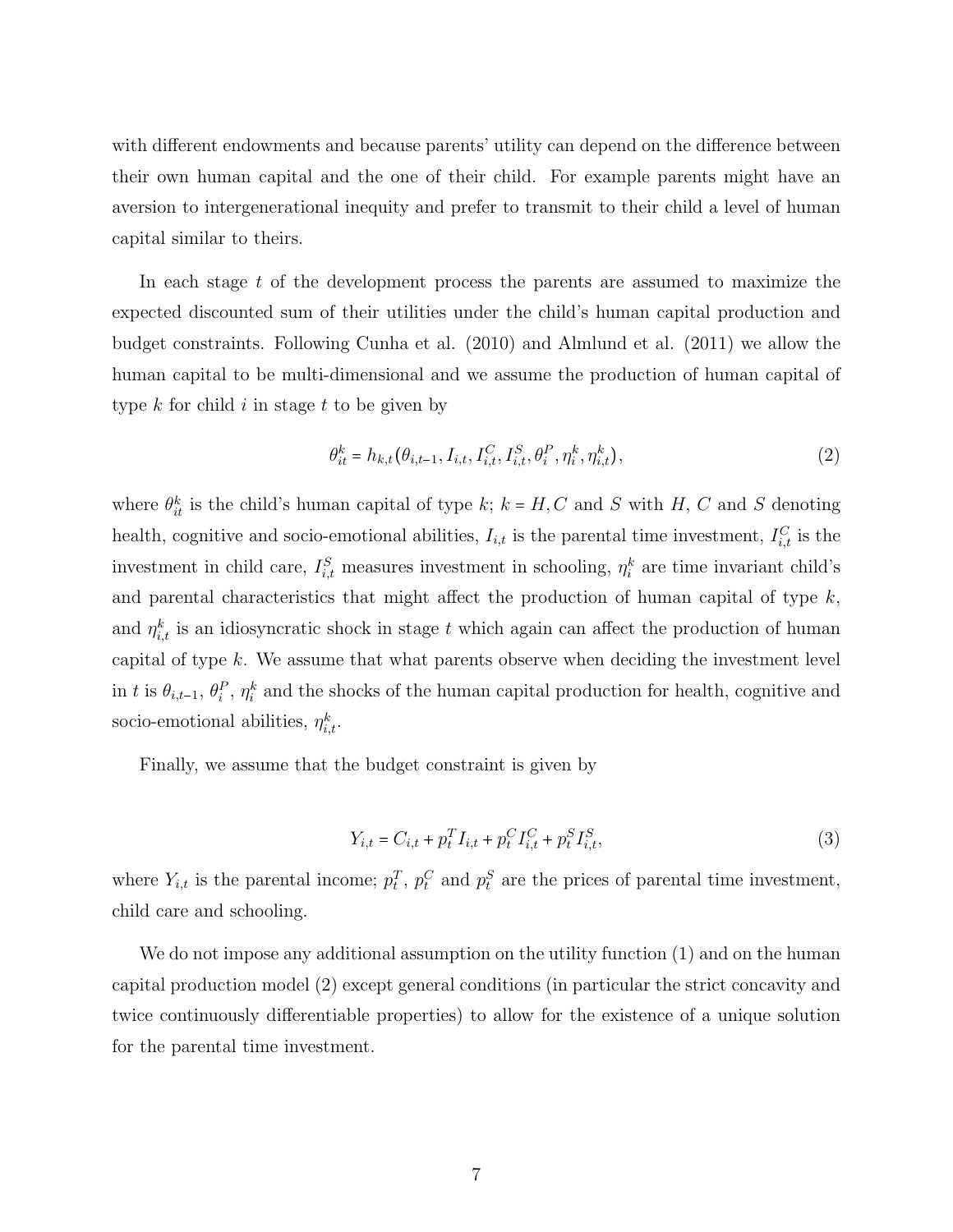Let us approximate the optimal parental time investment in child  $i$  in stage  $t$  by the following function:

<span id="page-8-0"></span>
$$
I_{i,t} = f_t(\theta_{i,t-1}, \theta_i^P, I_{i,t}^C, I_{i,t}^S, Y_{i,t}, p_t^T, p_t^C, p_t^S, \eta_t^H, \eta_i^C, \eta_i^S, \eta_{i,t}^H, \eta_{i,t}^C, \eta_{i,t}^S, u_{i,t}),
$$
(4)

where  $u_{i,t}$  is an idiosyncratic shock affecting parental time investment, which we assume to be independent of the production shocks  $\eta_{i,t}^H$ ,  $\eta_{i,t}^C$  and  $\eta_{i,t}^S$ . If  $\frac{\partial I_{i,t}}{\partial \theta_{i,t-1}^k} > 0$  (< 0), then parental investments are reinforcing (compensating) in ability of type  $k$ .

### 3.2 Econometric Strategy

In this section we present our econometric approach to identify the effect of child's human capital on parental time investment.

In our empirical application we follow a cohort of Australian children from stage 0 (age 4-5) and we observe their parental time investment in stage 1 (age 6-7) and 2 (age 8-9), and their human capital in stage 0 and 1. By assuming that the investment model [\(4\)](#page-8-0) is linear and additive in its inputs and does not change between stage 1 and 2 of the child's life, we can rewrite it as

<span id="page-8-1"></span>
$$
I_{i,t} = \alpha_0 + \alpha_1 d_{i,t} + \theta'_{i,t-1} \gamma + \theta_i^P \beta + Y_{i,t} \rho + I_{i,t}^C \lambda + I_{i,t}^S \psi + \mu_i + \epsilon_{i,t},
$$
\n
$$
\tag{5}
$$

where  $t = 1$  or 2,  $d_{i,t}$  is a dummy taking value 1 for stage 2 and 0 for stage 1 therefore capturing any potential macro change between stages (e.g. changes in the price of investments  $p_t^T$ ,  $p_t^C$ and  $p_t^S$ ,  $\theta'_{i,t-1} = [\theta_{i,t-1}^H, \theta_{i,t-1}^C, \theta_{i,t-1}^S]$  is the transpose of the vector of child's human capital measures,  $\mu_i$  is an unobserved individual effect capturing time-invariant child's and parental characteristics such as  $\eta_i^k$  for  $k = H, C, S, \epsilon_{i,t}$  is an idiosyncratic error independent of the explanatory variables which can be defined as a linear combination of  $u_{i,t}$ ,  $\eta_{i,t}^H$ ,  $\eta_{i,t}^C$  and  $\eta_{i,t}^S$  in model [\(4\)](#page-8-0).  $\gamma$  is a column vector containing our parameters of interest  $\gamma^H$ ,  $\gamma^C$  and  $\gamma^S$ , which measure the response of parental investments to child's health, cognitive and socio-emotional abilities. Finally,  $\alpha_0$  is the intercept for stage 1,  $\alpha_1$  is the differential intercept for stage 2, and  $\beta$ ,  $\rho$ ,  $\lambda$  and  $\psi$  are the effects of parental endowments, income, child care and schooling.

A positive (negative) value of  $\gamma^k$  would imply that parental investments are reinforcing (compensating) in ability of type k. The direction of the effect of child's human capital on parental time investment is generally ambiguous and parents might have to face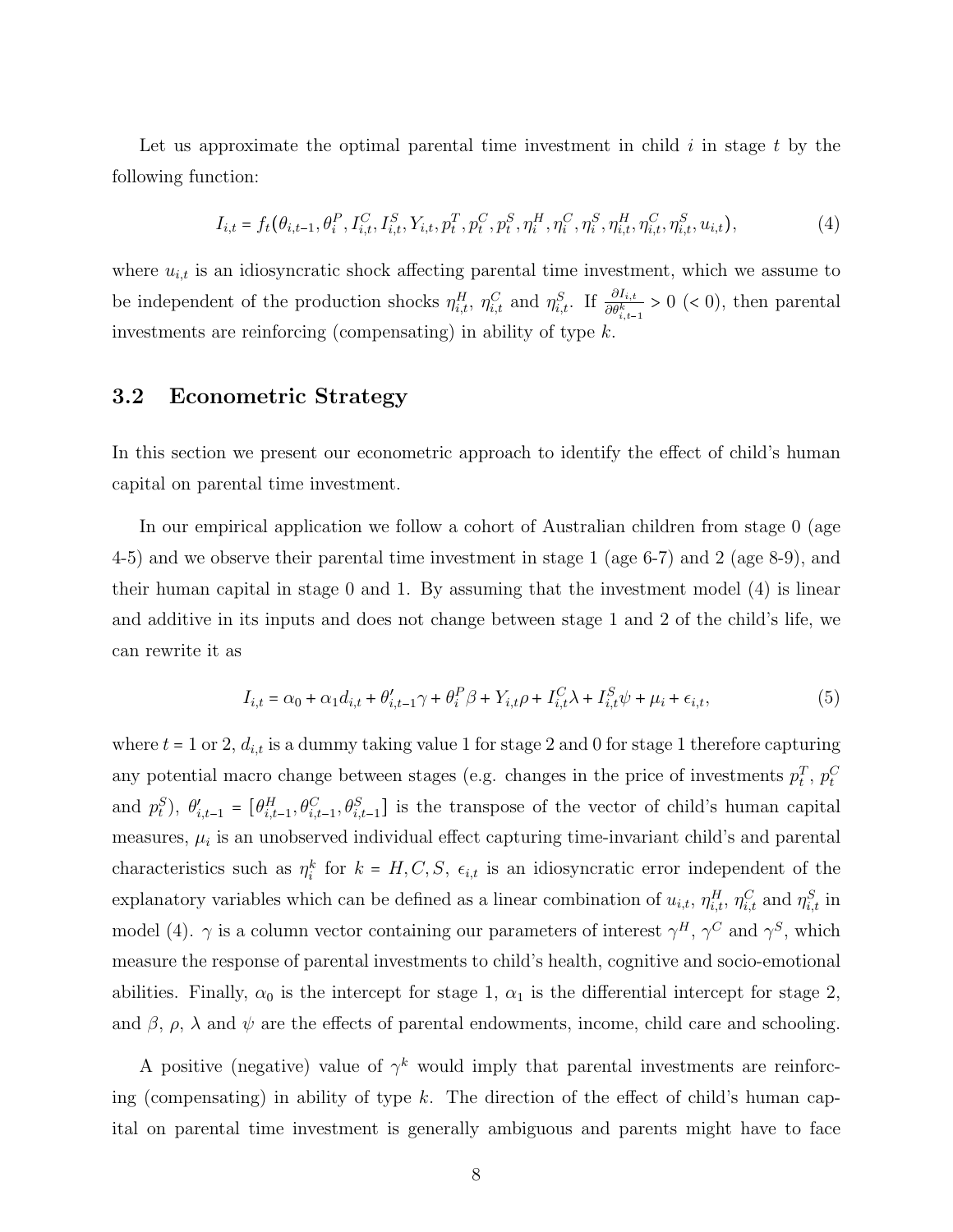an inequity-efficiency trade-off. If the human capital production model [\(2\)](#page-7-0) is such that  $\partial h_{k,t}(.)/\partial \theta_{i,t-1}^s \partial I_{i,t} > 0$  for any k and s, i.e. if there is complementarity between the parental investment in stage t and endowments in stage  $(t-1)$ , then a high human capital endowment at stage  $(t-1)$  may increase the productivity of parental investment at stage  $t^3$  $t^3$ . Therefore in the case of complementarity parents may decide to adopt a reinforcing strategy and may increase their time investment in stage t when child's human capital at stage  $(t-1)$  is higher. However, the response of parental investments may also depend on specific preferences of the parents captured by the utility function [\(1\)](#page-6-1). If parents are, for example, averse to intergenerational inequity, i.e. to inequalities between their endowments and their child's ones, then their utility may increase by adopting a compensating investment strategy i.e. by investing more when their child is performing below their standards and less when she is performing above their standards. In section [5](#page-16-0) we assess empirically the size and the sign of the response of parental time investment to child's endowments by estimating model [\(5\)](#page-8-1) using a child fixed effect estimation with instrumental variables, which we describe below.

We adopt a first difference approach (child-fixed effect estimation) to control for the unobserved individual effect  $\mu_i$ , i.e. we estimate the model transformed using first differences

<span id="page-9-1"></span>
$$
\Delta I_{i,2} = \alpha_1 + \Delta \theta'_{i,1} \gamma + \Delta Y_{i,2} \rho + \Delta I_{i,2}^C \lambda + \Delta I_{i,2}^S \psi + \Delta \epsilon_{i,2},
$$
\n
$$
\tag{6}
$$

where  $\Delta I_{i,t}$  denotes the difference in the variable I between stage t and  $(t-1)$ ,  $(I_{i,t} - I_{i,t-1})$ and similarly for the other variables.

To be compatible with the human capital production function [\(2\)](#page-7-0) we have to allow for the dependence of  $\theta_{i1}^k$  on  $\eta_{i,1}^k$  for  $k = H, C, S$ . This implies that we cannot exclude that  $\theta_{i1}^k$ is correlated with the error term  $\epsilon_{i,1}$ , leading to a correlation between  $\Delta \theta_{i,1}$  and  $\Delta \epsilon_{i,2}$  in model [\(6\)](#page-9-1) and to a potential endogeneity bias (reverse causality issue). To correct for this bias we instrument  $\Delta\theta_{i,1}$  with  $\theta_{i0}.^4$  $\theta_{i0}.^4$  The instruments  $\theta'_{i0} = [\theta_{i0}^H, \theta_{i0}^C, \theta_{i0}^S]$  are uncorrelated with  $\Delta \epsilon_{i,2} = \epsilon_{i,2} - \epsilon_{i,1}$  because the production of human capital in stage 0 does not depend on future shocks in stage 1 and 2.

<span id="page-9-0"></span><sup>3</sup>For a definition of complementarity see Cunha and Heckman (2007), (2008); Cunha et al. (2006), (2010); Aizer and Cunha (2012).

<span id="page-9-2"></span><sup>4</sup>Note that this estimation is equivalent to the estimation used by Rosenzweig and Wolpin (1988) and Rosenzweig and Wolpin (1995) to solve the issue of endogeneity in a model for childbirth outcomes.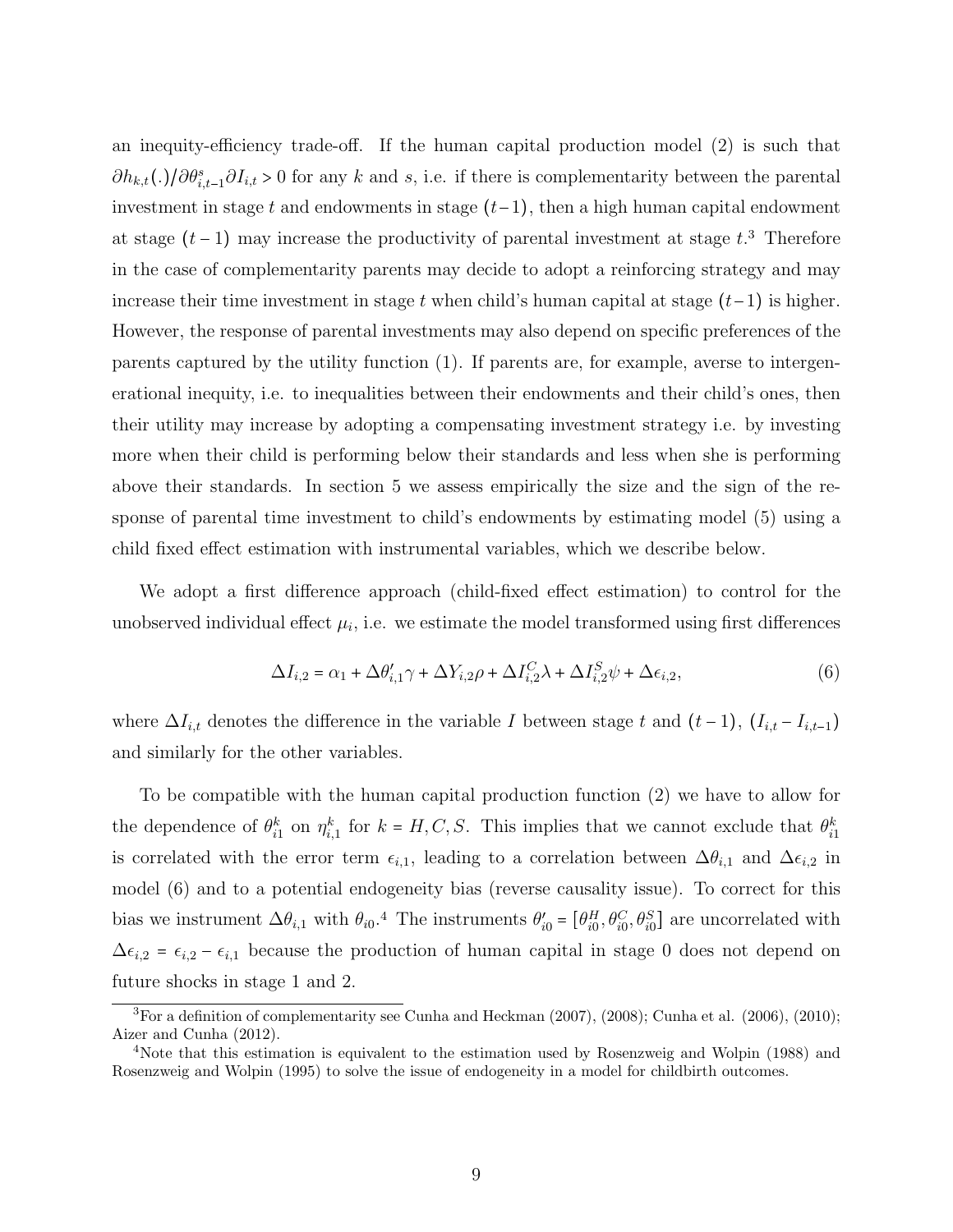We implement this instrumental variable estimation by adopting a two-stage least squares estimation whose first stage consists in the estimation of three regressions, one for each of the three measures of human capital, which are specified as follows

$$
\Delta \theta_{i,1}^k = \delta_0 + \theta_{i,0}^H \delta_H + \theta_{i,0}^C \delta_C + \theta_{i,0}^S \delta_S + \Delta X_{i,2} \delta_X + \Delta v_{i,1},\tag{7}
$$

where  $k = H, C$  and S, X is the vector of other control variables in [\(6\)](#page-9-1) and  $v_{i,1}$  is an idiosyncratic error. The relevance of the instruments  $\theta'_{i0}$  is guaranteed by the self-productivity and the cross-productivity assumed by the human capital production model [\(2\)](#page-7-0), i.e. by the fact that there is dependence of the child's ability  $\theta_{i1}^k$  on its lagged value  $\theta_{i0}^k$  as well as on the lagged values of the other two measures of child's human capital  $\theta_{i0}^h$  for  $h \neq k$ .

A final remark is needed to explain the consequences on our estimation of potential zeros observed for the parental time investments. This is a common issue when measuring time spent in specific activities over a short period, such as over a week or a day, as in the case of our parental time investment in children, which we measure considering the time use of children observed in two days. In theory we would like to measure the time parents spend with their child over a much larger time period, which is the two-year gap between wave 2 and wave 3 (between age 6-7 and 8-9). Because of this mismatch between the period of interest and the reference period in our sample, we observe some zeros for the parental investments. This issue is very similar to the problem of zeros observed when measuring the demand for items that are purchased infrequently (see Keen 1986). Stewart (2013) adapts the infrequent purchase model considered by Keen (1986) and shows that the ordinary least squares estimation of a regression model for the time spent in specific activities provides an unbiased estimation of the effects of the explanatory variables on the time even in presence of zeros. More in general this consistency result applies also to the case where the linear regression model is estimated controlling for fixed effect and using instrumental variables as in our case. The major consequence of the presence of zeros for our estimation is simply a reduction of its precision.

### <span id="page-10-0"></span>4 Data

Our analysis relies on the first three waves of the Longitudinal Study of Australian Children (LSAC), an ongoing biannual survey that has collected information on two nationally repre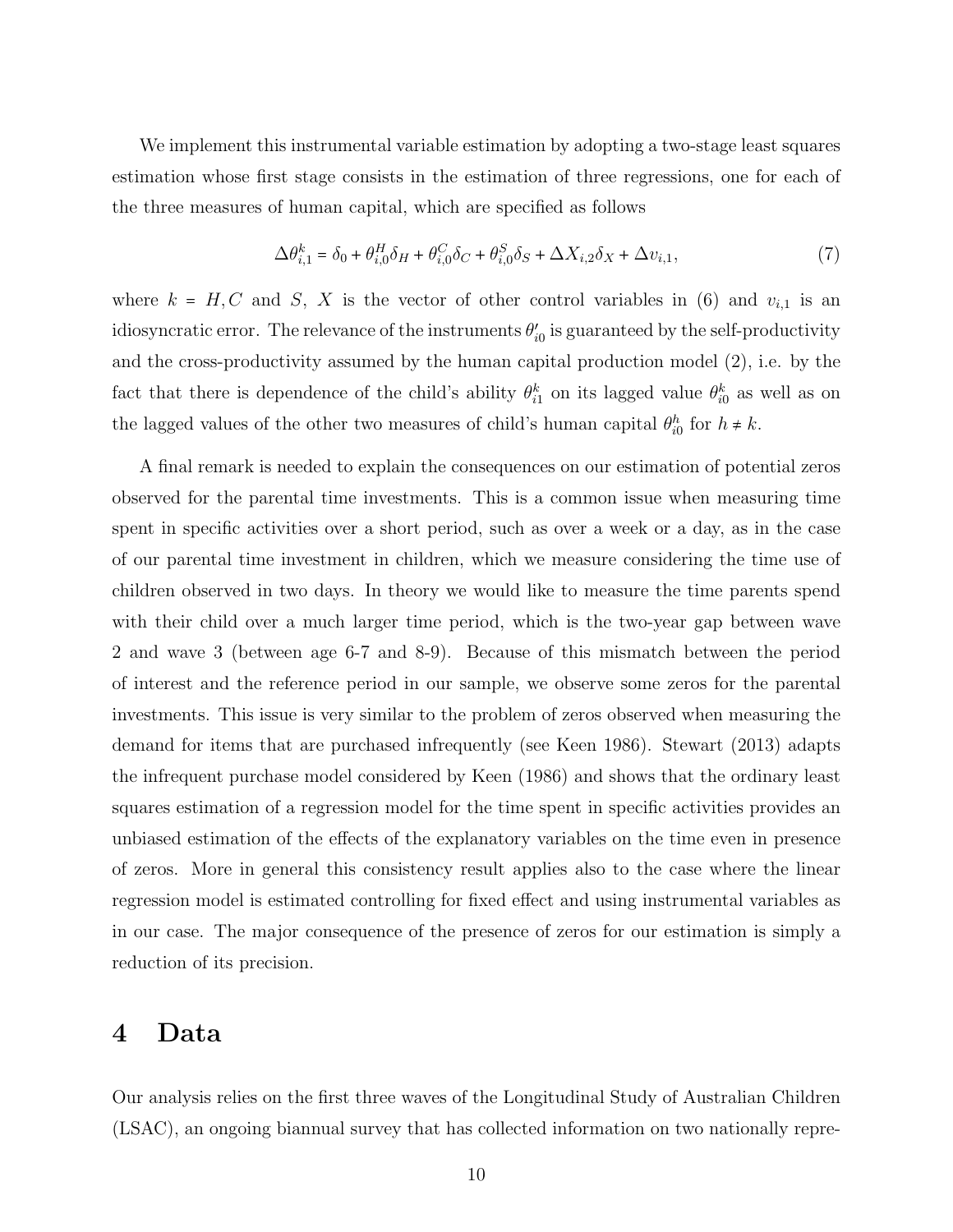sentative samples of Australian children since 2004.<sup>[5](#page-11-0)</sup> The two samples of children are called cohort B (baby), which follows 5,107 children since age 0-1, and cohort K (kindergarten), which follows 4,983 children since age 4-5.

The LSAC collects information on the time children spend in different activities using time-use diaries. Furthermore, it provides detailed information on children's human capital development, health and cognitive and socio-emotional abilities, and on family characteristics and socioeconomic background. These details are collected by interviewing parents who live with the child, teachers, home-based and centre-based carers as well as using tests administered to children.

We only use the sample of children belonging to cohort K because for these children we can observe measures of parental time investment and of child's abilities and health, that are consistent across time.

#### 4.1 Sample selection

Our sample includes only children living in intact families, i.e. children living with both biological parents (93% of the sample). Because our empirical results are based on child fixed effect methods that require at least 3 observations for each child, we restrict the sample to children who have been observed in all the first three waves i.e. when the child is 4-5, 6-7 and 8-9 years old. Finally, we drop children with missing observations in any of the variables used in our analysis, which are: parental time investments in waves 2 and 3 (Table  $1$ ),<sup>[6](#page-11-1)</sup> child's cognitive and socio-emotional abilities and health measured in waves 1 to 3 (Table 2), and the set of additional control variables described in Table 3, which are measured in waves 2 and 3. This leaves us with a *main sample* of 910 children.

In addition to the main sample, we also consider the *ordinary-day sample* that includes 158 children for whom the time-use diaries were completed in ordinary days, i.e. excluding

<span id="page-11-0"></span><sup>&</sup>lt;sup>5</sup> The two samples have been drawn from the full population of children included in the Medicare Australia enrolment database and more details on the sample design can be found in Gray and Smart (2009) and Soloff et al. (2005).

<span id="page-11-1"></span><sup>&</sup>lt;sup>6</sup>The time investment measure is derived by using details on two diaries collected for each child in a weekend and in a working day. We exclude those cases where only weekend or working day diaries were filled.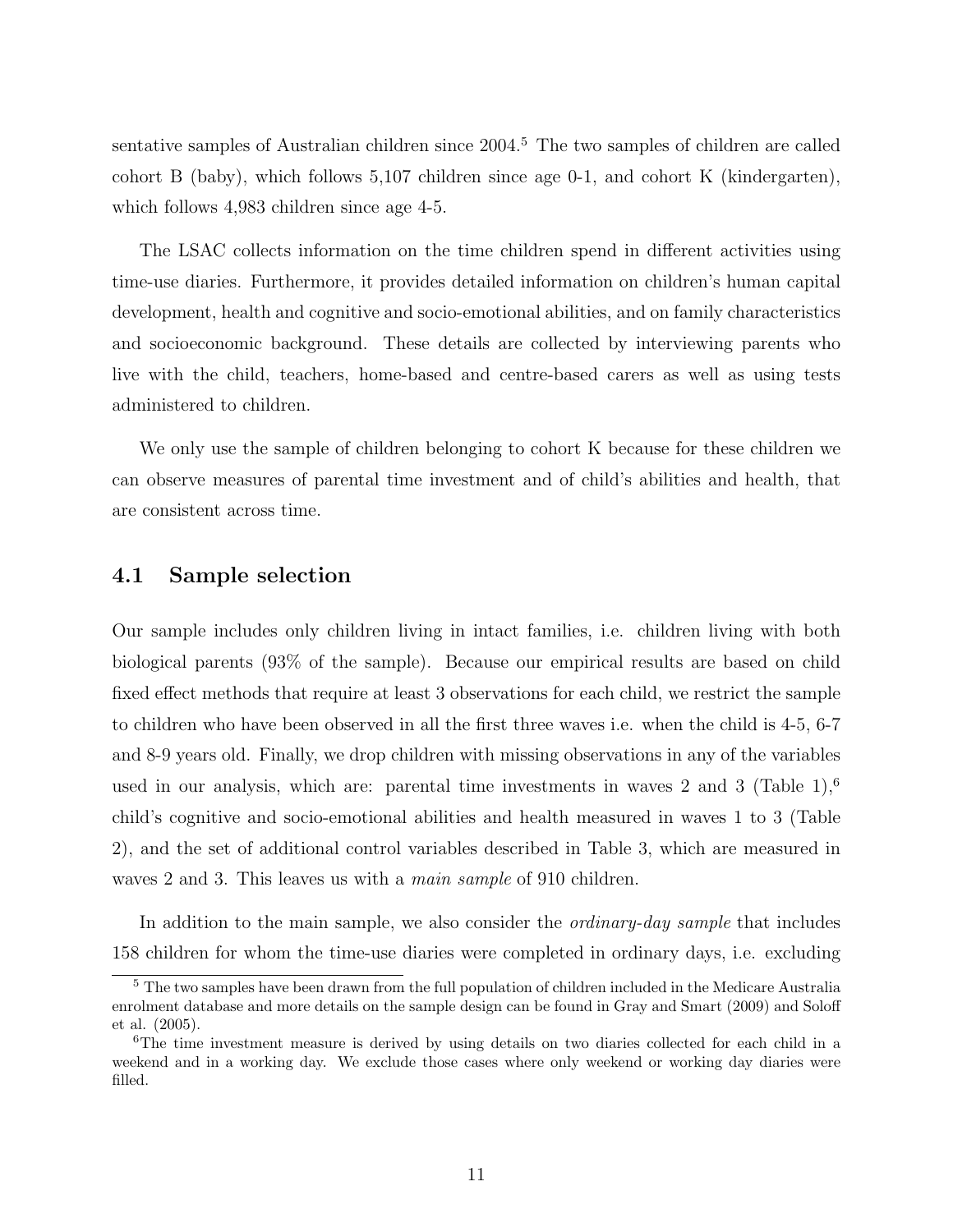unusual days such as holidays, days when the child or other family members were sick and so on.

### 4.2 Time-use diaries and parental investments

One of the main advantages of using the LSAC consists in the availability of time-use diaries (TUDs) that can be used to measure the amount of time fathers and mothers spend with their child doing formative activities.[7](#page-12-0)

For each of the first three waves the LSAC collects details on the activities done by the child in two randomly assigned days, a working and a weekend day, by asking the main respondent (usually the mother) to complete two 24-hours time-use diaries. More precisely, the main respondent is asked to report the main activity done by the child (by choosing from a list of 26 pre-coded activities), where the activity took place and who was together with the child for each 15-minute interval in a 24-hour day, i.e. for a total of 96 consecutive intervals.

In the following we provide details on our definition of mother's time investment using variables collected through the time-use diaries. A similar definition is applied to father's time investment as well.

Mother's time investment is defined as the time she spends actively engaged with her child doing formative activities, i.e. activities that can be of benefit to the child's development (see Del Boca et al. 2014). A mother is defined to be actively engaged only if she is present meanwhile the activity takes place and if either the child is the primary focus of the activity or the activity is presumably involving a reasonable amount of interactions between the mother and the child (see Stafford and Yeung 2004 and Price 2008). We include both home and out-of-home activities, but we exclude time spent in school. Examples of activities that we exclude because either the activity is not formative enough or does not require an active engagement of the mother are the following: sleeping, watching television, listening to radio, playing video-games and traveling.

<span id="page-12-0"></span><sup>7</sup>Previous papers that have measured parental investments using time diaries include Stafford and Yeung (2004), Price (2008), Hsin (2007, 2009), Carneiro and Rodriguez (2009), Price (2008), Del Boca et al. (2012), Fiorini and Keane (2013) and Del Boca et al. (2014).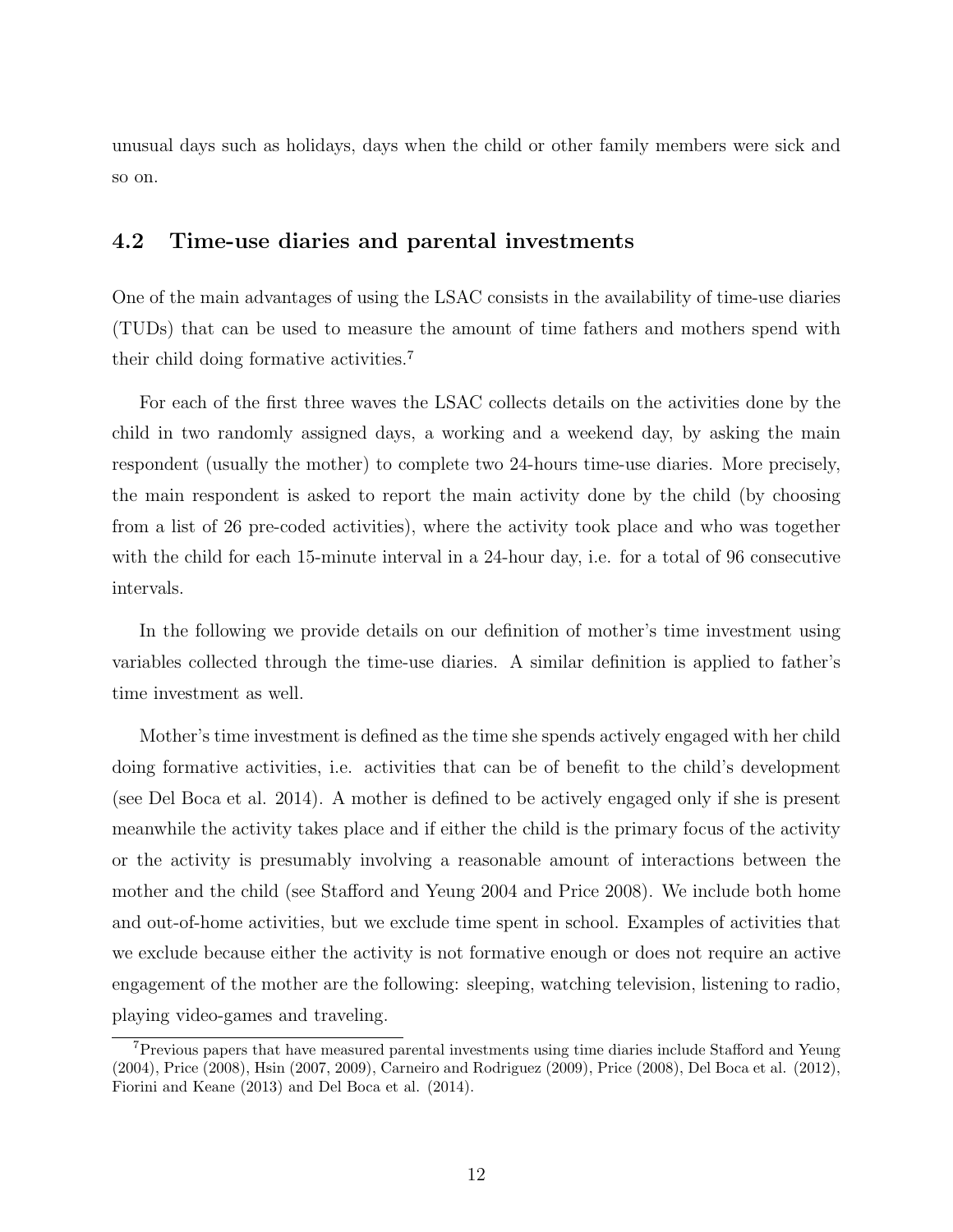We classify the formative activities in five categories: eating together, personal care, leisure activities, psychological support and educational activities.<sup>[8](#page-13-0)</sup> We compute the sum of the total number of minutes the child spends in each of these formative activities in presence of the mother in the randomly assigned working day (working day time) and in the randomly assigned weekend day (weekend day time) and we define the weekly mother's time investment as the working day time multiplied by five plus the weekend day time multiplied by two.

Table 1 shows how much time children spend with their mother in each of the above 5 types of activity and how it changes between waves 2 and 3 when children are 6-7 and 8-9 years old. Mothers invest on average more than 14 hours in a week (846 minutes) in formative activities with their 6-7 years old child, and the investment remains quite stable over time (747 minutes when children are 8-9 years old). Time invested in leisure activities represents 50 per cent of the overall time investment, while the least time demanding activities seem to be those related to psychological support (about 30 minutes in a week). All mothers seem to spend at least 15 minutes in doing formative activities with their child except for 6% (9% in wave 3) for whom the time investment is zero.

### 4.3 Child Capabilities

In our analysis we follow the approach of Borghans et al. (2008), Cunha et al. (2010), and Almlund et al. (2011) and we allow for multiple dimensions of human capital. In particular we focus on child's cognitive and socio-emotional abilities and physical health measured in each of the first three waves of the LSAC.

We measure child's cognitive ability using the Peabody Picture Vocabulary Test (PPVT - III), which has been administered to the LSAC children in a version adapted for Australia and based on work done in the United States for the Head Start Impact Study. This test is specifically designed to assess child's verbal ability and scholastic aptitude and to capture real changes in child's functioning rather than just changes in position relative to peers (Dunn and Dunn 1[9](#page-13-1)97; Rothman 2005).<sup>9</sup> The PPVT is age specific and includes different, although overlapping, sets of items for children of different ages. Higher scores indicate higher level of children's cognitive abilities.

<span id="page-13-0"></span><sup>8</sup>Appendix A provides a more detailed list of formative activities we consider.

<span id="page-13-1"></span><sup>&</sup>lt;sup>9</sup>In Appendix B we provide some more details on this measure of cognitive ability.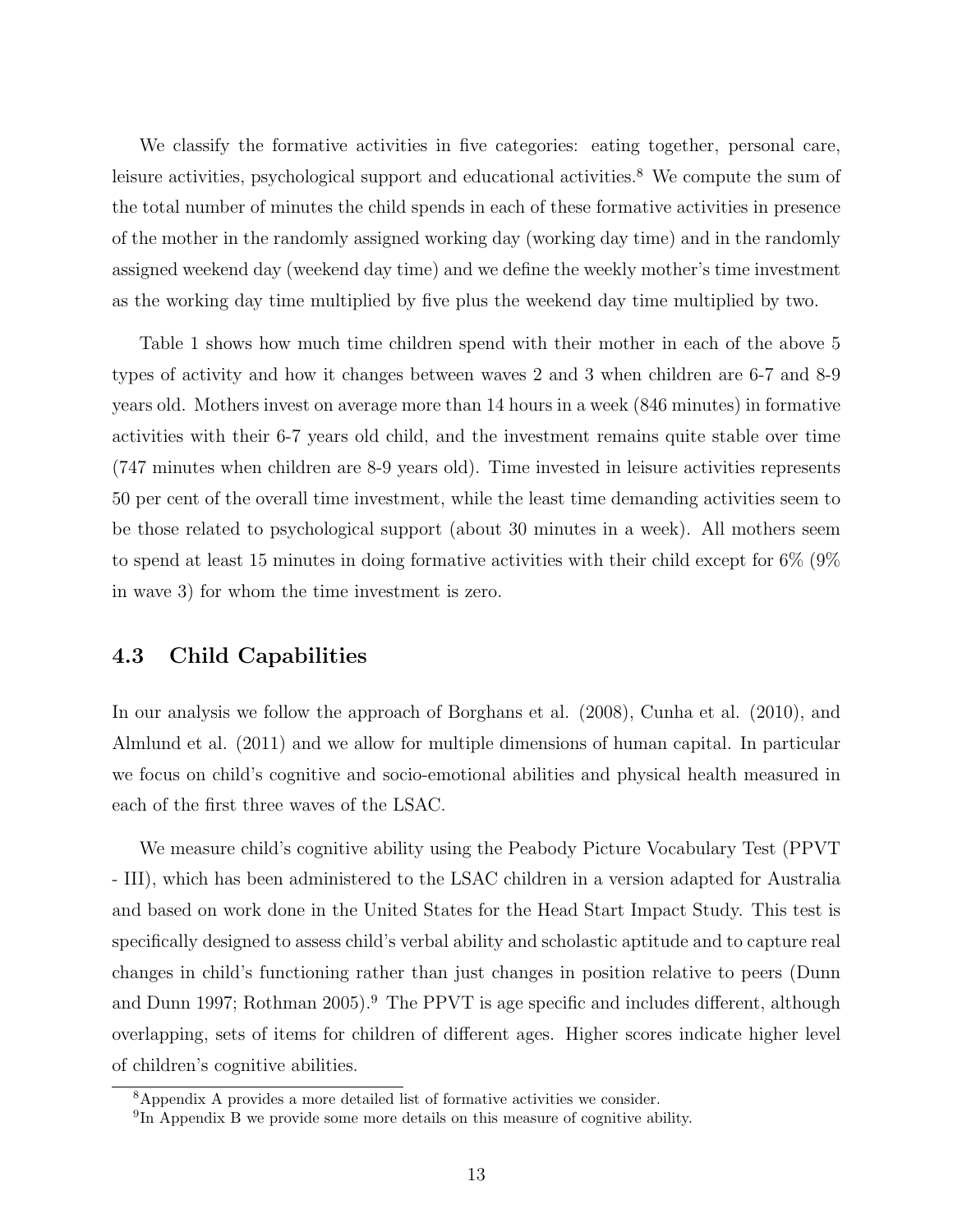We use the Strengths and Difficulties Questionnaire (SDQ) composite difficulty score to measure child's social and emotional ability (Goodman, 1997). The SDQ consists of 25 questions, which the main respondent answers, organised around five major subscales: hyperactivity, emotional symptoms, conduct problems, peer problems and pro-social behaviour. Each subscale is measured using five items. Following the literature (e.g. Del Bono, Ermisch 2009; Morefield et al. 2011; Conti and Heckman 2012) we use responses to 20 questions from the first four components, which are aggregated to form a single "difficulty" score. To ease the interpretation of our findings, once standardised the score has been re-coded so that a higher value represents a better socio-emotional ability.

Child's health is measured by the physical health subscale of the Pediatric Quality of Life Inventory (PEDS QL). This scale is composed by responses reported by the main respondent on eight items (Varni et al., 1999), which assess motor coordination and general health, scaled to range from 0 (poor) to [10](#page-14-0)0 (good).<sup>10</sup>

In the analysis, we standardize each score by wave (with 0 mean and 1 standard deviation) to allow for comparison of children of different ages and to harmonize the different scales used to measure cognitive and socio-emotional abilities and health.

Table 2 summarizes descriptive statistics for child's capabilities, reporting both the standardized and raw values of these measures. We also measure the correlation between the different dimensions of child's human capital (using standardized scores) and we find that generally it is low and not always significant. In particular, while emotional skills are positively and significantly correlated with both cognitive abilities and physical health (Pearson coefficients are 0.10 and 0.27 respectively), physical health does not appear to be significantly correlated with cognitive abilities. These findings confirm the importance of including in the model separate measures of child's capabilities that account for the multidimensionality of human capital.

<span id="page-14-0"></span><sup>10</sup>See Appendix B for more details on these measures.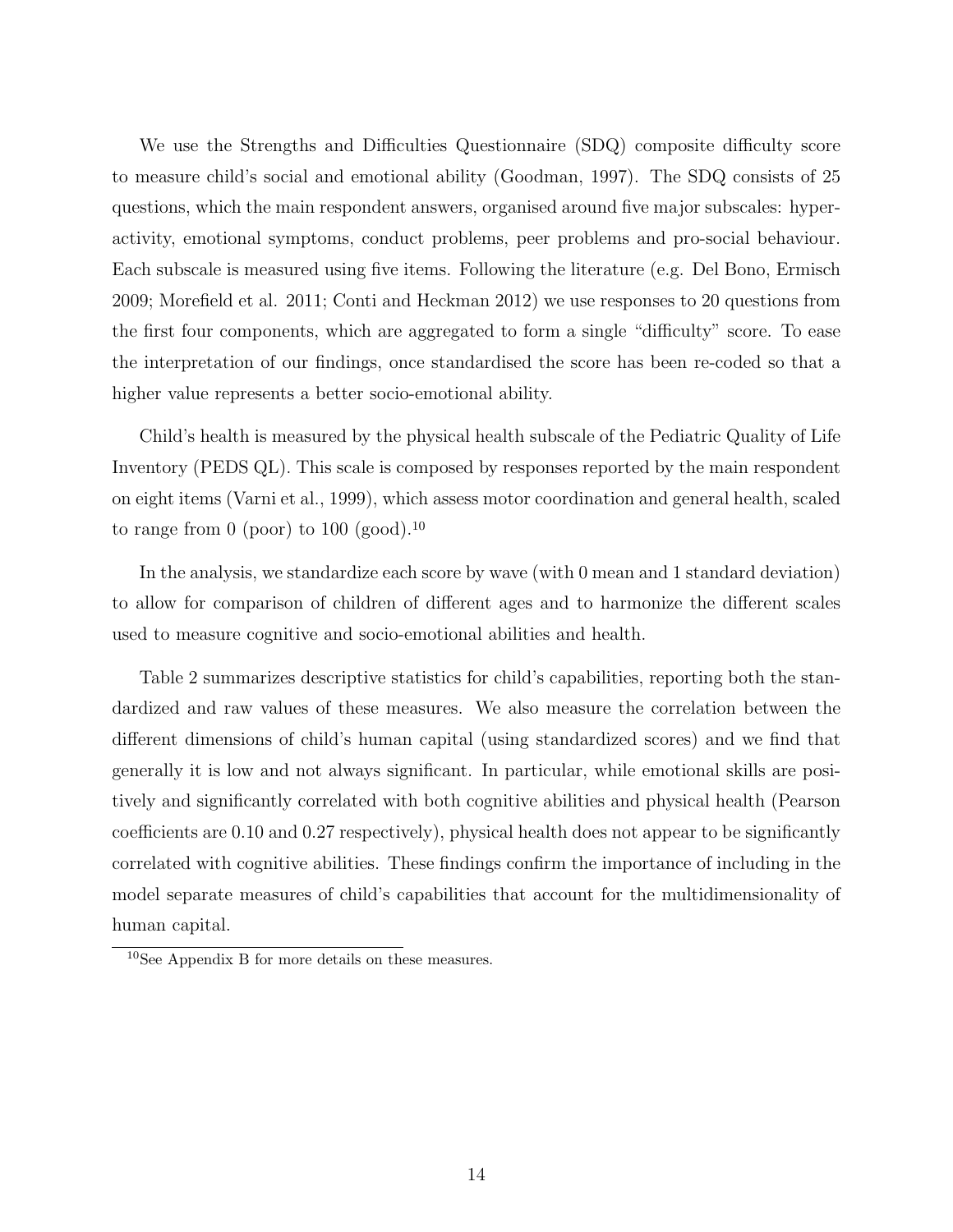### 4.4 Additional variables of interest

In the top panel of table 3 we report basic statistics for selected time-invariant child's and mother's variables.<sup>[11](#page-15-0)</sup> In our sample 47 per cent of children are male, and child's health endowment at birth is measured by a dummy indicating whether the child has been admitted to neonatal intensive care unit after birth (mean 0.18). Mothers' socioeconomic status is proxied by education level and employment status. 41 per cent of mothers have at least a university degree, and 24.1 per cent are inactive or unemployed at a certain stage (waves 2 and 3). Mother's general health is defined using a dummy variable which takes value one if the mother reported a fair or poor level of health. In our sample 5 per cent of mothers reports of experiencing poor health.

In the bottom part of the table 3 we report descriptive statistics for the time variant covariates pooling together waves 2 and 3. The covariates include measures of school quality, family exogenous shocks, income and childcare. School quality variables are constructed using data collected from the teacher questionnaire on composition of their class and teacher's characteristics. We use pupil-teacher ratio, which indicates child's class crowding and teacher's experience, measured in years spent in child care settings. The mean class size is just over 20 children and the average teacher has 16 years of experience.

Family shocks are defined using four dummies that report whether in the year before the interview serious illness, injury or assault has happened (i) to child's parents or other household member, (ii) to a close relative or friend; and whether (iii) child's grandparents, parents, sibling or (iv) close family friend or relative died in the previous year. 5.8 and 10 per cent of children in the sample has experienced a serious illness of one of the household member or other close relative (or friend) respectively. About 34 children has experienced the death of grandparents or other family members while in 18 per cent of the cases a close family friend or relative died in the previous year.

Regular childcare is defined by a set of four variables. We define two dummies indicating the type of main childcare arrangement chosen for the child (either formal or informal), and two continuous variables measuring the number of hours the child spent in this type of child

<span id="page-15-0"></span> $11$  For the purpose of our analysis, we consider mother's education, employment status and health as time invariant and information for these variables is collected in wave 2, when children are 8-9 years old.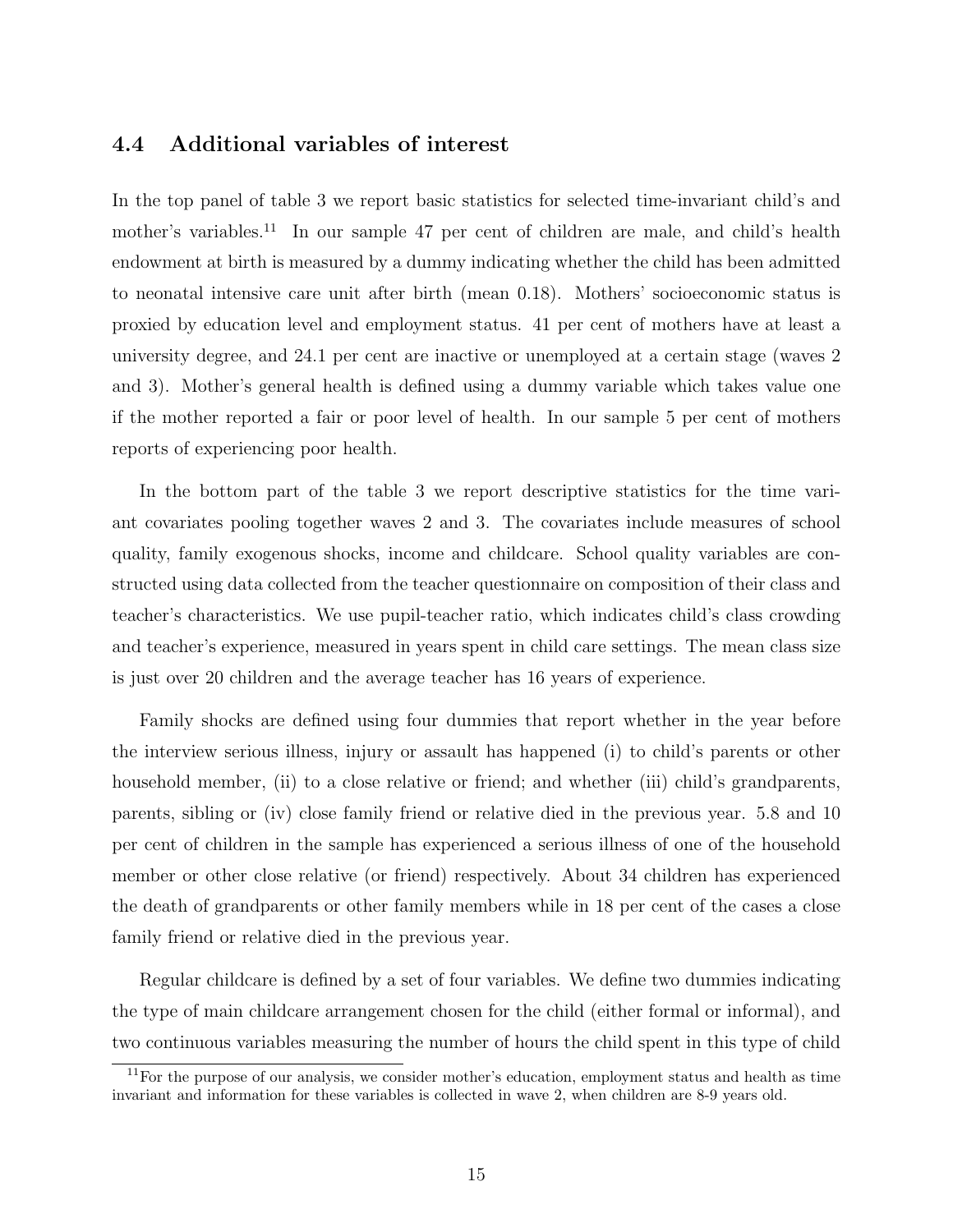care, as deviation from the mean evaluated in each wave. Almost one on five families chooses informal care, while 15 per cent prefer formal care as main child care arrangement.

Finally, the annual income, equivalised to account for the household composition by using the OECD modified scale<sup>[12](#page-16-1)</sup>, is on average equal to  $46,743$  AUD.

### <span id="page-16-0"></span>5 Estimation results

In this section we present our empirical evidence on whether parental investments, which we measure using the weekly number of minutes mothers (fathers) spend with their child in formative activities, reinforce or compensate for child's human capital measured by physical health, cognitive and socio-emotional abilities. Section [5.1](#page-16-2) presents our main results of the model [\(5\)](#page-8-1) for mother's time investment using child fixed effect estimation with instrumental variables. We then extend this model to take account of family health shocks (Section [5.2\)](#page-18-0) and to check whether the mother's investment behaviour is heterogenous by her level of education, labour status and health (Section [5.3\)](#page-18-1). In Section [5.4](#page-20-0) we move to analyse father's time investment and to assess potential differences between mothers and fathers in their investment behaviour for daughters and sons. Finally, in Section [5.5](#page-21-1) we present some robustness checks to support our findings.

### <span id="page-16-2"></span>5.1 Main Results

Table [4](#page-30-0) shows the estimates of our investment model where the dependent variable measures mother's time investment in weekly minutes and the set of explanatory variables includes

- three measures of child's human capital (physical health, cognitive and socio-emotional abilities) standardized to have mean zero and variance one,
- school inputs proxied by pupil-teacher ratio and teacher's years of experience,
- equivalized family income,

<span id="page-16-1"></span><sup>&</sup>lt;sup>12</sup>The OECD modified scale is equal to  $(1 + 0.5 *$  *nadults*  $+ 0.3 *$  *nchildren*) with nadults and nchildren measuring the numbers of adults and children in the hosuehold.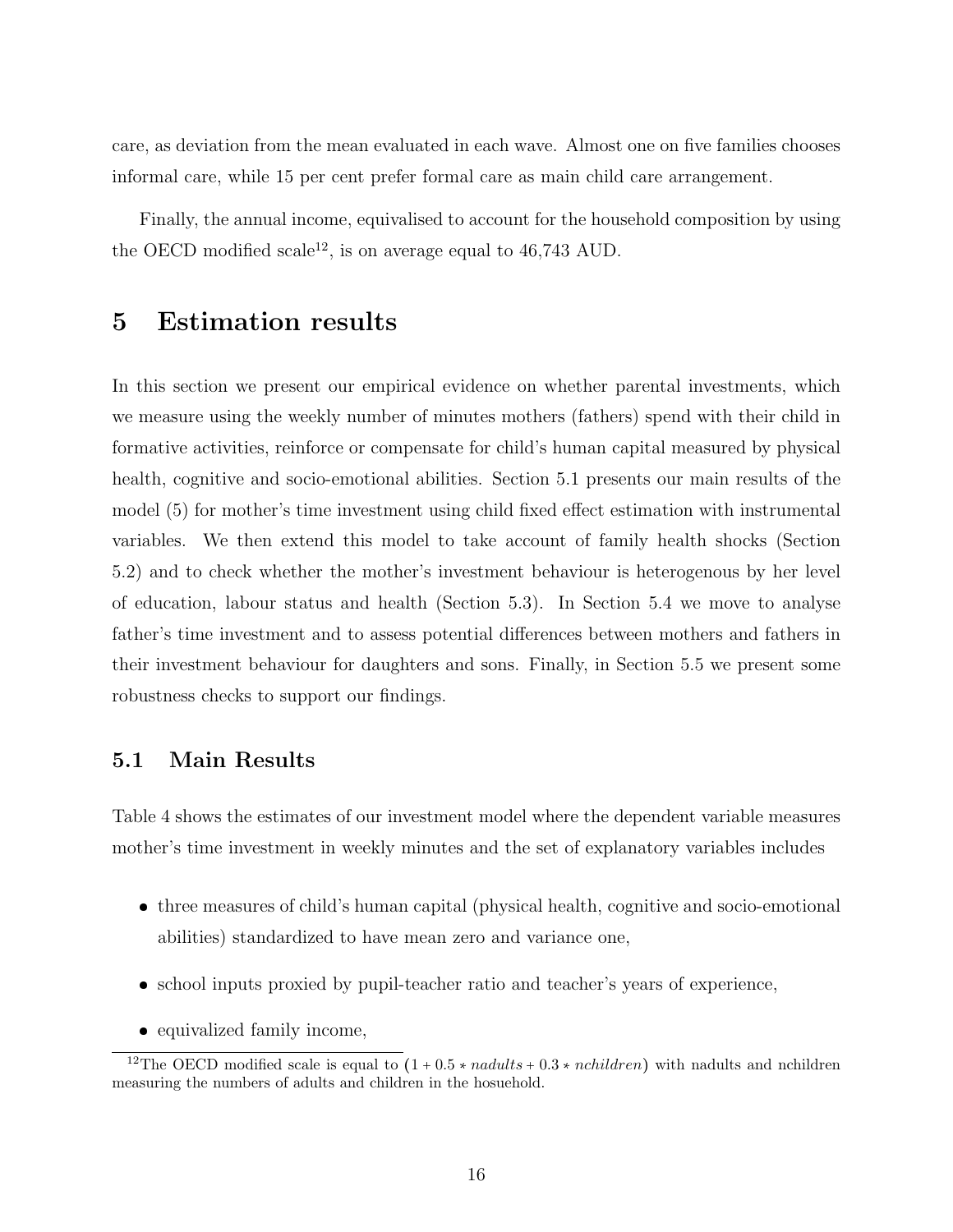• child care use, which we measure by considering two dummies indicating whether the main child care arrangement is informal and formal and two continuous variables measuring weekly hours the child spends in formal and informal child care (expressed in deviation from the sample average for the corresponding wave).

In the first column we report results obtained using child fixed effect without instrumental variables (child FE estimation), while in the second column we report the child fixed effect estimation instrumenting the first difference in the three types of child's human capital with the twice-lagged measures of human capital (child FE estimation with IVs). The child FE estimation results without instrumental variables are potentially biased by a reverse causality issue, i.e. by the fact that mother's investment in stage  $t$  can affect child's human capital in stage t, whereas the FE estimation with instrumental variables  $(IVs)$  is theoretically free of bias.

Both estimations suggest that mothers adopt a compensating behavior for changes in child's socio-emotional ability, but they are neutral to changes in child's physical health or cognitive abilities. A standard deviation decrease in child's socio-emotional ability seems to lead to an increase in the weekly time investment by 88 minutes, when considering the FE without IVs, and by 118 minutes, when adopting instrumental variable estimations. Based on these results, the reverse causality bias does not seem to be a big concern for the FE estimation without IVs.

Looking at the effect of the remaining covariates, we find the mothers' time investment does not seem to react to school inputs. In particular, changes in the pupil-teacher ratio and the teacher's years of experience do not lead to any statistically significant effect on mother's time investment (see Table [6\)](#page-32-0). Differently from school inputs, we do find that the use of formal child care has a negative impact on mother's time investment. In particular, one hour of additional formal child care with respect to the average leads to a reduction of weekly mother's time by about 30 minutes. On the contrary, we find no effect of the use of informal child care on mother's time investments. This seems to suggest that formal care might be used as a substitute for the mother's time investment. A negative effect is also found for household income. The child FE estimation suggests that an increase by 10,000 AUD in the yearly equivalised household income leads to a reduction of the weekly mothers' time investment by half an hour.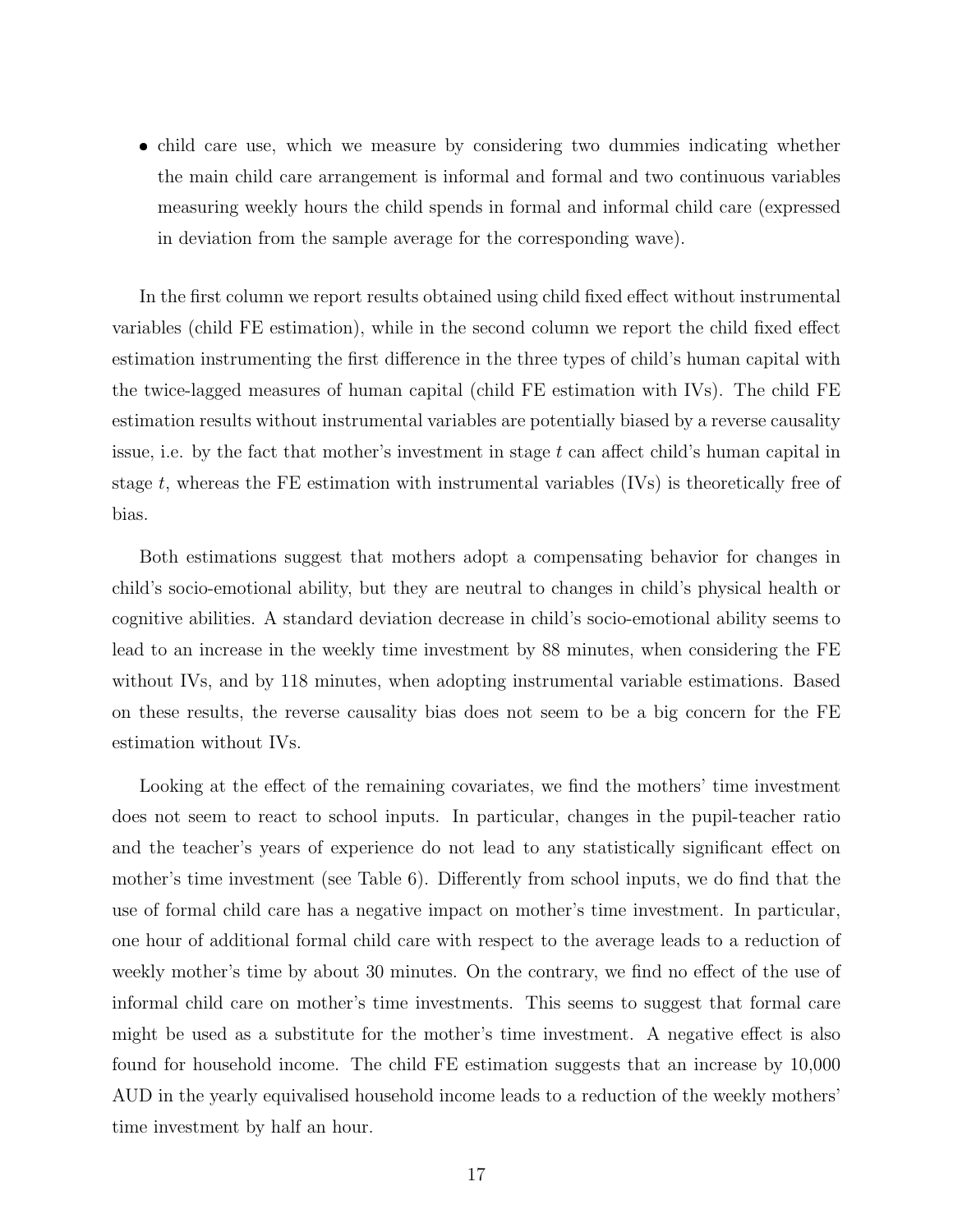In the bottom panel of Table [4](#page-30-0) we provide evidence of the relevance of our instruments. We report the F-tests for the joint significance of the IVs in the first stage estimations, i.e. the estimations of the regression of each of the three measures of human capital on the instruments, child fixed effect and covariates (see table [5](#page-31-0) for the full set of first stage results). The F-statistics are well above 10, suggesting a strong relevance of our instruments. We also test the endogeneity of the child's abilities and health. The statistic and p-value suggest that there is no clear evidence of endogeneity issues (p-value equal to 0.117).

#### <span id="page-18-0"></span>5.2 Omission of time variant variables

Even after controlling for the endogeneity issue caused by the reverse causality using IVs, for unobserved time invariant characteristics using child fixed effect, and for other types of parental investments (school, child care and family income), the response of mother's time investment to changes in child's human capital estimated in Table [4](#page-30-0) could be still biased if there are omitted time-variant variables that are correlated with the child's human capital and that are relevant to explain the mother's investment.

Previous research has identified health shocks occurred to parents or other family members as important predictors of child development (Westermaier et al., 2013, Adda et al., 2011 and Morefield et al., 2011). These shocks might also lead to time constraints that limit the time mothers can invest in their child. We account for these exogenous shocks adding to the investment model a set of four dummies variables indicating the death of a family member, the death of a close relative or family friend, serious illness of a family member, and serious illness of a relative or a close family friend. Table [6](#page-32-0) shows results with these additional covariates for the two estimations described above, the child FE estimation without and with IVs. We find that the coefficients associated to these variables are not statistically significant, suggesting that the mother's investment is not affected by exogenous family health shocks, at least as defined in our sample.

### <span id="page-18-1"></span>5.3 The heterogeneity of the mothers' investment behavior

In this section we explore whether mothers' investment choices vary across mothers with different socio-economic or health status by allowing the effects of the child's physical health,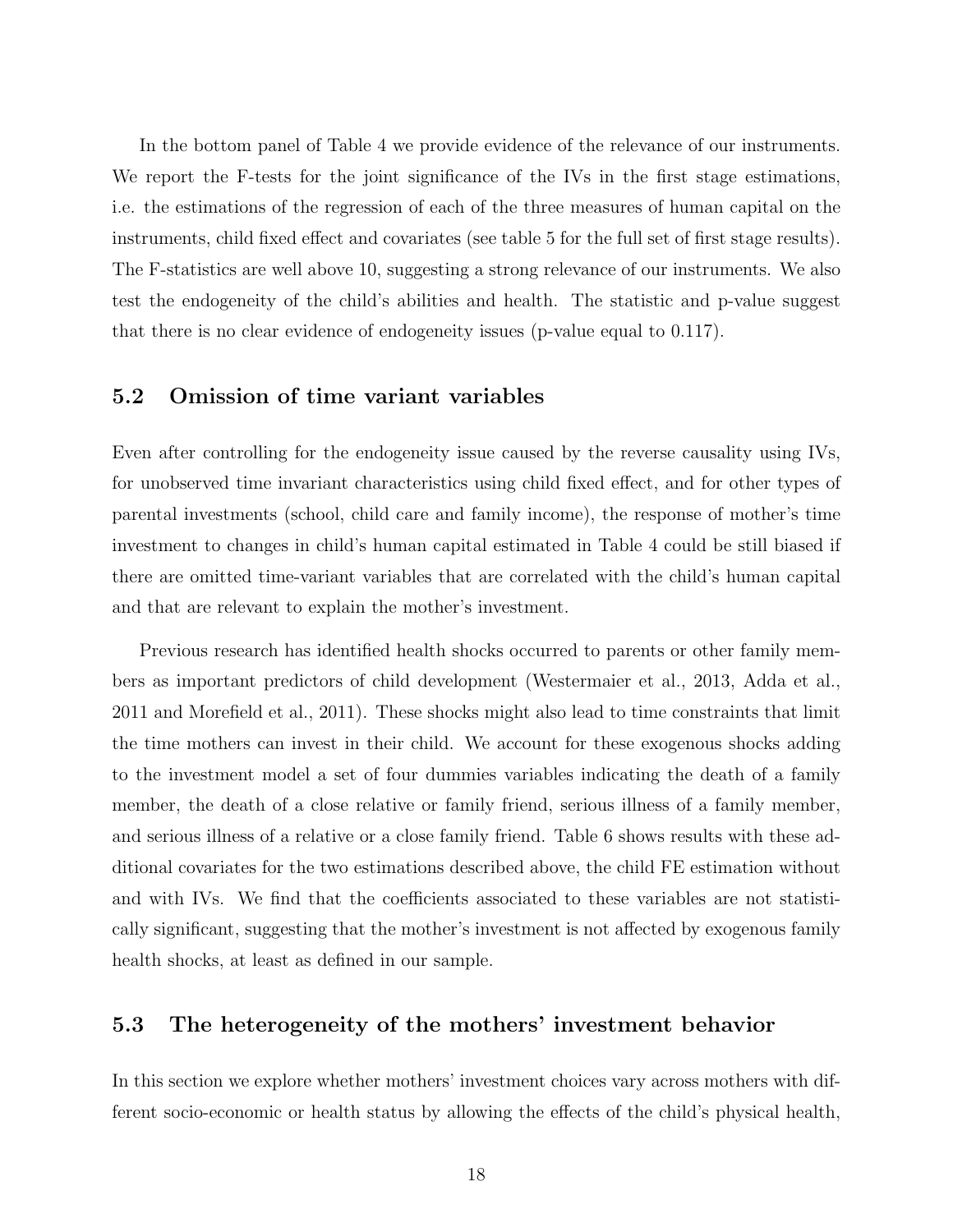cognitive and socio-emotional abilities on mother's time investment to differ between mothers with and without a university degree, between working and non-working mothers and between mothers with good and poor general health.

Table [7](#page-33-0) shows the results for mothers with and without a university degree. Because we do not reject the exogeneity of the human capital variables (see endogeneity test in the last row of Table [7\)](#page-33-0), we focus our discussion on the estimation without IVs (see first column in the top panel of Table [7\)](#page-33-0). We find that while mothers with low education show compensating behaviour for socio-emotional abilities, high educated mothers compensate for a lack of child's cognitive abilities. Evidence of differences in mother's investment behaviours by educational level are found also in Hsin(2012) and Restrepo (2012).

Mothers' time investment could be affected by time constraints mothers face when working. Indeed, mothers who are unemployed or inactive are likely to have more free time they can spend in developmental activities with their child and, as a result, they can react differently to changes in child's abilities with respect to working mothers. The results in Table [8,](#page-34-0) where we report the estimation of the mother's investment model that allows for a different effect of child's human capital measures for for mothers with and without a job (inactive or unemployed), support the hypothesis of a heterogenous investment behaviour. All mothers compensate for negative shocks in child's socio-economic abilities regardless of their employment status; but for a decrease in the child's socio-emotional ability of one standard deviation non-working mothers compensate more by spending an additional 165 minutes with their child, while working mothers spend only an additional 65 minutes.

Finally mothers' health status could have an important impact on their ability to take care of the child and in particular on the time and type of activities they do together with their child. For this reason we allow the effect of child's human capital on mother's time investment to vary by mother's self-reported health. We find that both mothers with poor and good health compensate for negative shocks in child's socio-emotional abilities, but while the formers spend 190 minutes, the latters spend 80 minutes (Table [9\)](#page-35-0). An explanation for this finding may be that women with poor health are more likely to be unemployed or to have a part-time job and therefore they can spend more time with their child.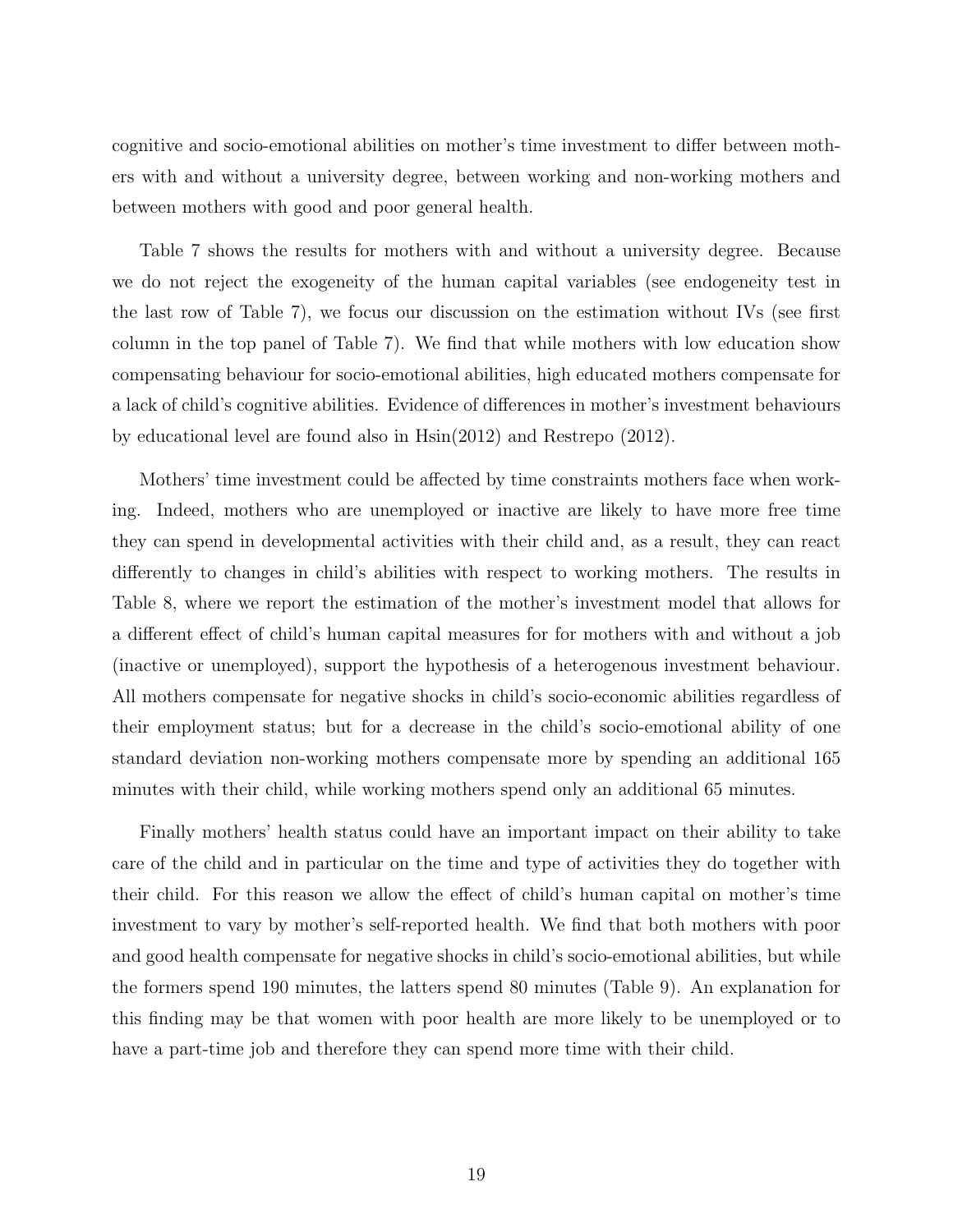### <span id="page-20-0"></span>5.4 Differences in parents' investments in daughters and sons

Previous studies have shown there exist differences in parents' preferences over the gender of their children (Butcher and Case, 1994; Thomas, 1990, 1996; Case and Deaton, 1999). Such preferences may have an impact on parents' investments, since parents who prefer boys are expected to give less attention (or devote fewer financial resources) to their daughters. In this section we want to answer to two questions: (a) whether mothers and fathers have different investment behaviors and (b) if their investment changes according to their child's gender.

In columns 1 and 2 of Table [10](#page-36-0) we report for convenience our basic model results for mother's time investment, while in columns 3 and 4 we show the results for mother's time investment when allowing the effects of the three measures of child's human capital to differ for sons and daughters. When we account for child's gender we find no differences in how mothers compensate for negative shocks in their sons and daughters socio-emotional abilities (91 and 81 minutes respectively).

When we estimate the same model specifications using fathers' time investments (see Table [11](#page-37-0) ), the child's health, cognitive and socio-emotional abilities seem to be endogenous and the child FE estimation with IVs variables is to be preferred over the child FE without IVs. Looking at the estimation results produced by the child fixed effect with IVs, we find some differences in fathers' investment behavior with respect to mothers. Firstly, on average fathers compensate less for negative shocks in their child's emotional abilities. Indeed we find that, for one standard deviation decrease in the child's socio-emotional ability, fathers increase their time investment by 67 minutes. Secondly, when we allow for differences in parenting style by child's gender the effect is statistically significant only for sons (85 minutes), while it is not for daughters (37 minutes). This leads to the conclusion that while fathers strongly compensate for their sons, they do not react to changes in their daughters' abilities. Investigating whether this is the result of fathers' preferences or constraints (fathers may be more likely to be engaged in same-sex activities) is beyond the scope of this paper. Overall these results are coherent with existing literature that documents an unequal intrahousehold allocation of resources according to child's gender (Lundberg, 2005) and suggest that mothers and fathers have different investment behaviors.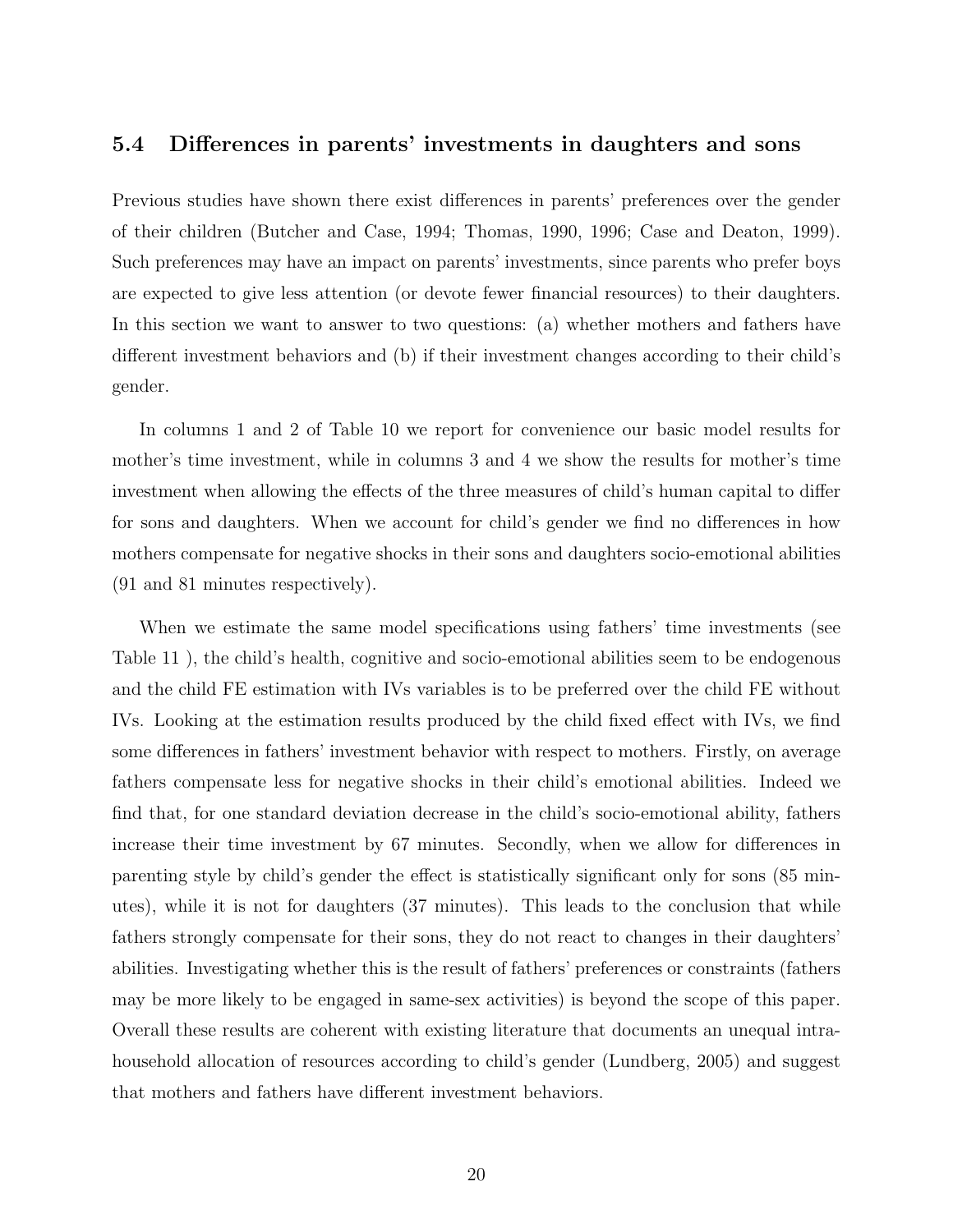#### <span id="page-21-1"></span>5.5 Robustness check

One of the limitations of using time use diaries consists in the fact that days in which the information is collected may not be representative of the parents-child typical time interaction. This can happen, for example, because diaries are filled during a holiday or when the child or the parent is sick. If this is the case, our estimates would be affected by measurement error and the results biased.

As a robustness check we estimate our main models using the ordinary-day sample, which includes only information on parental time investments in ordinary days (see Section [4](#page-10-0) for more details). As shown in Table [12,](#page-38-0) we find results that are qualitatively similar to those obtained using the full sample. In particular mothers appear to increase their time by 137 minutes for a one standard deviation decrease in the child's socio-emotional ability. We find also a reaction of the mother's time investment to changes in the child's physical health, suggesting that mothers in ordinary days are more likely to compensate for child's physical health problems. However this reaction is statistically significant at  $10\%$  level only.

We also provide evidence of the validity of our instrumental variables by extending the number of instruments and computing a Sargan test for the validity of the instruments. Beside the twice lagged measures of child's human capital we use also their interaction with a dummy for child's neonatal intensive care. These additional instruments are justified by the fact that a negative health shock at birth might affect the child development process. Being the number of instruments greater than the number of endogenous variables, our model is overidentified and we are able to test the validity of our instruments using the Sargan test.

The estimated coefficients using the additional IVs are reported in column 2 of Table [13](#page-39-0) and do not seem to differ from our basic results, which we report, for convenience, in the first column. The Sargan test supports the validity of the instruments used in the analysis (the p-value is equal to 0.6486).

### <span id="page-21-0"></span>6 Conclusions

Our empirical findings can be summarized as follows: (i) both mothers and fathers tend to compensate for socio-economic abilities but mothers' investment response is larger than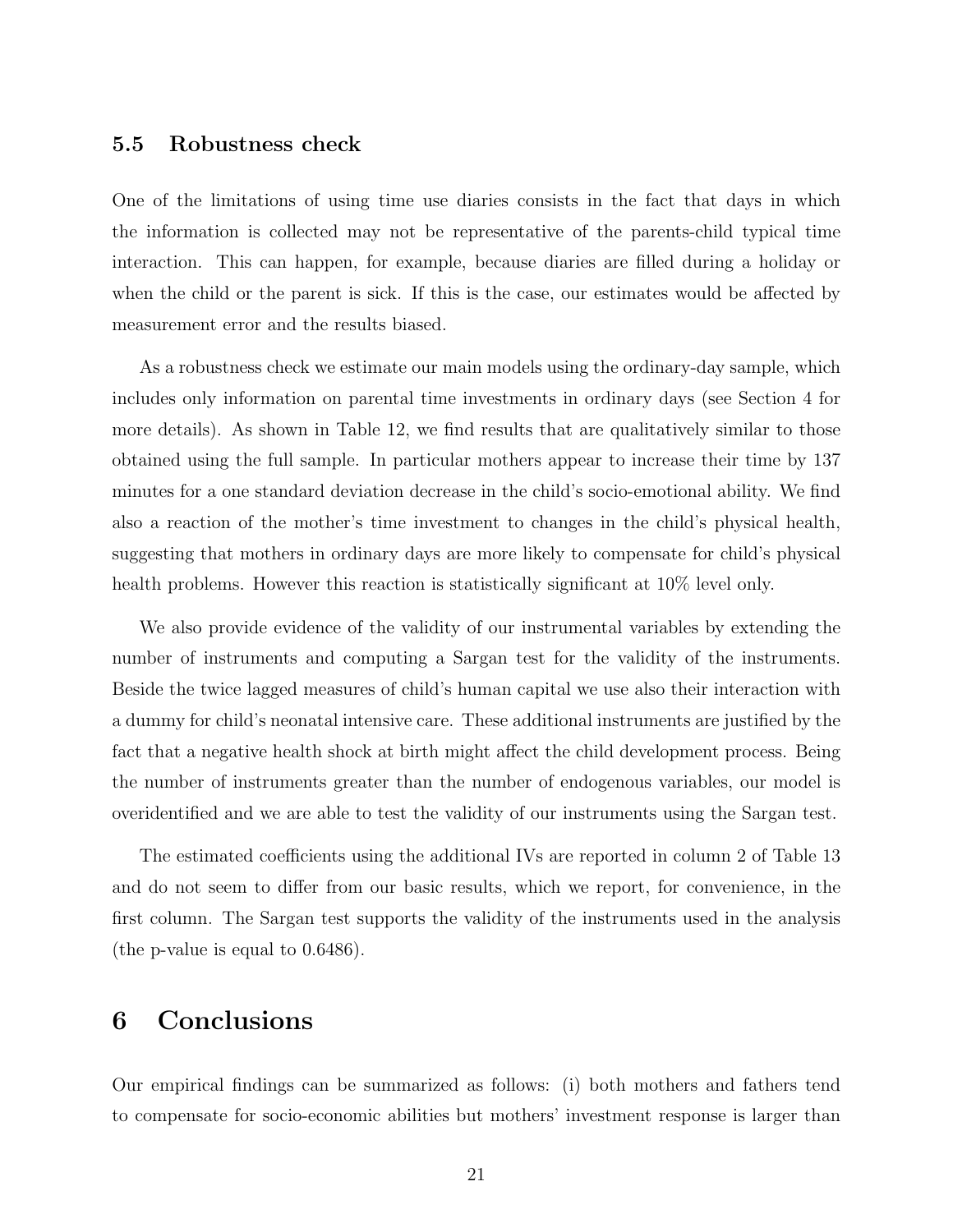fathers' one; (ii) mothers with a university degree compensate for cognitive abilities while they do not react to changes in socio-economic abilities, (iii) inactive and unemployed mothers invest more time in their child and compensate more for socio-economic abilities with respect to working mothers, (iv) mothers with poor health compensate more for lack in socioemotional abilities than mothers with good health and (v)mothers' investment strategies are similar for sons and daughters, whereas fathers adopt a compensating strategy for sons and a neutral strategy for daughters.

Because our empirical analysis ignore parental time investment in potential siblings, our findings must be interpreted with some caution. If we assume that parents who compensate (reinforce) for changes in their child's ability across time are also compensating (reinforcing) for differences in ability between siblings, and that differences in ability across time be positively correlated between siblings; then omitting to control for the sibling's abilities lead to an attenuation bias for the response of parents to the child's abilities. This would implies that the compensating effect we observe could be even larger in absolute term.

The main policy suggestion we can draw from our empirical analysis is that mothers with low education could benefit from school policies that raise their awareness of their child's cognitive performance and of activities they can do with their child to improve their cognitive abilities. More in general, because parents seem to be averse to inequity, policies directed to parents could represent an effective way to reduce inequalities in endowments across children.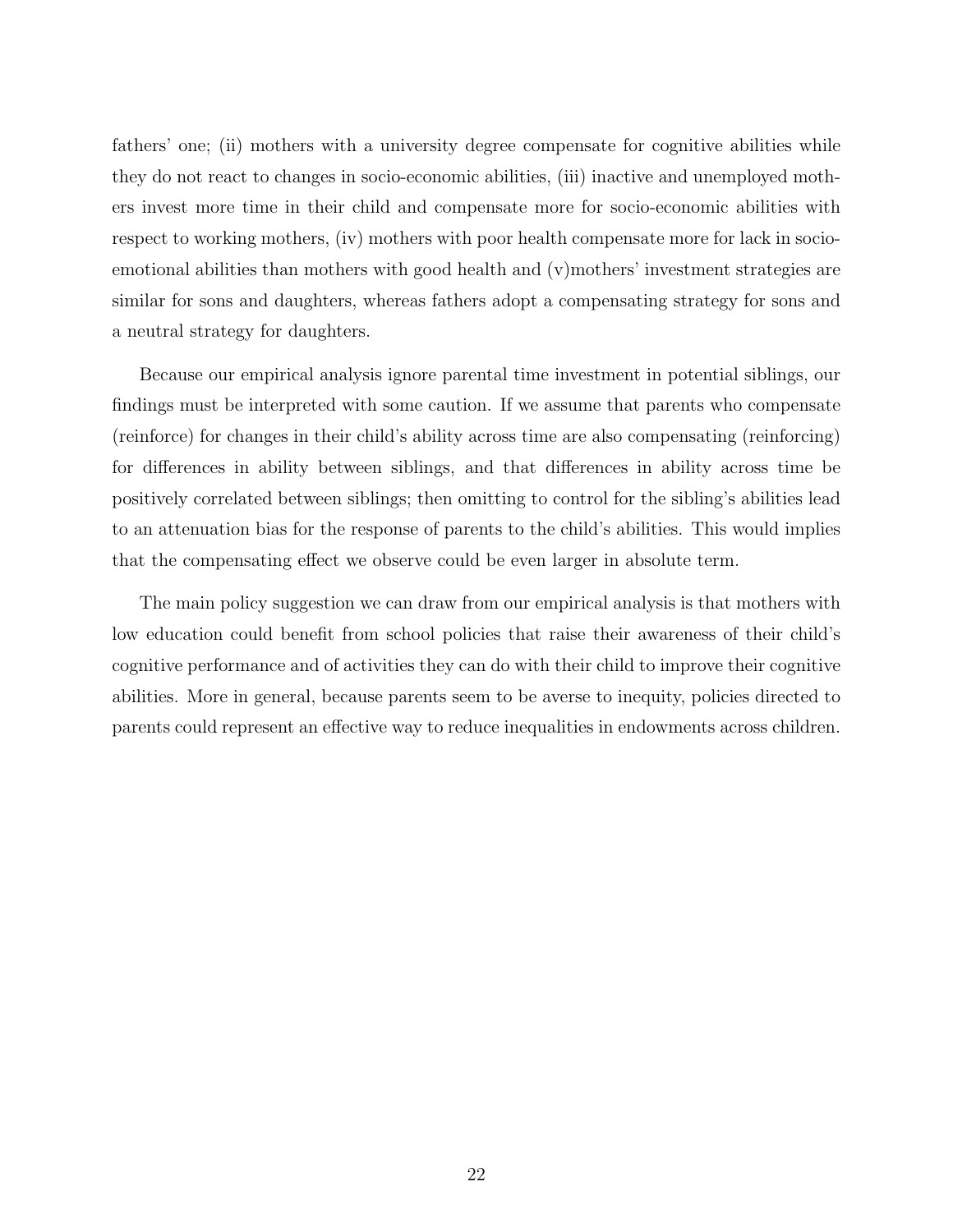## References

- Adda, J., Bjorklund, A., and Holmlund, H. (2011). The Role of Mothers and Fathers in Providing Skills: Evidence from Parental Deaths. European University Institute Working Paper Series. Working Paper no. ECO2011/08
- Adhvaryu, A.R., and Nyshadham, A. (2012). Schooling, child labor, and the returns to healthcare in Tanzania. Journal of Human Resources, 47(2), 364-396.
- Aizer, A., and Cunha, F. (2012). The production of child human capital: Endowments, investments and fertility. NBER Working Paper Series. Working Paper no. 18429.
- Almlund, M., Duckworth, A. L., Heckman, J. J., and Kautz, T. D. (2011). Personality psychology and economics. NBER Working Paper Series. Working Paper no. 16822.
- Almond, D., Edlund, L., and Palme M.(2009). Chernobyls subclinical legacy: Prenatal exposure to radioactive fallout and school outcomes in sweden. Quarterly Journal of Economics, 124(4), 17291772
- Almond, D., and Mazumder, B. (2013). Fetal Origins and Parental Responses. Annual Review of Economics, 5(1), 37-56.
- Attanasio O., Cattan S., Fitzsimons E., Meghir C., Codina M.R. (2015), Estimating the production function for human capital: results from a randomized controlled trial in Colombia, IFS Working Paper Series, W15/06.
- Becker, G. S., and Tomes, N. (1986). Human capital and the rise and fall of families. Journal of labor economics, S1-S39.
- Behrman, J. R., Pollak, R. A., and Taubman, P. (1982). Parental preferences and provision for progeny. The Journal of Political Economy, 52-73.
- Behrman, J.R., Pollak, R.A., and Taubman, P. (1986). Do parents favor boys?. International Economic Review, 33-54.
- Behrman, J.R., Rosenzweig, M.R., and Taubman, P. (1994). Endowments and the allocation of schooling in the family and in the marriage market: the twins experiment. Journal of Political Economy, 1131-1174.
- Bonesrnning, H. (2004). The determinants of parental effort in education production: do parents respond to changes in class size?. Economics of Education Review, 23(1), 1-9.
- Borghans, L., Duckworth, A. L., Heckman, J. J., and Ter Weel, B. (2008). The economics and psychology of personality traits. Journal of Human Resources, 43(4), 972-1059.
- Butcher, K. F., and Case, A. (1994). The effect of sibling sex composition on women's education and earnings. The Quarterly Journal of Economics, 531-563.
- Carneiro, P., and M. Rodriguez, (2009) Evaluating the Effect of Maternal Time on Child Development Using the Generalized Propensity Score. Institute for the Study of Labor, 12th IZA European Summer School in Labor Economics.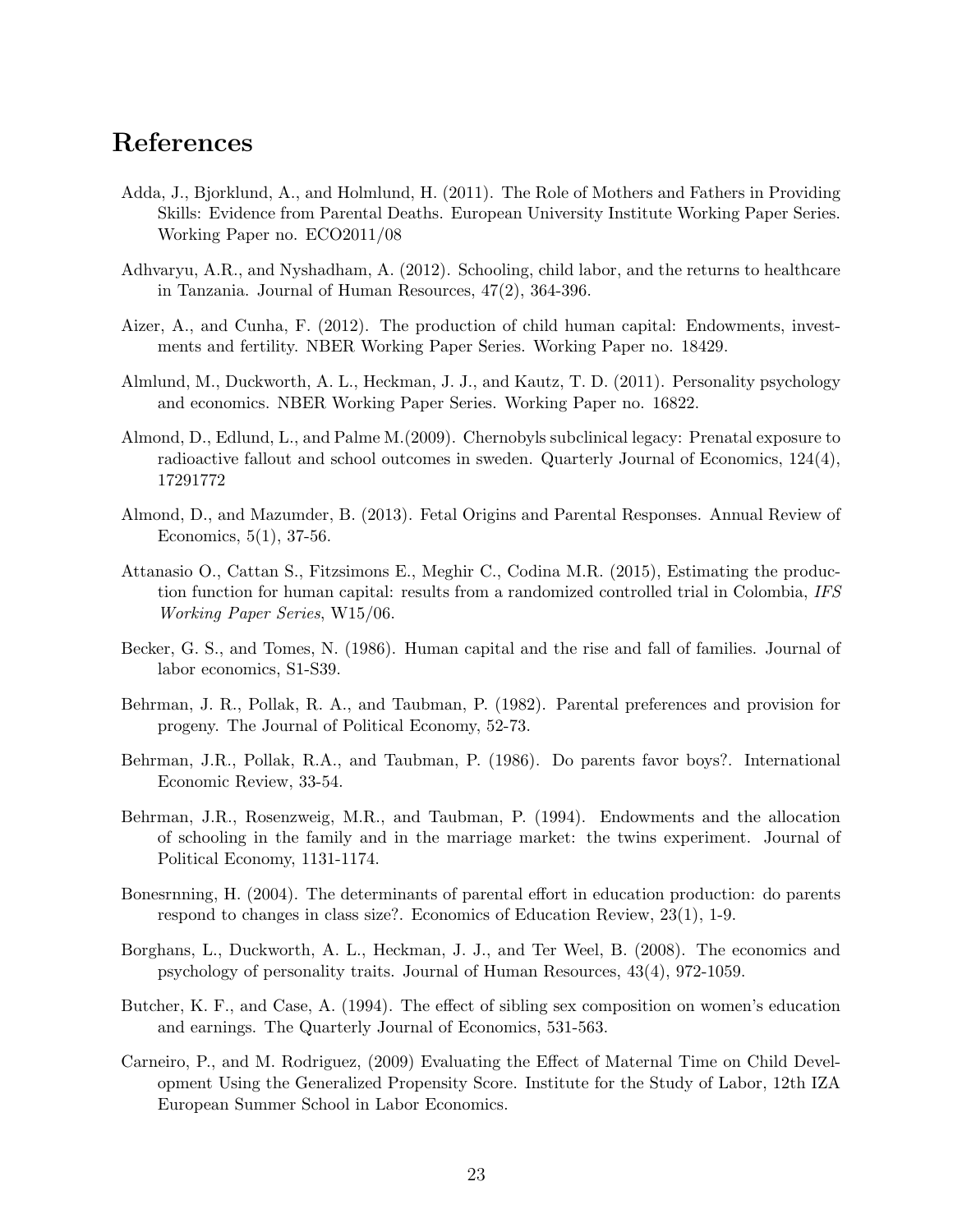- Case, A., and Deaton, A. (1999). School inputs and educational outcomes in South Africa. Quarterly Journal of Economics, 1047-1084.
- Conti, G., and Heckman, J. J. (2012). The Economics of Child Well-Being. NBER Working Paper Series, Working paper no. 18466.
- Cunha, F., and Heckman, J. J. (2007). The Technology of Skill Formation. American Economic Review, 97(2): 31-47.
- Cunha, F., and Heckman, J. J. (2008). Formulating, identifying and estimating the technology of cognitive and noncognitive skill formation. Journal of Human Resources, 43(4), 738-782.
- Cunha, F., Heckman, J. J., Lochner, L., and Masterov, D. V. (2006). Interpreting the evidence on life cycle skill formation. Handbook of the Economics of Education, 1, 697-812.
- Cunha, F., Heckman, J. J., and Schennach, S. M. (2010). Estimating the technology of cognitive and noncognitive skill formation. Econometrica, 78(3), 883-931.
- Currie, J., and Almond, D. (2011). Human capital development before age five. in David Card and Orley Ashenfelter (Eds.) Handbook of Labor Economics, vol. 4B, 1315-1486.
- Das, J., Dercon, S., Habyarimana, J., Krishnan, P., Muralidharan, K., and Sundararaman, V. (2013). School Inputs, Household Substitution, and Test Scores. American Economic Journal: Applied Economics, 5(2), 29-57.
- Datar, A., Kilburn, M.R., and Loughran, D.S. (2010). Endowments and parental investments in infancy and early childhood. Demography, 47(1), 145-162.
- Datar, A., and Mason, B. (2008). Do reductions in class size crowd out parental investment in education?. Economics of Education Review, 27(6), 712-723.
- Del Boca D., Flinn, C. and Wiswall, M. (2014). Household choices and child development. Review of Economic Studies, 81, 137-185.
- Del Boca, D., Monfardini C., and Nicoletti C. (2012). Children's and parents 'time-use choices and cognitive development during adolescence. IZA Discussion Paper No. 6868. Human Capital and Economic Opportunity: A Global Working Group, Working Paper Series, 2012-006, Discussion Paper in Economics, no. 12-24, DERS.
- Del Bono, E. and Ermisch, J. (2009). Birth weight and the dynamics of early cognitive and behavioural development. ISER Working Paper Series. Working paper no. 2009-16.
- Del Bono, E., Ermisch, J., and Francesconi, M. (2012). Intrafamily resource allocations: a dynamic structural model of birth weight. Journal of Labor Economics, 30(3), 657-706.
- Dunn, L. M., and Dunn, L. M. (1997). PPVT-III: Peabody picture vocabulary test. Circle Pines, MN: American Guidance Service.
- Fiorini, M. and Keane, M. (2014) How the Allocation of Children's Time Affects Cognitive and Noncognitive Development, Journal of Labor Economics, 32(4), 787 - 836.
- Frijters, P., Johnston, D. W., Shah, M., and Shields, M. A. (2013). Intrahousehold resource allocation: do parents reduce or reinforce child ability gaps?. Demography, 50(6), 2187-2208.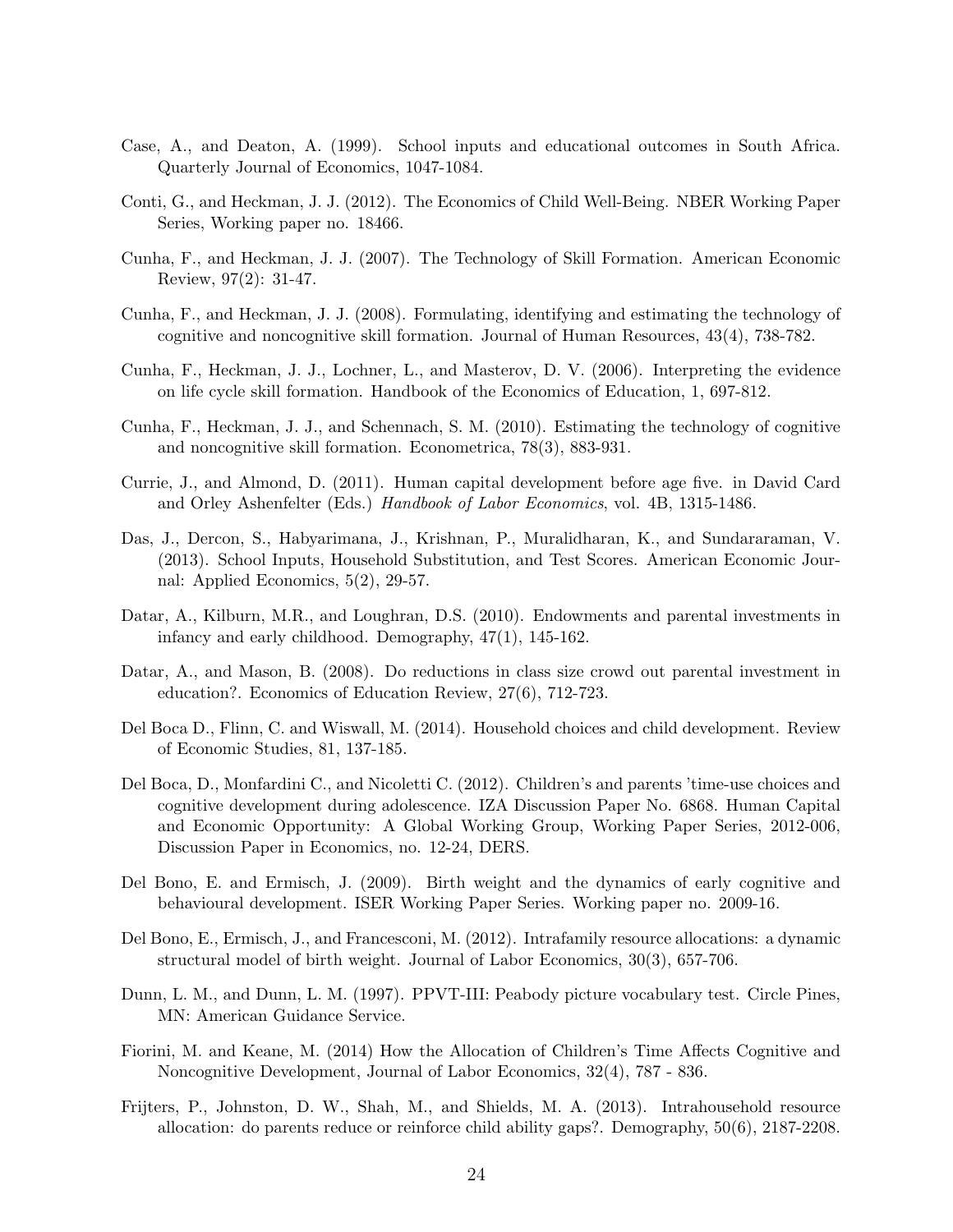- Goodman, R. (1997). The Strengths and Difficulties Questionnaire: a research note. Journal of child psychology and psychiatry, 38(5), 581-586.
- Gray, M., and Smart, D. (2009). Growing Up in Australia: The Longitudinal Study of Australian Children: A valuable new data source for economists. Australian Economic Review, 42(3), 367-376.
- Hsin, A., (2007). Mothers' Time with Children and the Social Reproduction of Cognitive Skills. California Center for Population Research Working Paper Series, Working paper no.4 .
- Hsin A., (2009). Parent's Time with Children: Does Time matter for Children Cognitive Achievement?. Social Indicators Research, 93, 123-126.
- Hsin, A. (2012). Is biology destiny? Birth weight and differential parental treatment. Demography, 49(4), 1385-1405.
- Jepsen, C. and Rivkin, S. (2009). Class Size Reduction and Student Achievement: The Potential Tradeoff between Teacher Quality and Class Size. Journal of Human Resources, 44(1): 223- 250.
- Kelly, E. (2011). The scourge of asian flu in utero exposure to pandemic influenza and the development of a cohort of british children. Journal of Human Resources, 46(4), 669-694.
- Kessler, R. C., Barker, P. R., Colpe, L. J., Epstein, J. F., Gfroerer, J. C., Hiripi, E., Howes, M. J., Normand, S-L. T., Manderscheid, R. W., Walters, E. E., and Zaslavsky, A. M. (2003). Screening for serious mental illness in the general population. Archives of General Psychiatry, 60(2), 184189.
- Krueger, A. B. (1999). Experimental Estimates of Education Production Functions. Quarterly Journal of Economics, CXIV,497-532.
- Loughran, D.S., Datar, A., and Kilburn, M.R. (2008). The response of household parental investment to child endowments, Review of Economics of the Household, 6(3):223-42.
- Lundberg, S. (2005). Sons, daughters, and parental behaviour. Oxford Review of Economic Policy, 21(3), 340-356.
- Morefield, B., Mhlenweg, A. M., and Westermaier, F. (2011). Impacts of parental health on children's development of personality traits and problem behavior: Evidence from parental health shocks. ZEW Discussion Papers. No. 11-049.
- Parman, J. (2012). Childhood health and sibling outcomes: the shared burden of the 1918 influenza pandemic. Department of Economics, College of William and Mary, Williamsburg, Working Paper No. 121.
- Pitt, M., Rosenzweig, M., and Hassan, N. (1990). Productivity, Health, and Inequality in the Intrahousehold Distribution of Food in Low-Income Countries, American Economic Review, 80(5), 1139156.
- Price, J. (2008). Parent-Child Quality Time: Does Birth Order Matter?. Journal of Human Resources, 43(1), 240-265.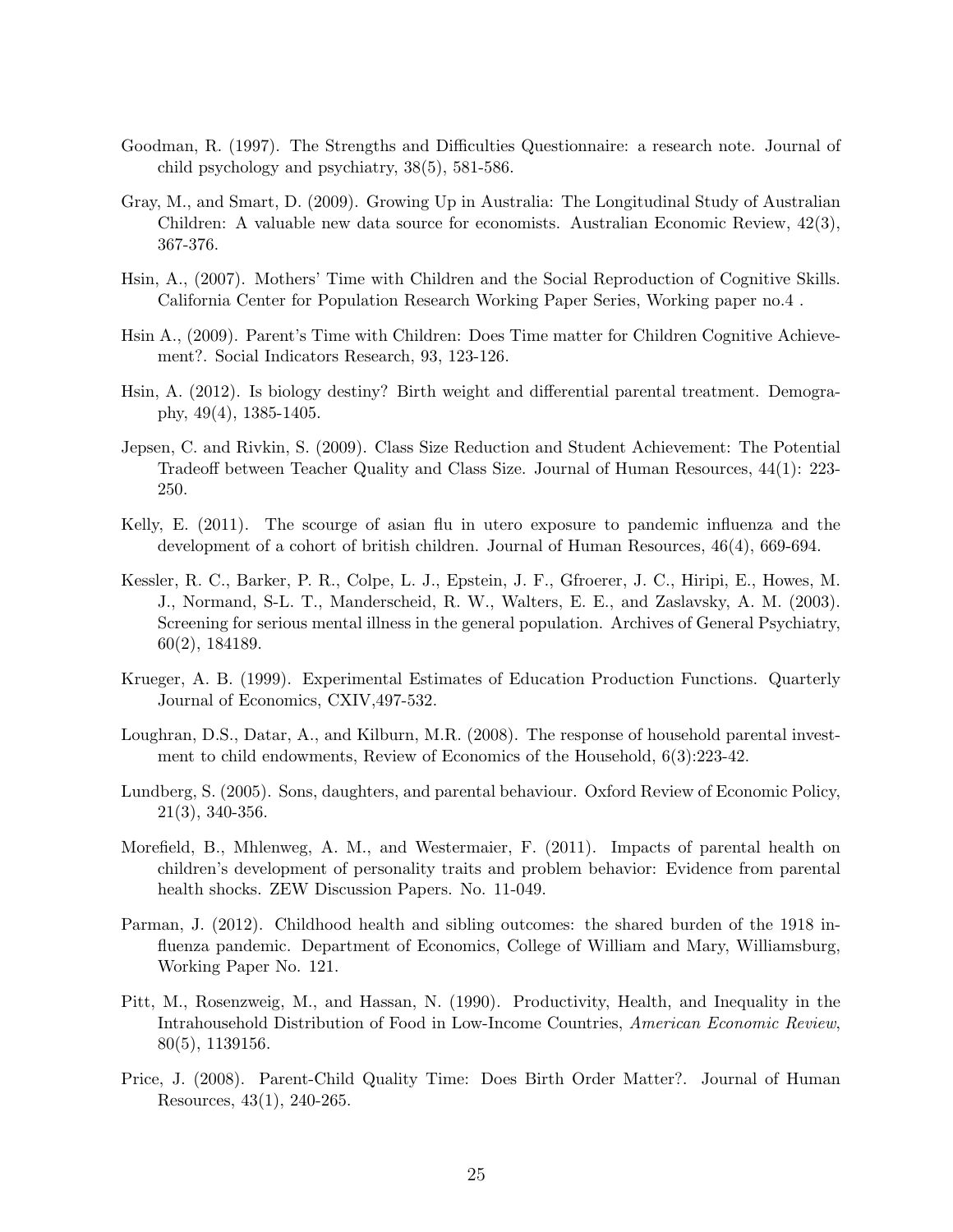- Restrepo, B. (2012). Who compensates and who reinforces? Parental investment responses to child endowment shocks. Ohio State University, Working Paper.
- Rosales-Rueda, M.F. (2014). Family investment responses to childhood health conditions: Intrafamily allocation of resources. Journal of health economics, 37, 41-57.
- Rosenzweig, M. R., and Wolpin, K. I. (1988). Heterogeneity, intrafamily distribution, and child health. Journal of Human Resources, 437-461.
- Rosenzweig, M. R., and Wolpin, K. I. (1995). Sisters, siblings, and mothers: the effect of teen-age childbearing on birth outcomes in a dynamic family context. Econometrica, 303-326.
- Rosenzweig, M. R., and Zhang, J. (2009). Do population control policies induce more human capital investment? twins, birth weight and china's "one-child" policy. The Review of Economic Studies, 76(3), 1149-1174.
- Rothman, S. (2005). Report on Adapted PPVT-III and Who Am I? LSAC Data Issues Paper No 2. Australian Institute of Family Studies, Melbourne.
- Royer, H. (2009). Separated at girth: US twin estimates of the effects of birth weight. American Economic Journal: Applied Economics, 1(1), 49-85.
- Soloff, C., Lawrence, D., Misson, S., and Johnstone, R. (2005). Wave 1 weighting and nonresponse, LSAC Technical Paper No 3. Australian Institute of Family Studies, Melbourne.
- Stafford, F., and Yeung, W. J. (2004). The distribution of children's developmental resources. Contributions to Economic Analysis, 271, 289-313.
- Stewart J. (2013). Tobit or not Tobit?, Journal of Economic and Social Measurement, 38(3), 263-290.
- Thomas, D. (1990). Intra-household resource allocation: An inferential approach. Journal of human resources, 635-664.
- Thomas, D. (1994). Like father, like son; like mother, like daughter: Parental resources and child height. Journal of human resources, 950-988.
- Varni, J. W., Seid, M., and Rode, C. A. (1999). The PedsQL: measurement model for the pediatric quality of life inventory. Medical care, 37(2), 126-139.
- Venkataramani, A. S. (2012). Early life exposure to malaria and cognition in adulthood: evidence from Mexico. Journal of health economics, 31(5), 767-780.
- Westermaier, F., Morefield, B., and Mhlenweg, A. (2013). Impacts of parental health shocks on children's non-cognitive skills. ZEW-Centre for European Economic Research Discussion Paper Series, Working paper no. 32.
- Yi, J., Heckman, J. J., Zhang, J., and Conti, G. (2014). Early Health Shocks, Intrahousehold Resource Allocation, and Child Outcomes. NBER Working Paper Series. Working Paper no. w20757.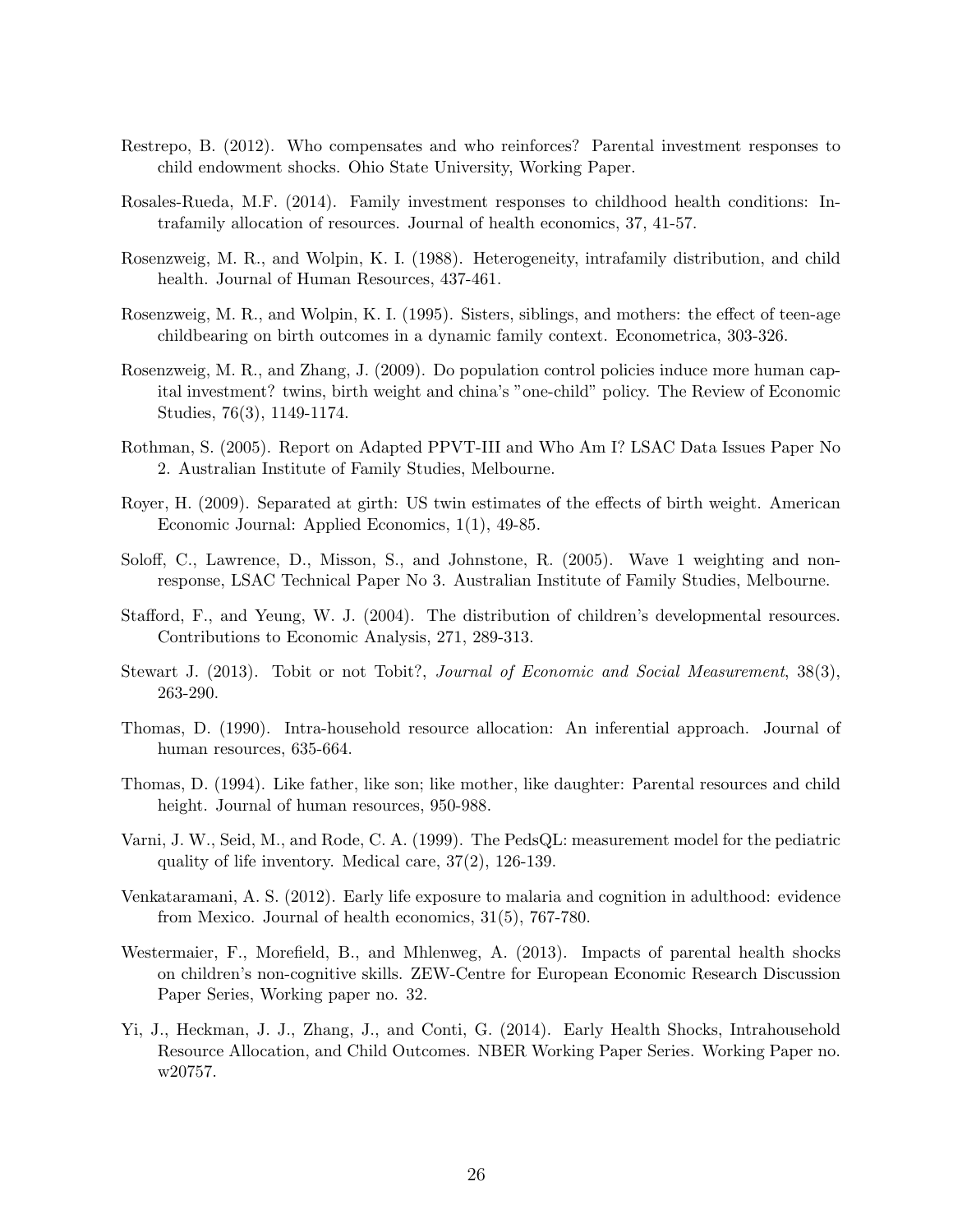# Tables

| Weekly mother's time investment - main sample |                                                    |        |        |        |  |
|-----------------------------------------------|----------------------------------------------------|--------|--------|--------|--|
|                                               | Children aged 6-7 years<br>Children aged 6-7 years |        |        |        |  |
|                                               | Mean                                               | SD     | Mean   | SD     |  |
| Educational activities                        | 99.83                                              | 138.20 | 77.91  | 128.22 |  |
| Psychological support                         | 31.43                                              | 73.53  | 23.26  | 69.45  |  |
| Leisure activities                            | 425.54                                             | 444.44 | 407.09 | 494.34 |  |
| Eating                                        | 181.23                                             | 164.10 | 160.45 | 162.68 |  |
| Personal care                                 | 108.29                                             | 111.94 | 79.04  | 97.50  |  |
| Total time                                    | 846.31                                             | 626.24 | 747.75 | 642.80 |  |
| No. children                                  |                                                    | 910    |        | 910    |  |

Table 1: Weekly mother's time investment: main and ordinary-day sample

| Weekly mother's time investment - ordinary-day sample |        |                         |                         |        |  |
|-------------------------------------------------------|--------|-------------------------|-------------------------|--------|--|
|                                                       |        | Children aged 6-7 years | Children aged 6-7 years |        |  |
|                                                       | Mean   | SD.                     | Mean                    | SD     |  |
| Educational activities                                | 90.57  | 111.57                  | 83.26                   | 145.04 |  |
| Psychological support                                 | 21.65  | 52.36                   | 17.28                   | 55.82  |  |
| Leisure activities                                    | 363.23 | 341.53                  | 258.42                  | 274.41 |  |
| Eating                                                | 180.57 | 141.14                  | 162.91                  | 171.44 |  |
| Personal care                                         | 105.57 | 96.89                   | 86.11                   | 105.00 |  |
| Total time                                            | 761.58 | 486.27                  | 607.98                  | 496.65 |  |
| No. children                                          |        | 158                     |                         | 158    |  |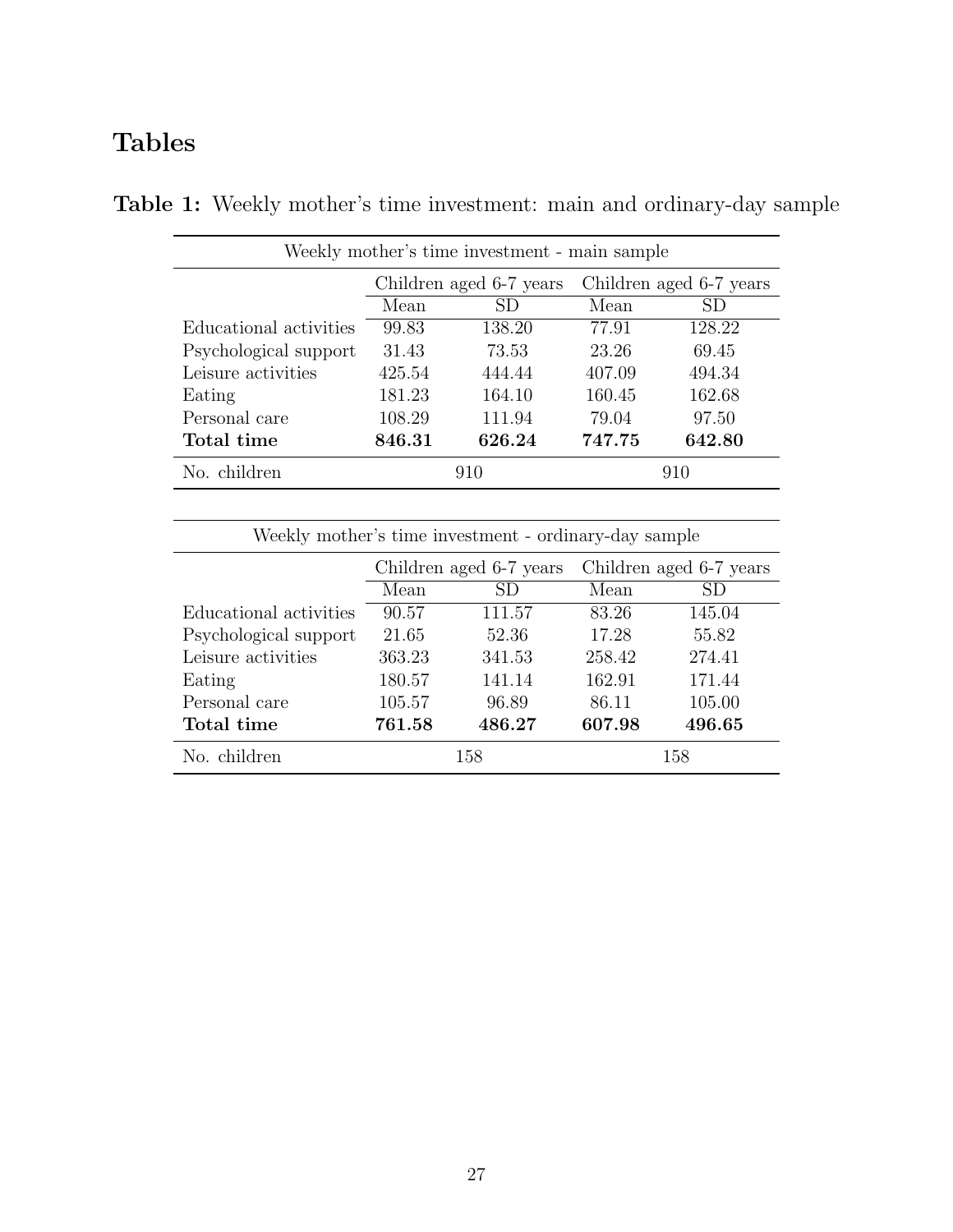|                          | <b>Standardized Variables</b> |           |                |       |
|--------------------------|-------------------------------|-----------|----------------|-------|
| Variables                | Mean                          | <b>SD</b> | Min            | Max   |
| <i>Cognitive ability</i> |                               |           |                |       |
| 4-5 years old            | 0.04                          | 0.97      | $-2.40$        | 3.45  |
| 6-7 years old            | 0.05                          | 0.98      | $-4.79$        | 3.38  |
| 8-9 years old            | 0.08                          | 0.99      | $-4.64$        | 3.70  |
| Socio-emotional ability  |                               |           |                |       |
| 4-5 years old            | 0.08                          | 0.96      | $-3.48$        | 1.73  |
| 6-7 years old            | 0.09                          | 0.91      | $-3.72$        | 1.52  |
| 8-9 years old            | 0.10                          | 0.91      | $-4.04$        | 1.38  |
| Physical health          |                               |           |                |       |
| $4-5$ years old          | 0.09                          | 0.91      | $-3.66$        | 1.56  |
| 6-7 years old            | 0.04                          | 0.98      | $-4.68$        | 1.22  |
| 8-9 years old            | 0.07                          | 0.97      | $-4.39$        | 1.17  |
|                          |                               |           | Raw Variables  |       |
|                          | Mean                          | <b>SD</b> | Min            | Max   |
| Cognitive ability        |                               |           |                |       |
| $4-5$ years old          | 65.64                         | 5.45      | 51.98          | 84.78 |
| 6-7 years old            | 74.83                         | 4.90      | 50.50          | 91.58 |
| 8-9 years old            | 79.56                         | 4.76      | 56.80          | 96.98 |
| Socio-emotional ability  |                               |           |                |       |
| 4-5 years old            | 8.25                          | 4.79      | $\overline{0}$ | 26    |
| 6-7 years old            | 6.83                          | 4.34      | $\overline{0}$ | 25    |
| 8-9 years old            | 6.38                          | 4.52      | $\overline{0}$ | 27    |
| Physical health          |                               |           |                |       |
| 4-5 years old            | 83.87                         | 9.94      | 42.86          | 100   |
| 6-7 years old            | 83.80                         | 13.45     | 18.75          | 100   |
| 8-9 years old            | 85.14                         | 13.06     | 25.00          | 100   |

Table 2: Descriptive statistics of child's human capital measures by child's age

The raw socio-emotional variable measures child's behavioral problems, therefore a higher score implies more socio-emotional problems. On the contrary, the standardized socio-emotional variable is higher for children with a better socio-emotional ability.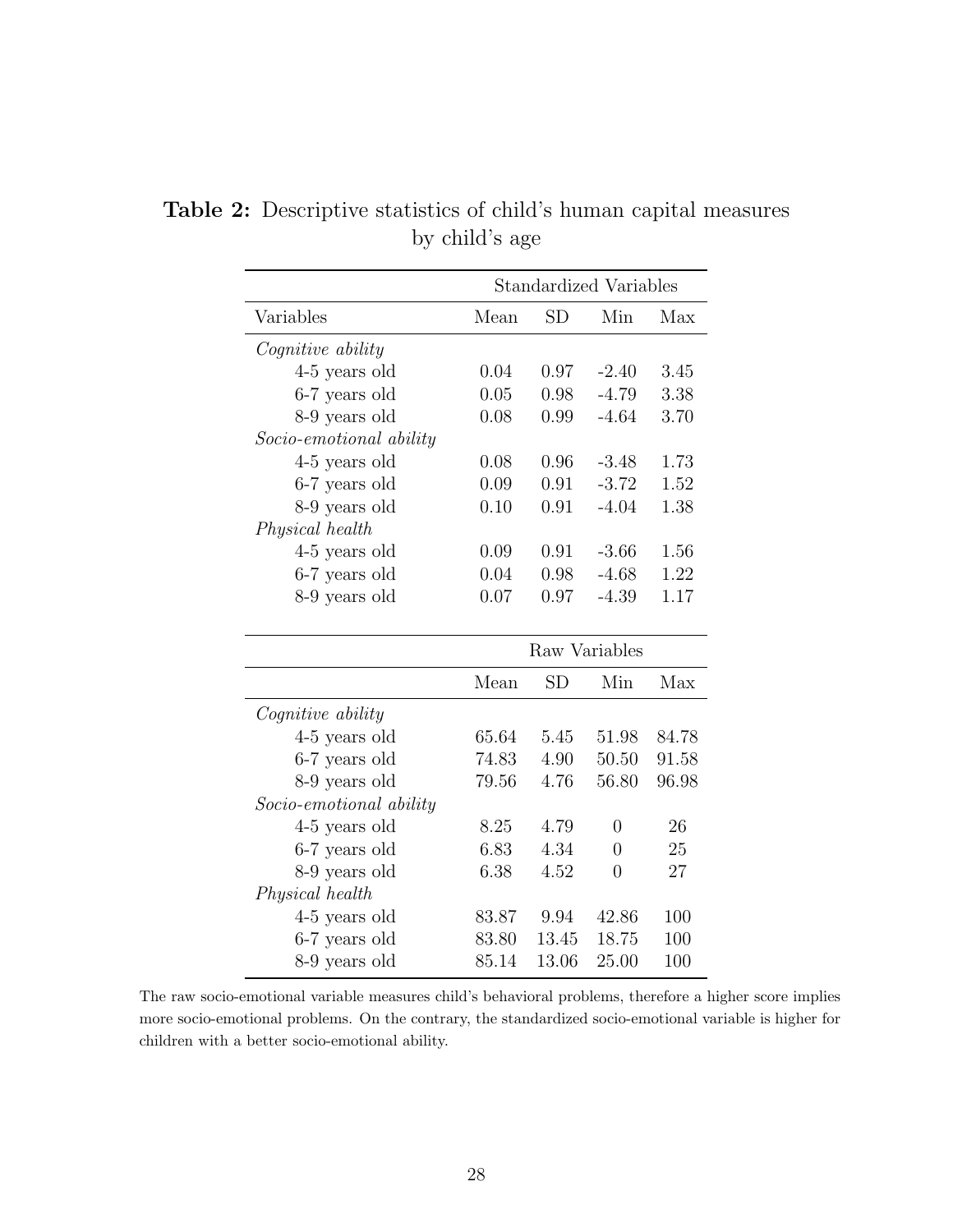| Variables                                        | Mean      | SD        |
|--------------------------------------------------|-----------|-----------|
| <i>Time invariant variables</i>                  |           |           |
| Intensive care at birth (dummy)                  | 0.14      | 0.35      |
| Male (dummy)                                     | 0.50      | 0.50      |
| Mother with degree (dummy)                       | 0.42      | 0.49      |
| Poor mother's general health (dummy)             | 0.05      | 0.22      |
| Unemployed or inactive mother (dummy)            | 0.24      | 0.43      |
| <i>Time varying variables</i>                    |           |           |
| Pupil-teacher ratio                              | 20.85     | 6.85      |
| Teacher's years of experience                    | 16.29     | 11.05     |
| Equivalised family income                        | 46,743.07 | 30,682.13 |
| Family shocks                                    |           |           |
| Sickness of a close relative (dummy)             | 0.06      | 0.23      |
| Sickness of a close friend (dummy)               | 0.10      | 0.30      |
| Death of a close relative (dummy)                | 0.04      | 0.19      |
| Death of a close friend (dummy)                  | 0.18      | 0.39      |
| Hours of informal care (deviation from the mean) | $-0.15$   | 2.79      |
| Hours of formal care (deviation from the mean)   | $-0.17$   | 2.56      |
| Informal care (dummy)                            | 0.19      | 0.39      |
| Formal care (dummy)                              | 0.15      | 0.36      |

### Table 3: Descriptive statistics of control variables

Statistics of time invariant variables are computed using information in wave 1, when children are 4-5 years old, except for mother's variable which are measured in wave 2. Statistics of time variant variables are obtained pooling observations when children are 6-7 and 8-9 years old.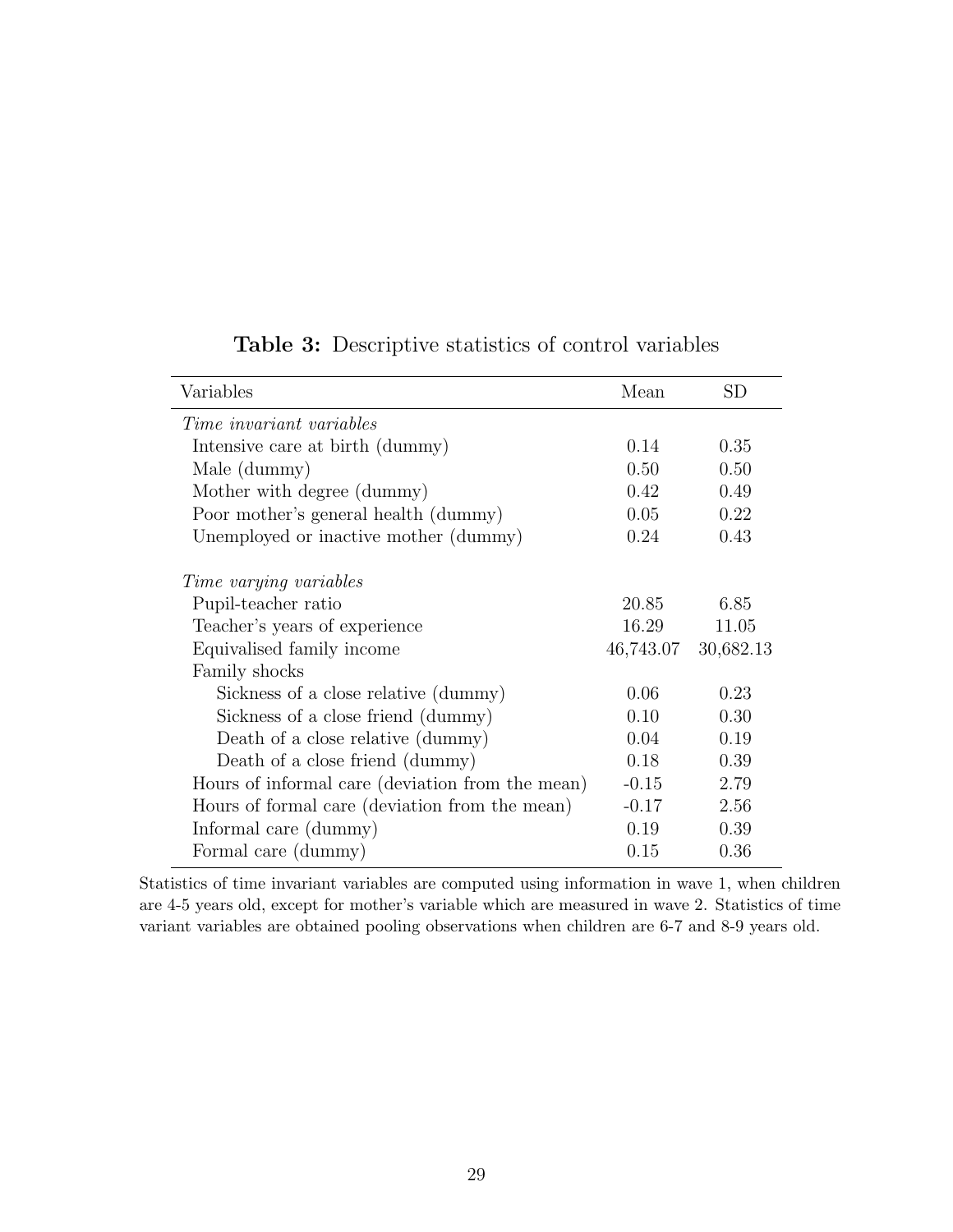|                               | Child fixed effects models |                     |  |
|-------------------------------|----------------------------|---------------------|--|
|                               | without IV                 | with IV             |  |
| Cognitive ability             | $-16.611$                  | $\overline{52.236}$ |  |
|                               | (25.286)                   | (47.090)            |  |
| Socio-emotional ability       | $-88.203***$               | $-117.509*$         |  |
|                               | (31.385)                   | (61.407)            |  |
| Physical health               | $-2.090$                   | $-70.874$           |  |
|                               | (27.259)                   | (57.359)            |  |
| Pupil-teacher ratio           | 19.366                     | 10.609              |  |
|                               | (15.869)                   | (16.233)            |  |
| Pupil-teacher ratio (squared) | $-0.628$                   | $-0.388$            |  |
|                               | (0.424)                    | (0.436)             |  |
| Teacher experience (years)    | 0.248                      | 1.019               |  |
|                               | (1.899)                    | (1.924)             |  |
| Family income                 | $-0.003**$                 | $-0.002$            |  |
|                               | (0.001)                    | (0.001)             |  |
| Hours of informal care        | $-0.491$                   | $-10.298$           |  |
|                               | (15.072)                   | (15.474)            |  |
| Hours of formal care          | $-31.383**$                | $-29.033*$          |  |
|                               | (15.671)                   | (15.663)            |  |
| Informal care                 | $-3.944$                   | 55.706              |  |
|                               | (84.525)                   | (87.063)            |  |
| Formal care                   | 99.889                     | 72.862              |  |
|                               | (103.891)                  | (104.291)           |  |
| Constant                      | 806.865***                 | $-85.907***$        |  |
|                               | (157.982)                  | (29.107)            |  |
| No. observations              | 1,820                      | 1,820               |  |
| No. children                  | 910                        | 910                 |  |
| F tests (first stages)        |                            |                     |  |
| Cognitive ability             |                            | 122.65 [0.000]      |  |
| Socio-emotional ability       |                            | 102.07 [0.000]      |  |
| Physical health               |                            | 85.78 [0.000]       |  |
| Endogeneity test              |                            | 5.89 [0.117]        |  |

<span id="page-30-0"></span>Table 4: Mother's time investment model: Main estimation results.

Notes. \*\*\* p <0.01, \*\* p <0.05, \* p <0.1. Standard errors are reported in parenthesis. Physical health Franchick Chapter and the set of the set of the set of the set of the set of the set of the set of the set of the set of the set of the set of the set of the set of the set of the set of the set of the set (IV).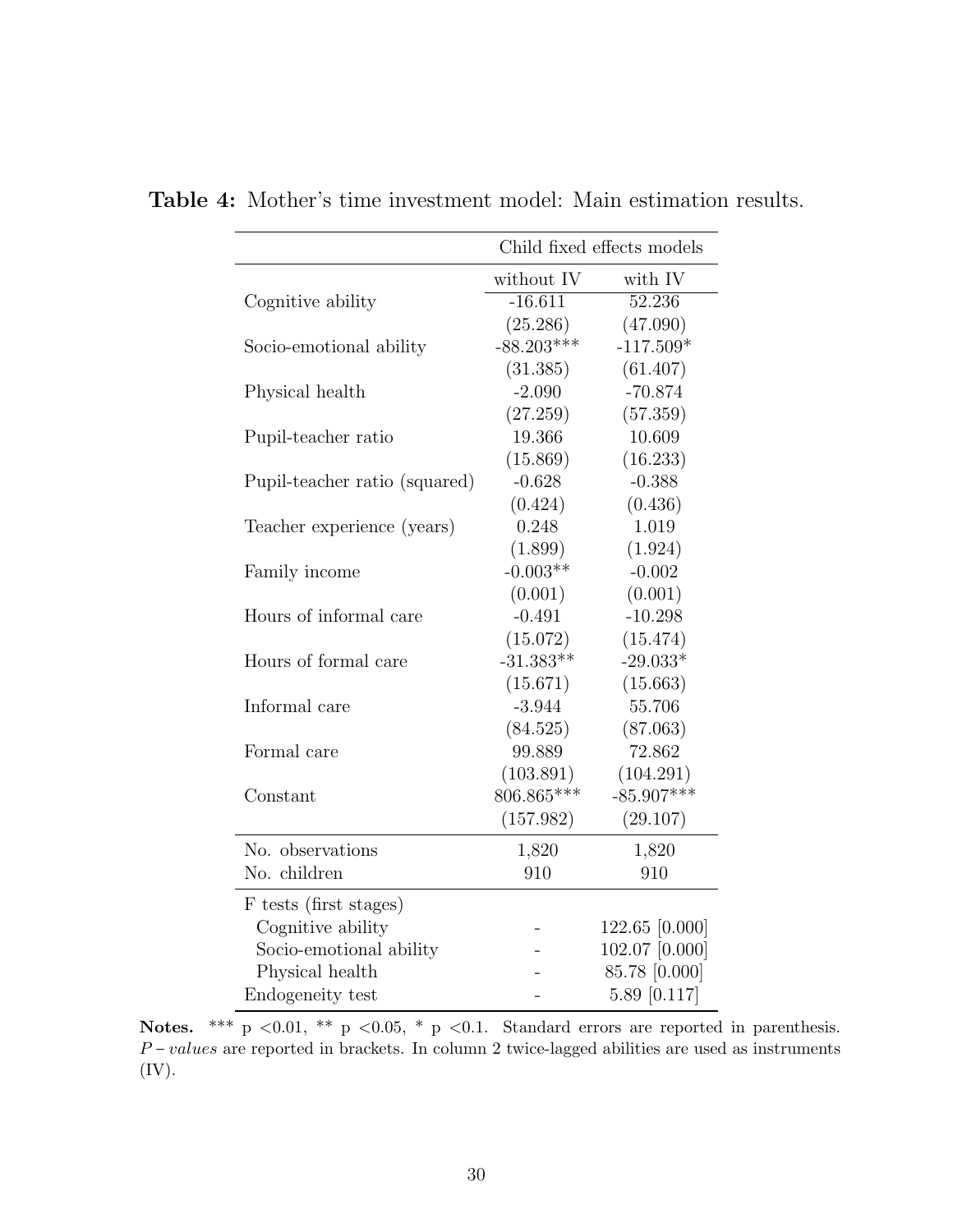|                                 |                                  | First stages                        |                             |
|---------------------------------|----------------------------------|-------------------------------------|-----------------------------|
|                                 |                                  |                                     |                             |
|                                 | Cognitive ability<br>$-0.584***$ | Socio-emotional ability<br>$0.042*$ | Physical health<br>$0.053*$ |
| Cognitive ability $(t-2)$       |                                  |                                     |                             |
|                                 | (0.031)                          | (0.026)                             | (0.030)                     |
| Socio-emotional ability $(t-2)$ | 0.038                            | $-0.460***$                         | $0.076**$                   |
|                                 | $-0,032$                         | (0.027)                             | (0.031)                     |
| Physical health $(t-2)$         | $-0.035$                         | $0.0520*$                           | $-0.518***$                 |
|                                 | (0.034)                          | (0.028)                             | (0.033)                     |
| Pupil-teacher ratio             | $-0,028$                         | $-0.000$                            | 0.014                       |
|                                 | (0.018)                          | (0.015)                             | (0.018)                     |
| Pupil-teacher ratio (squared)   | $0.001*$                         | 0.000                               | $-0.000$                    |
|                                 | (0.000)                          | (0.000)                             | (0.000)                     |
| Teacher experience (years)      | $-0,002$                         | 0.001                               | 0.003                       |
|                                 | (0.002)                          | (0.002)                             | (0.002)                     |
| Family income                   | 1.26e-06                         | 0.000                               | $-0.000$                    |
|                                 | $(1.39e-06)$                     | (0.000)                             | (0.000)                     |
| Hours of informal care          | 0.009                            | $-0.010$                            | 0.012                       |
|                                 | (0.017)                          | (0.014)                             | (0.017)                     |
| Hours of formal care            | 0.016                            | 0.004                               | $-0.008$                    |
|                                 | (0.018)                          | (0.015)                             | (0.017)                     |
| Informal care                   | 0.084                            | $-0.002$                            | $-0.086$                    |
|                                 | (0.097)                          | (0.081)                             | (0.095)                     |
| Formal care                     | $-0.011$                         | 0.072                               | 0.012                       |
|                                 | (0.116)                          | (0.097)                             | (0.114)                     |
| Constant                        | 0.003                            | 0.034                               | 0.015                       |
|                                 | (0.033)                          | (0.027)                             | (0.032)                     |
| No. observations                | 1,820                            | 1,820                               | 1,820                       |
| No. children                    | 910                              | 910                                 | 910                         |

<span id="page-31-0"></span>Table 5: First stage regressions for the mother's time investment model.

Notes. \*\*\*  $p \le 0.01$ , \*\*  $p \le 0.05$ , \*  $p \le 0.1$ . Standard errors are reported in parenthesis.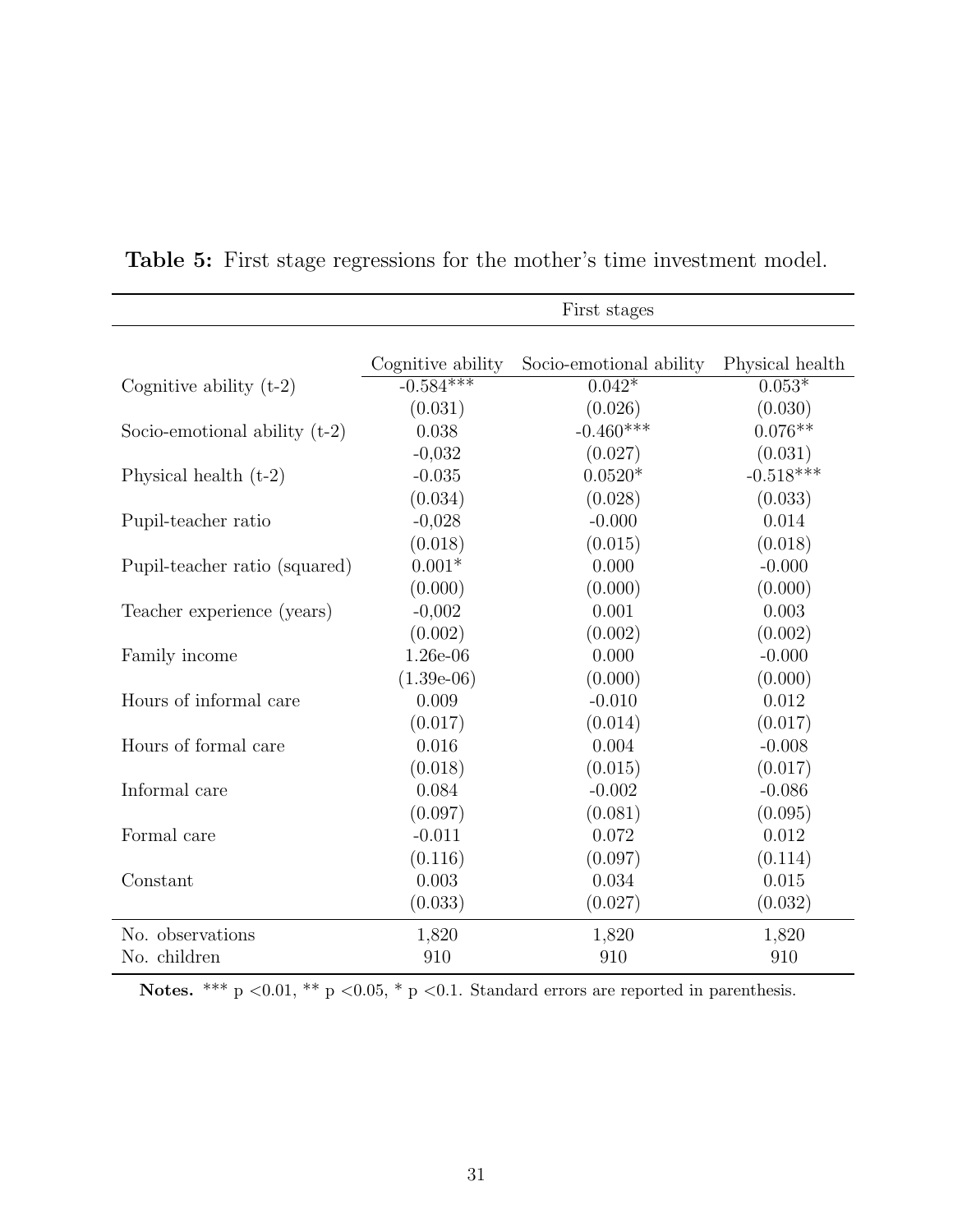|                               | Child fixed effects models |                |  |
|-------------------------------|----------------------------|----------------|--|
|                               | without IV                 | with IV        |  |
| Cognitive ability             | $-16.324$                  | 53.999         |  |
|                               | (25.346)                   | (47.054)       |  |
| Socio-emotional ability       | $-87.323***$               | $-119.066*$    |  |
|                               | (31.520)                   | (61.580)       |  |
| Physical health               | $-1.219$                   | $-70.879$      |  |
|                               | (27.356)                   | (57.511)       |  |
| Pupil-teacher ratio           | 19.297                     | 10.745         |  |
|                               | (15.911)                   | (16.266)       |  |
| Pupil-teacher ratio (squared) | $-0.627$                   | $-0.394$       |  |
|                               | (0.425)                    | (0.436)        |  |
| Teacher experience (years)    | 0.199                      | 1.004          |  |
|                               | (1.906)                    | (1.931)        |  |
| Family income                 | $-0.003**$                 | $-0.002$       |  |
|                               | (0.001)                    | (0.001)        |  |
| Hours of informal care        | $-0.089$                   | $-9.633$       |  |
|                               | (15.130)                   | (15.519)       |  |
| Hours of formal care          | $-30.361*$                 | $-28.260*$     |  |
|                               | (15.734)                   | (15.698)       |  |
| Informal care                 | $-0.758$                   | 55.516         |  |
|                               | (84.849)                   | (87.262)       |  |
| Formal care                   | 99.685                     | 73.005         |  |
|                               | (104.071)                  | (104.316)      |  |
| Family shocks                 |                            |                |  |
| Sickness of a close relative  | 8.530                      | $-2.553$       |  |
|                               | (89.299)                   | (90.252)       |  |
| Sickness of a close friend    | 81.035                     | 58.953         |  |
|                               | (66.795)                   | (66.999)       |  |
| Death of a close relative     | 47.675                     | 24.403         |  |
|                               | (99.918)                   | (99.787)       |  |
| Death of a close friend       | 10.540                     | 15.970         |  |
|                               | (48.903)                   | (49.170)       |  |
| Constant                      | $794.452***$               | $-83.175***$   |  |
|                               | (158.589)                  | (29.342)       |  |
| No. observations              | 1,820                      | 1,820          |  |
| No. children                  | 910                        | 910            |  |
| F tests (first stages)        |                            |                |  |
| Cognitive ability             |                            | 123.01 [0.000] |  |
| Socio-emotional ability       |                            | 101.80 [0.000] |  |
| Physical health               |                            | 85.56 [0.000]  |  |
| Endogeneity test              |                            | 6.20 $[0.102]$ |  |

<span id="page-32-0"></span>Table 6: Mother's time investment model adding family shocks covariates

Notes. \*\*\* p <0.01, \*\* p <0.05, \* p <0.1. Standard errors are reported in parenthesis. Physical health - 85.56 [0.000]<br>
Endogeneity test - 6.20 [0.102]<br>
Notes. \*\*\*  $p \le 0.01$ , \*\*  $p < 0.05$ , \*  $p < 0.1$ . Standard errors are reported in parenthesis.<br>  $P-valuees$  are reported in brackets. In the estimation with IV we instruments.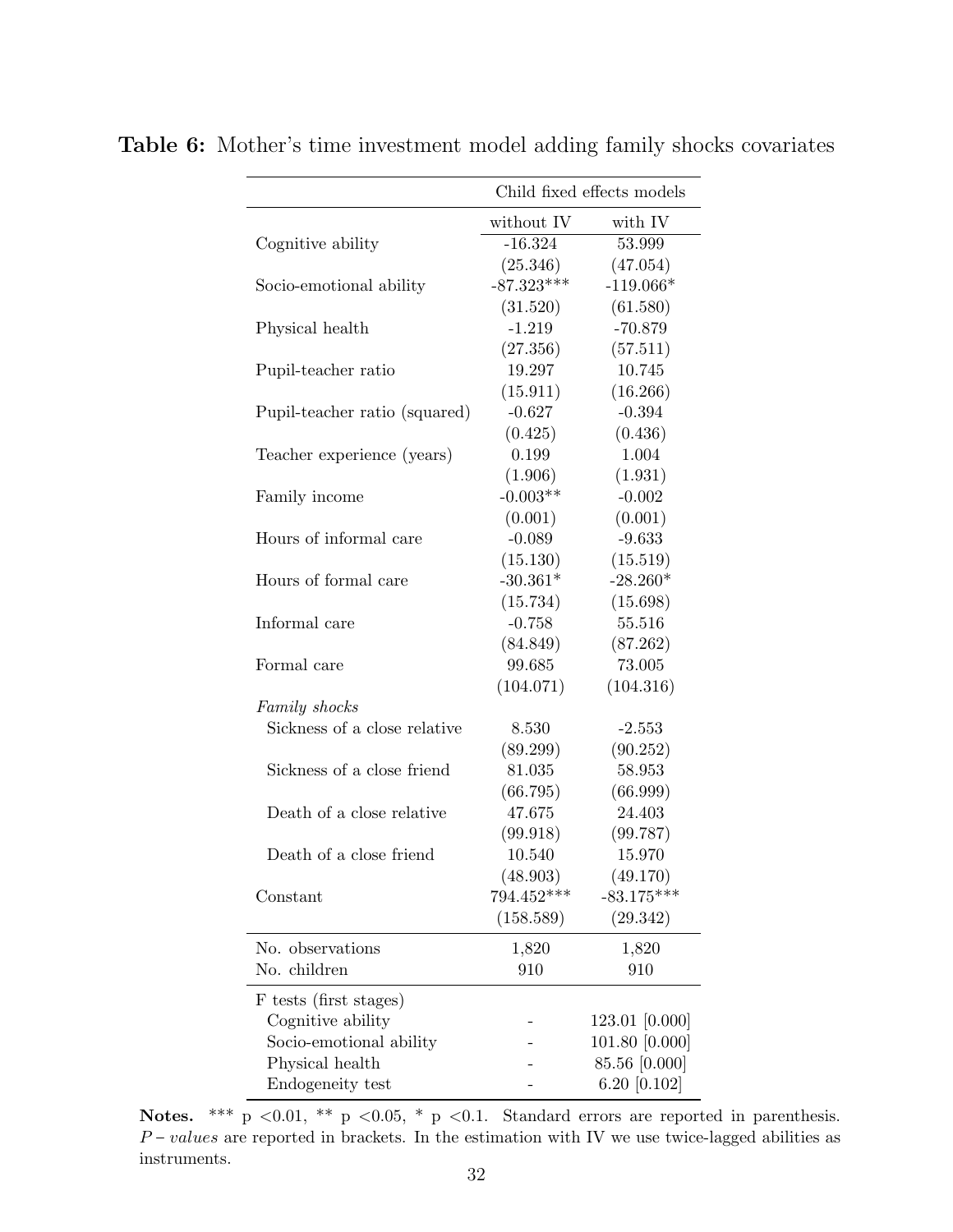|                                       |               | Child fixed effects models |
|---------------------------------------|---------------|----------------------------|
|                                       | without IV    | with IVs                   |
| Mothers without a degree              |               |                            |
| Cognitive ability                     | 52.895        | 61.328                     |
|                                       | (32.157)      | (58.218)                   |
| Socio-emotional ability               | $-92.227**$   | $-149.305**$               |
|                                       | (39.253)      | (75.843)                   |
| Physical health                       | 13.041        | $-89.396$                  |
|                                       | (34.010)      | (72.511)                   |
| Mothers with a degree                 |               |                            |
| Cognitive ability                     | $-126.022***$ | 35.983                     |
|                                       | (40.483)      | (79.846)                   |
| Socio-emotional ability               | $-75.439$     | $-54.975$                  |
|                                       | (51.905)      | (106.346)                  |
| Physical health                       | $-22.275$     | $-41.059$                  |
|                                       | (45.373)      | (94.794)                   |
| Constant                              | 840.595***    | $-84.136***$               |
|                                       | (158.539)     | (29.684)                   |
|                                       |               |                            |
| No. observations                      | 1,820         | 1,820                      |
| No. children                          | 910           | 910                        |
| F tests (first stages)                |               |                            |
| Cognitive ability                     |               | 61.59 [0.000]              |
| Socio-emotional ability               |               | 50.97 [0.000]              |
| Physical health                       |               | 43.01 [0.000]              |
| Cognitive ability (interaction)       |               | 52.31 [0.000]              |
| Socio-emotional ability (interaction) |               | 44.96 [0.000]              |
| Physical health (interaction)         |               | 42.74 [0.000]              |
| Endogeneity test                      |               | 9.070 [0.170]              |

<span id="page-33-0"></span>Table 7: Mother's time investment model by educational level

Notes. \*\*\* p <0.01, \*\* p <0.05, \* p <0.1. Standard errors are reported in parenthesis. Physical health (interaction)  $-$  42.74 [0.000]<br>Endogeneity test  $-$  9.070 [0.170]<br>Notes. \*\*\* p <0.01, \*\* p <0.05, \* p <0.1. Standard errors are reported in parenthesis.<br> $P$ -values are reported in brackets. In the estimat instruments. All models include the full set of covariates: pupil-teacher ratio, teacher's years of experience, family income and child care measures.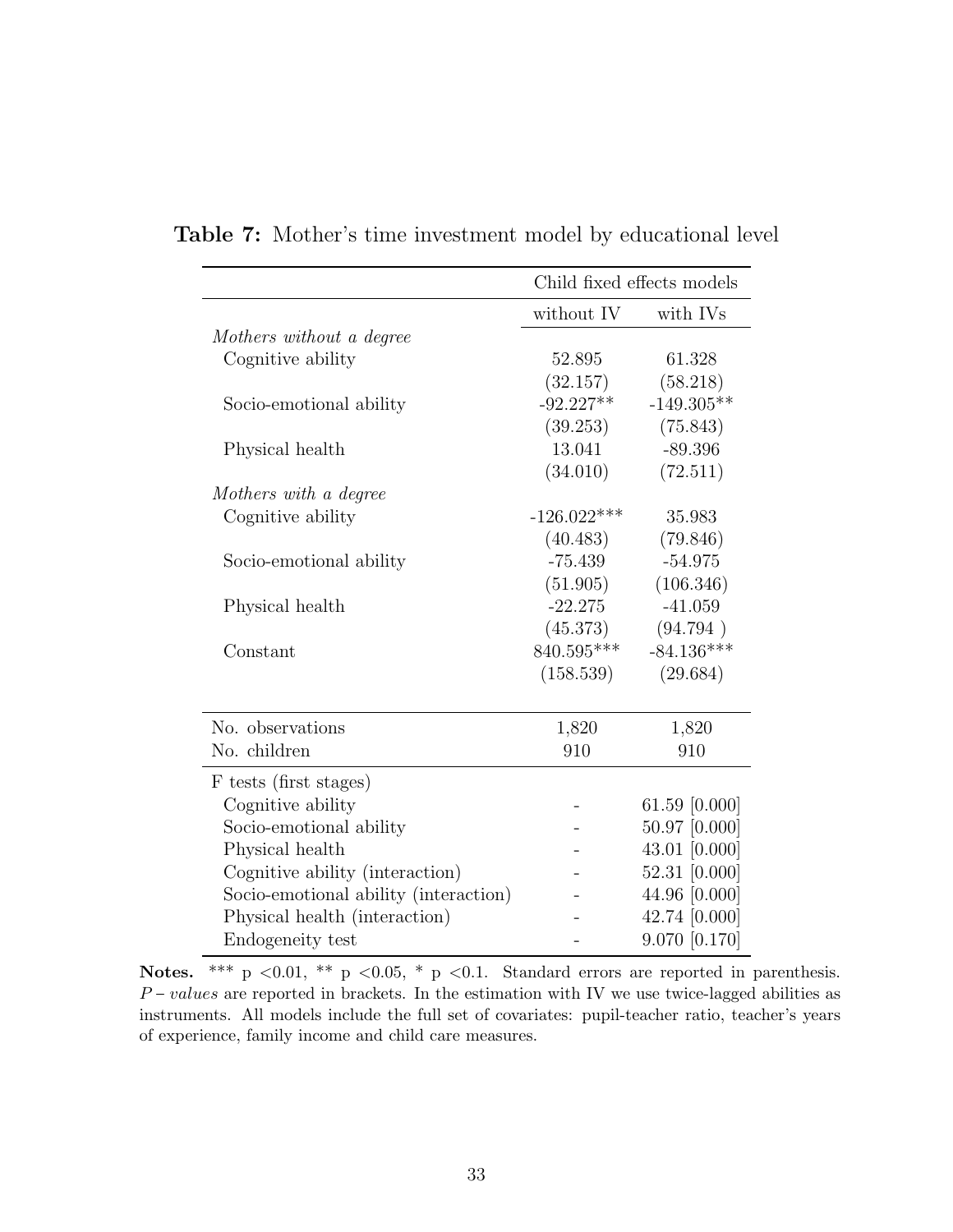|                                       | Child fixed effects models |                       |  |
|---------------------------------------|----------------------------|-----------------------|--|
|                                       | without IV                 | with IVs              |  |
| Mothers with a job                    |                            |                       |  |
| Cognitive ability                     | $-6.942$                   | 59.968                |  |
|                                       | (28.906)                   | (53.697)              |  |
| Socio-emotional ability               | $-64.564*$                 | $-72.523$             |  |
|                                       | (35.933)                   | (71.394)              |  |
| Physical health                       | 6.376                      | $-72.866$             |  |
|                                       | (30.886)                   | (64.907)              |  |
| Mothers without a job                 |                            |                       |  |
| Cognitive ability                     | $-42.514$                  | 17.524                |  |
|                                       | (52.371)                   | (102.257)             |  |
| Socio-emotional ability               | $-164.955**$               | $-254.490**$          |  |
|                                       | (64.544)                   | (119.753)             |  |
| Physical health                       | $-32.344$                  | $-76.335$             |  |
|                                       | (58.174)                   | (122.333)             |  |
| Constant                              | 796.221***                 | $-82.053***$          |  |
|                                       | (158.145)                  | (29.389)              |  |
| No. observations                      | 1,820                      | 1,820                 |  |
| No. children                          | 910                        | 910                   |  |
| F tests (first stages)                |                            |                       |  |
| Cognitive ability                     |                            | 61.48 $[0.000]$       |  |
| Socio-emotional ability               |                            | 51.37 [0.000]         |  |
| Physical health                       |                            | 42.78 [0.000]         |  |
| Cognitive ability (interaction)       |                            | 54.71 [0.000]         |  |
| Socio-emotional ability (interaction) |                            | 61.60 [0.000]         |  |
| Physical health (interaction)         |                            | 43.08 [0.000]         |  |
| Endogeneity test                      |                            | $7.04 \; [ \; 0.317]$ |  |

<span id="page-34-0"></span>Table 8: Mother's time investment model by employment status

Notes. \*\*\* p <0.01, \*\* p <0.05, \* p <0.1. Standard errors are reported in parenthesis. Physical health (interaction)  $\frac{20000}{20000}$ <br>
Endogeneity test  $\frac{10000}{20000}$ <br>
Notes.  $\frac{10000}{20000}$ <br>  $P-valuees$  are reported in brackets. In the estimation with IV we use twice-lagged abilities as instruments. All models include the full set of covariates: pupil-teacher ratio, teacher's years of experience, family income and child care measures.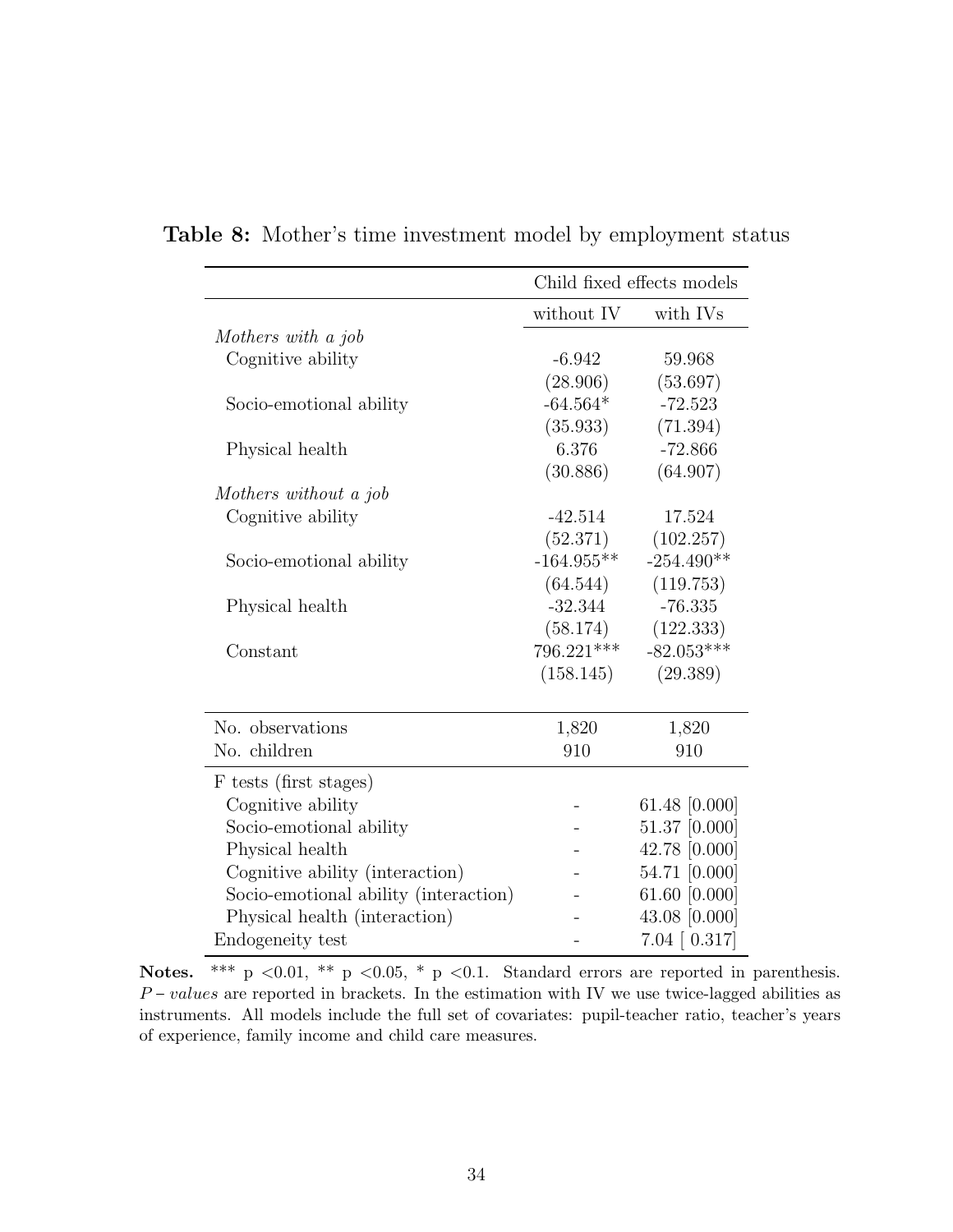|                                       | Child fixed effects models |                |  |
|---------------------------------------|----------------------------|----------------|--|
|                                       | without IV                 | with IVs       |  |
| Mothers with good or excellent health |                            |                |  |
| Cognitive ability                     | $-16.315$                  | 51.128         |  |
|                                       | (25.861)                   | (49.010)       |  |
| Socio-emotional ability               | $-79.661**$                | $-123.790*$    |  |
|                                       | (32.778)                   | (63.844)       |  |
| Physical health                       | $-3.738$                   | $-67.706$      |  |
|                                       | (28.444)                   | (59.559)       |  |
| Mothers with poor health              |                            |                |  |
| Cognitive ability                     | $-7.475$                   | 55.296         |  |
|                                       | (133.122)                  | (239.546)      |  |
| Socio-emotional ability               | $-189.903*$                | $-14.561$      |  |
|                                       | (113.298)                  | (239.271)      |  |
| Physical health                       | 30.877                     | $-112.227$     |  |
|                                       | (100.630)                  | (205.970)      |  |
| Constant                              | 794.994***                 | $-84.941***$   |  |
|                                       | (158.725)                  | (29.247)       |  |
|                                       |                            |                |  |
| No. observations                      | 1,820                      | 1,820          |  |
| No. children                          | 910                        | 910            |  |
| F tests (first stages)                |                            |                |  |
| Cognitive ability                     |                            | 61.27 [0.000]  |  |
| Socio-emotional ability               |                            | 51.82 [0.000]  |  |
| Physical health                       |                            | 45.04 [0.000]  |  |
| Cognitive ability (interaction)       |                            | 105.12 [0.000] |  |
| Socio-emotional ability (interaction) |                            | 54.24 [0.000]  |  |
| Physical health (interaction)         |                            | 55.53 [0.000]  |  |
| Endogeneity test                      |                            | 7.40 [0.286]   |  |

<span id="page-35-0"></span>Table 9: Mother's time investment model by health status

Notes. \*\*\* p <0.01, \*\* p <0.05, \* p <0.1. Standard errors are reported in parenthesis. Physical health (interaction)  $-$  55.53 [0.000]<br>Endogeneity test  $-$  7.40 [0.286]<br>Notes. \*\*\* p <0.01, \*\* p <0.05, \* p <0.1. Standard errors are reported in parenthesis.<br> $P$ -values are reported in brackets. In the estimati instruments. All models include the full set of covariates: pupil-teacher ratio, teacher's years of experience, family income and child care measures.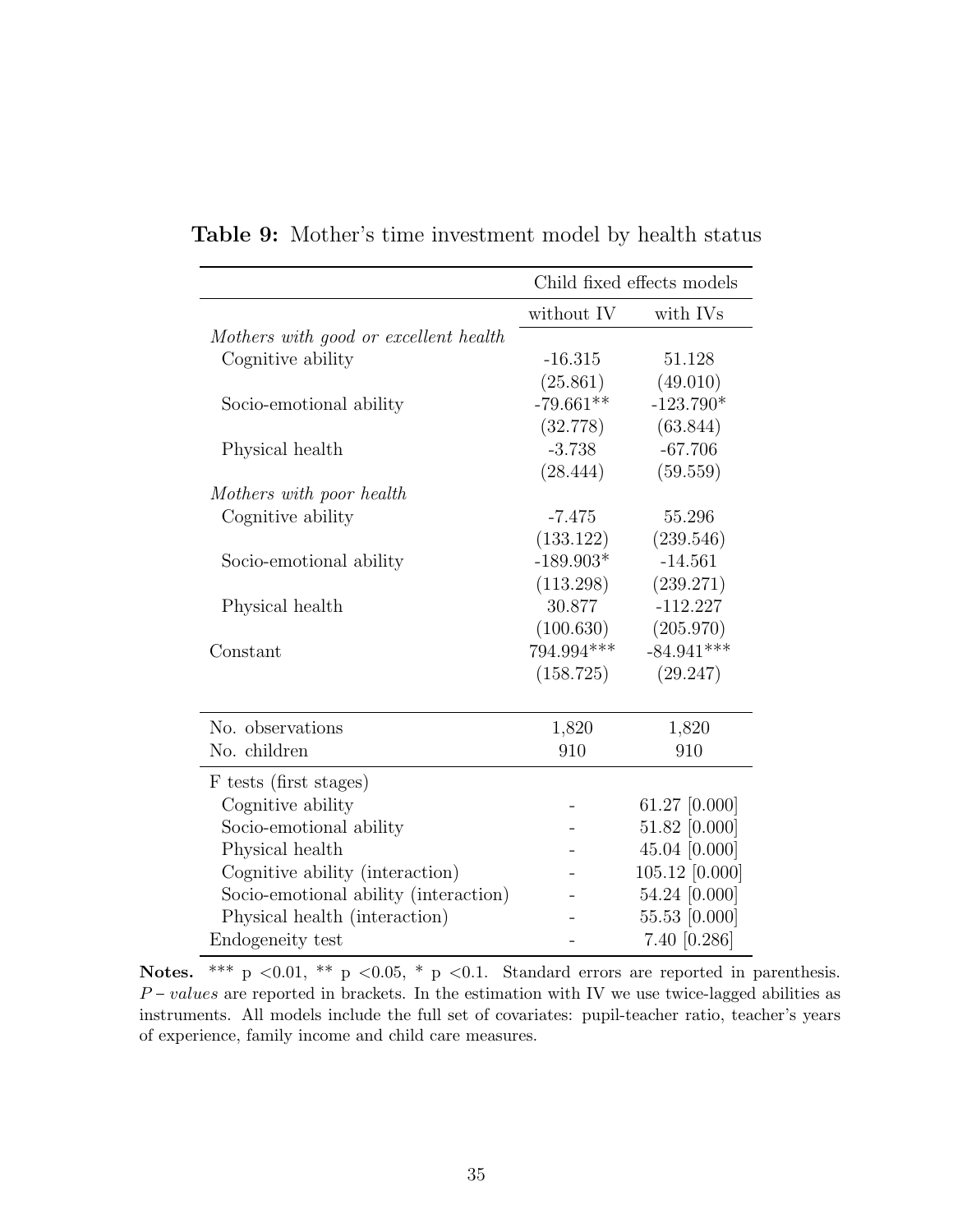<span id="page-36-0"></span>

|                                                                                                                                                                                                                    |                           |                            | Child fixed effects       |                            |
|--------------------------------------------------------------------------------------------------------------------------------------------------------------------------------------------------------------------|---------------------------|----------------------------|---------------------------|----------------------------|
|                                                                                                                                                                                                                    | without IVs<br>(baseline) | with IVs<br>(interactions) | without IVs<br>(baseline) | with IVs<br>(interactions) |
|                                                                                                                                                                                                                    |                           |                            |                           |                            |
| <i>Baseline</i> / Sons                                                                                                                                                                                             |                           |                            |                           |                            |
| Cognitive ability                                                                                                                                                                                                  | $-16.611$                 | 52.236                     | $-47.127$                 | 53.196                     |
|                                                                                                                                                                                                                    | (25.286)                  | (47.090)                   | (35.956)                  | (71.947)                   |
| Socio-emotional ability                                                                                                                                                                                            | $-88.203***$              | $-117.509*$                | $-91.598**$               | $-135.455*$                |
|                                                                                                                                                                                                                    | (31.385)                  | (61.407)                   | (41.782)                  | (81.316)                   |
| Physical health                                                                                                                                                                                                    | $-2.090$                  | $-70.874$                  | 20.773                    | $-15.192$                  |
|                                                                                                                                                                                                                    | (27.259)                  | (57.359)                   | (40.484)                  | (83.845)                   |
| Daughters                                                                                                                                                                                                          |                           |                            |                           |                            |
| Cognitive ability                                                                                                                                                                                                  |                           |                            | 15.417                    | 51.456                     |
|                                                                                                                                                                                                                    |                           |                            | (35.753)                  | (66.913)                   |
| Socio-emotional ability                                                                                                                                                                                            |                           |                            | $-80.604*$                | $-104.744$                 |
|                                                                                                                                                                                                                    |                           |                            | (48.041)                  | (98.354)                   |
| Physical health                                                                                                                                                                                                    |                           |                            | $-23.020$                 | $-122.231$                 |
|                                                                                                                                                                                                                    |                           |                            | (36.819)                  | (76.957)                   |
| Constant                                                                                                                                                                                                           | 806.865***                | $-85.907***$               | 800.352 ***               | $-87.675***$               |
|                                                                                                                                                                                                                    | (157.982)                 | (29.107)                   | (158.427)                 | (30.289)                   |
| No. observations                                                                                                                                                                                                   | 1,820                     | 1,820                      | 1,820                     | 1,820                      |
| No. children                                                                                                                                                                                                       | 910                       | 910                        | 910                       | 910                        |
| F tests (first stages)                                                                                                                                                                                             |                           |                            |                           |                            |
| Cognitive ability                                                                                                                                                                                                  | $\overline{a}$            | 122.65 [0.000]             | $\bar{ }$                 | 62.27 [0.000]              |
| Socio-emotional ability                                                                                                                                                                                            |                           | 102.07 [0.000]             |                           | 52.63 [0.000]              |
| Physical health                                                                                                                                                                                                    |                           | 85.78 [0.000]              |                           | 43.27 [0.000]              |
| Cognitive ability (interaction)                                                                                                                                                                                    |                           |                            |                           | 70.00 [0.000]              |
| Socio-emotional ability (interaction)                                                                                                                                                                              |                           |                            |                           | 52.18 [0.000]              |
| Physical health (interaction)                                                                                                                                                                                      |                           |                            |                           | 44.52 [0.000]              |
| Endogeneity test                                                                                                                                                                                                   |                           | 5.89 [0.117]               |                           | 6.16 $[0.406]$             |
| <b>Notes.</b> *** $p \le 0.01$ , ** $p \le 0.05$ , * $p \le 0.1$ . Standard errors are reported in parenthesis.<br>$P-values$ are reported in brackets. In the estimation with IV we use twice-lagged abilities as |                           |                            |                           |                            |

Table 10: Mother's time investment model by child's gender

Notes. \*\*\* p <0.01, \*\* p <0.05, \* p <0.1. Standard errors are reported in parenthesis. instruments. All models include the full set of covariates: pupil-teacher ratio, teacher's years of experience, family income and child care measures.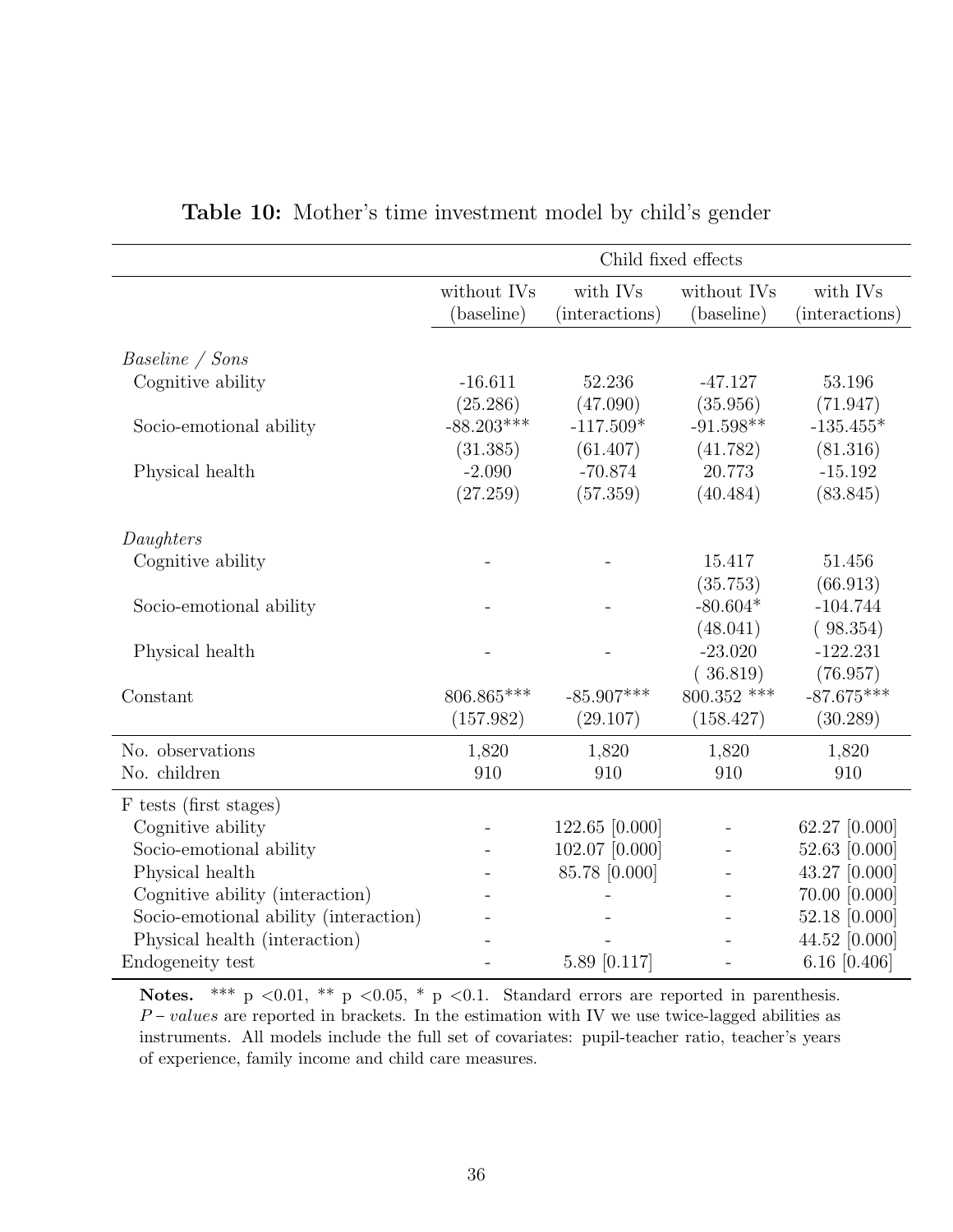<span id="page-37-0"></span>

|                                       |                |                    | Child fixed effects      |                |
|---------------------------------------|----------------|--------------------|--------------------------|----------------|
|                                       | without IVs    | with IVs           | without IVs              | with IVs       |
|                                       | (baseline)     | (interactions)     | (baseline)               | (interactions) |
|                                       |                |                    |                          |                |
| Baseline / Sons                       |                |                    |                          |                |
| Cognitive ability                     | $-6.883$       | 0.420              | $-9.719$                 | $-28.083$      |
|                                       | (12.977)       | (24.399)           | (18.472)                 | (37.423)       |
| Socio-emotional ability               | 12.397         | $-66.599**$        | 7.568                    | $-84.847**$    |
|                                       | (16.108)       | (31.817)           | (21.465)                 | (42.296)       |
| Physical health                       | $-10.047$      | 9.492              | $-16.670$                | 32.502         |
|                                       | (13.990)       | (29.720)           | (20.798)                 | (43.611)       |
|                                       |                |                    |                          |                |
| Daughters                             |                |                    |                          |                |
| Cognitive ability                     |                |                    | $-3.788$                 | 29.519         |
|                                       |                |                    | (18.368)                 | (34.804)       |
| Socio-emotional ability               |                |                    | 20.286                   | $-36.631$      |
|                                       |                |                    | (24.680)                 | (51.158)       |
| Physical health                       |                |                    | $-4.606$                 | $-14.792$      |
|                                       |                |                    | (18.915)                 | (40.028)       |
| Constant                              | 241.306***     | 3.182              | 239.437***               | 7,121          |
|                                       | (81.079)       | (15.081)           | (81.389)                 | (15.755)       |
|                                       |                |                    |                          |                |
| No. observations                      | 1,820          | 1,820              | 1,820                    | 1,820          |
| No. children                          | 910            | 910                | 910                      | 910            |
| F tests (first stages)                |                |                    |                          |                |
| Cognitive ability                     | $\overline{a}$ | 122.65 [0.000]     | $\overline{\phantom{a}}$ | 62.27 [0.000]  |
| Socio-emotional ability               |                | 102.07 [0.000]     |                          | 52.63 [0.000]  |
| Physical health                       |                | 85.78 [0.000]      |                          | 43.27 [0.000]  |
| Cognitive ability (interaction)       |                |                    |                          | 70.00 [0.000]  |
| Socio-emotional ability (interaction) |                |                    |                          | 52.18 [0.000]  |
| Physical health (interaction)         |                |                    |                          | 44.52 [0.000]  |
| Endogeneity test                      |                | $9.61$ [ $0.022$ ] |                          | 15.42 [0.017]  |

|  |  |  | Table 11: Father's time investment model by child's gender |  |  |  |  |
|--|--|--|------------------------------------------------------------|--|--|--|--|
|--|--|--|------------------------------------------------------------|--|--|--|--|

Notes. \*\*\* p <0.01, \*\* p <0.05, \* p <0.1. Standard errors are reported in parenthesis. Physical health (interaction)<br>  $\frac{44.52}{\text{Notes.}}$  +  $\frac{44.52}{\text{Notes.}}$ <br>  $\frac{44.52}{\text{Notes.}}$ <br>  $\frac{44.52}{\text{Notes.}}$ <br>  $\frac{44.52}{\text{Notes.}}$ <br>  $\frac{44.52}{\text{Notes.}}$ <br>  $\frac{44.52}{\text{Notes.}}$ <br>  $\frac{44.52}{\text{Notes.}}$ <br>  $\frac{44.52}{\text{Notes.}}$ <br>  $\frac{44.52$ instruments. All models include the full set of covariates: pupil-teacher ratio, teacher's years of experience, family income and child care measures.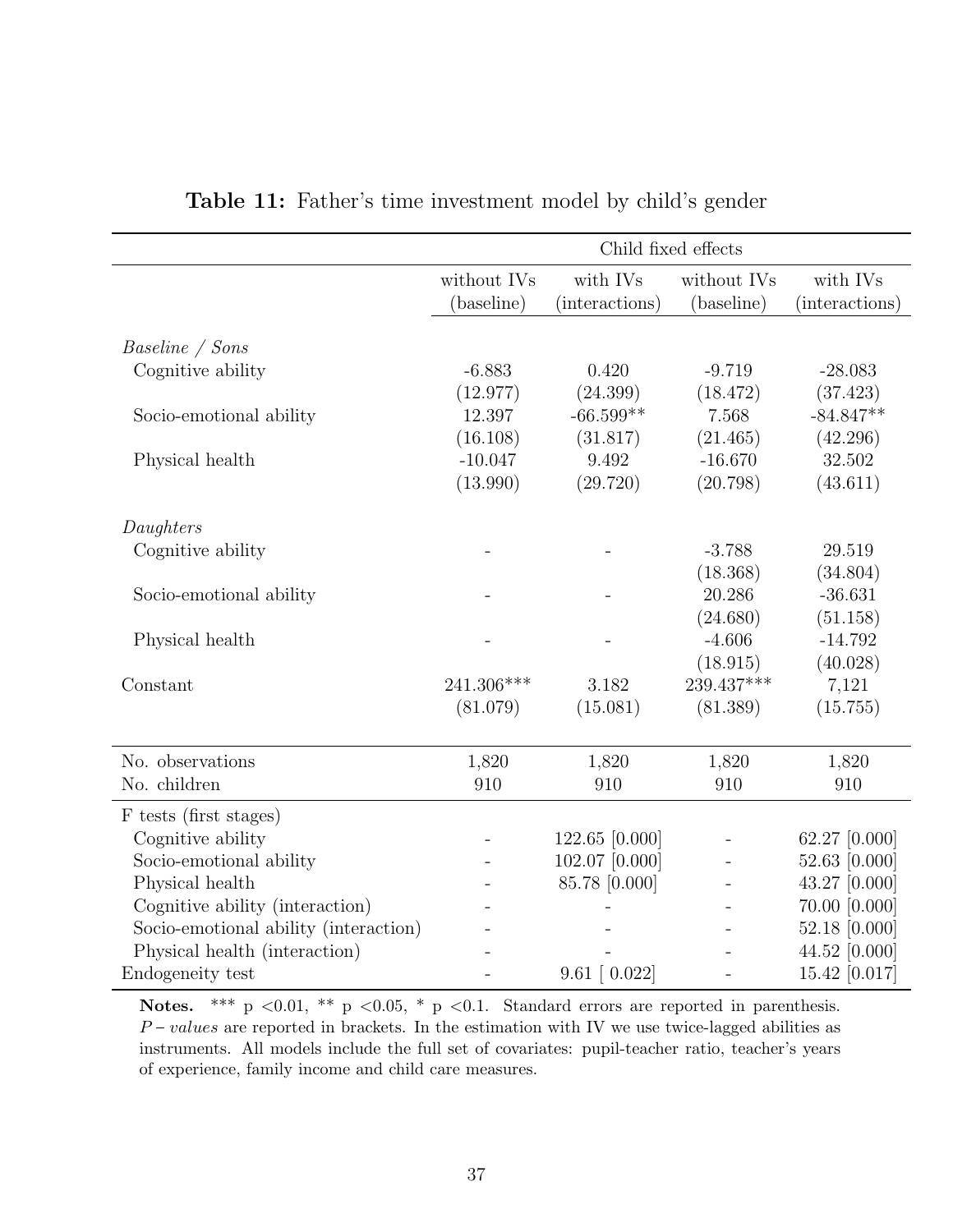|                         | Child fixed effects models |                           |
|-------------------------|----------------------------|---------------------------|
|                         | without IV                 | with IVs                  |
| Cognitive ability       | 22.814                     | $-56.614$                 |
|                         | (52.027)                   | (94.788)                  |
| Socio-emotional ability | $-137.236**$<br>(61.650)   | $-113.530$<br>(104.408)   |
| Physical health         | $-101.827*$                | $-105.679$                |
|                         | (56.160)                   | (92.807)                  |
| $\text{Constant}$       | 598.425**<br>(301.410)     | $-174.206***$<br>(58.057) |
|                         |                            |                           |
| No. observations        | 316                        | 316                       |
| No. children            | 158                        | 158                       |
| F tests (first stages)  |                            |                           |
| Cognitive ability       |                            | 24.91 [0.000]             |
| Socio-emotional ability |                            | 25.04 [0.000]             |
| Physical health         |                            | $30.54$ [0.000]           |
| Endogeneity test        |                            | 1.050 [0.789]             |

<span id="page-38-0"></span>Table 12: Mother's time investment model using ordinary days

Notes. \*\*\* p <0.01, \*\* p <0.05, \* p <0.1. Standard errors are reported in parenthesis. Endogeneity test Fig. 20.01,  $\frac{1.050}{2}$  [0.789]<br>Notes.  $\frac{***}{P}$   $\frac{1.050}{2}$  [0.789]<br>P – *values* are reported in brackets. In the estimation with IV we use twice-lagged abilities as instruments. All models include the full set of covariates: pupil-teacher ratio, teacher's years of experience, family income and child care measures.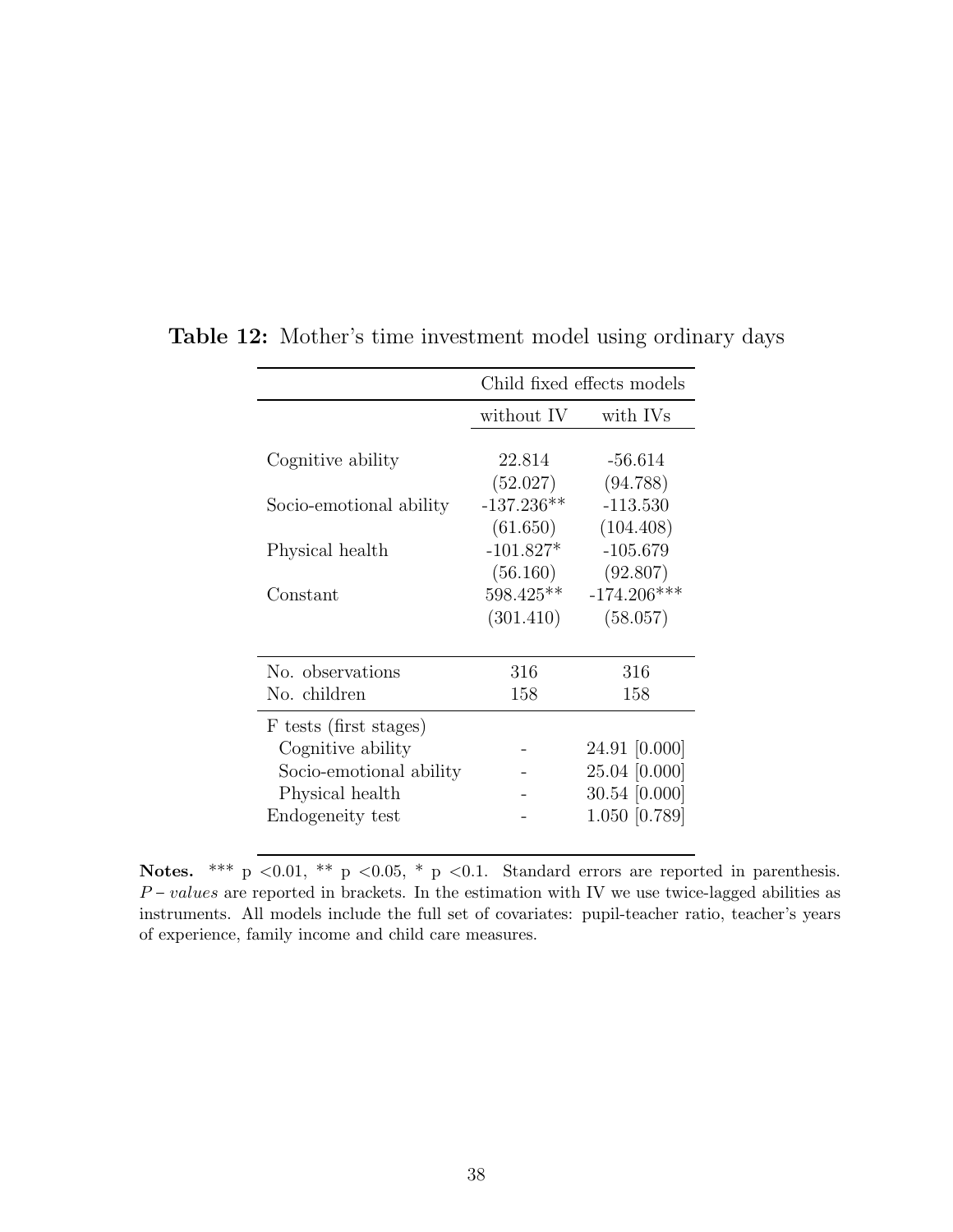|                               | Child fixed effects models |                    |  |
|-------------------------------|----------------------------|--------------------|--|
|                               | with IVs                   | with IVs           |  |
|                               | exactly identified         | over-identified    |  |
| Cognitive ability             | 52.236<br>(47.090)         | 53.725<br>(46.999) |  |
| Socio-emotional ability       | $-117.509*$                | $-120.704**$       |  |
|                               | (61.407)                   | (61.126)           |  |
| Physical health               | $-70.874$                  | $-62.730$          |  |
|                               | (57.359)                   | (56.974)           |  |
| Pupil-teacher ratio           | 10.609                     | 10.507             |  |
|                               | (16.233)                   | (16.224)           |  |
| Pupil-teacher ratio (squared) | $-0.388$                   | $-0.385$           |  |
|                               | (0.436)                    | (0.436)            |  |
| Teacher experience (years)    | 1.019                      | 0.990              |  |
|                               | (1.924)                    | (1.923)            |  |
| Family income                 | $-0.002$                   | $-0.002$           |  |
|                               | (0.001)                    | (0.001)            |  |
| Hours of informal care        | $-10.298$                  | $-10.542$          |  |
|                               | (15.474)                   | (15.465)           |  |
| Hours of formal care          | $-29.033*$                 | $-29.154*$         |  |
|                               | (15.663)                   | (15.654)           |  |
| Informal care                 | 55.706                     | 56.427             |  |
|                               | (87.063)                   | (87.015)           |  |
| Formal care                   | 72.862                     | 74.159             |  |
|                               | (104.291)                  | (104.229)          |  |
| Constant                      | $-85.907***$               | $-85.704***$       |  |
|                               | (29.107)                   | (29.091)           |  |
| No. observations              | 1,820                      | 1,820              |  |
| No. children                  | 910                        | 910                |  |
| F tests (first stages)        |                            |                    |  |
| Cognitive ability             | 122.65 [0.000]             | 61.34 [0.000]      |  |
| Socio-emotional ability       | 102.07 [0.000]             | 51.44 [0.000]      |  |
| Physical health               | 85.78 [0.000]              | 43.43 [0.000]      |  |
| Endogeneity test              | 5.89 [0.117]               | 5.640 [0.131]      |  |
| Sargan test                   |                            | 1.648 [0.6486]     |  |

<span id="page-39-0"></span>Table 13: Mother's time investment model: Estimation using additional instruments

Notes. \*\*\* p <0.01, \*\* p <0.05, \* p <0.1. Standard errors are reported in parenthesis. Endogeneity test  $\begin{array}{ccc} \text{Endogeneity test} & 5.89 & [0.117] & 5.640 & [0.131] \\ \text{Sargan test} & - & 1.648 & [0.6486] \\ \text{Notes.} & ** & p <0.01, ** p <0.05, * p <0.1. \end{array}$  Standard errors are reported in parenthesis.  $P-values$  are reported in brackets. Column 1 sho where twice-lagged abilities. Column 2 provides results from the overidentified model, where twice-lagged abilities as well as their interactions with a dummy for child's neonatal intensive care are used as instruments.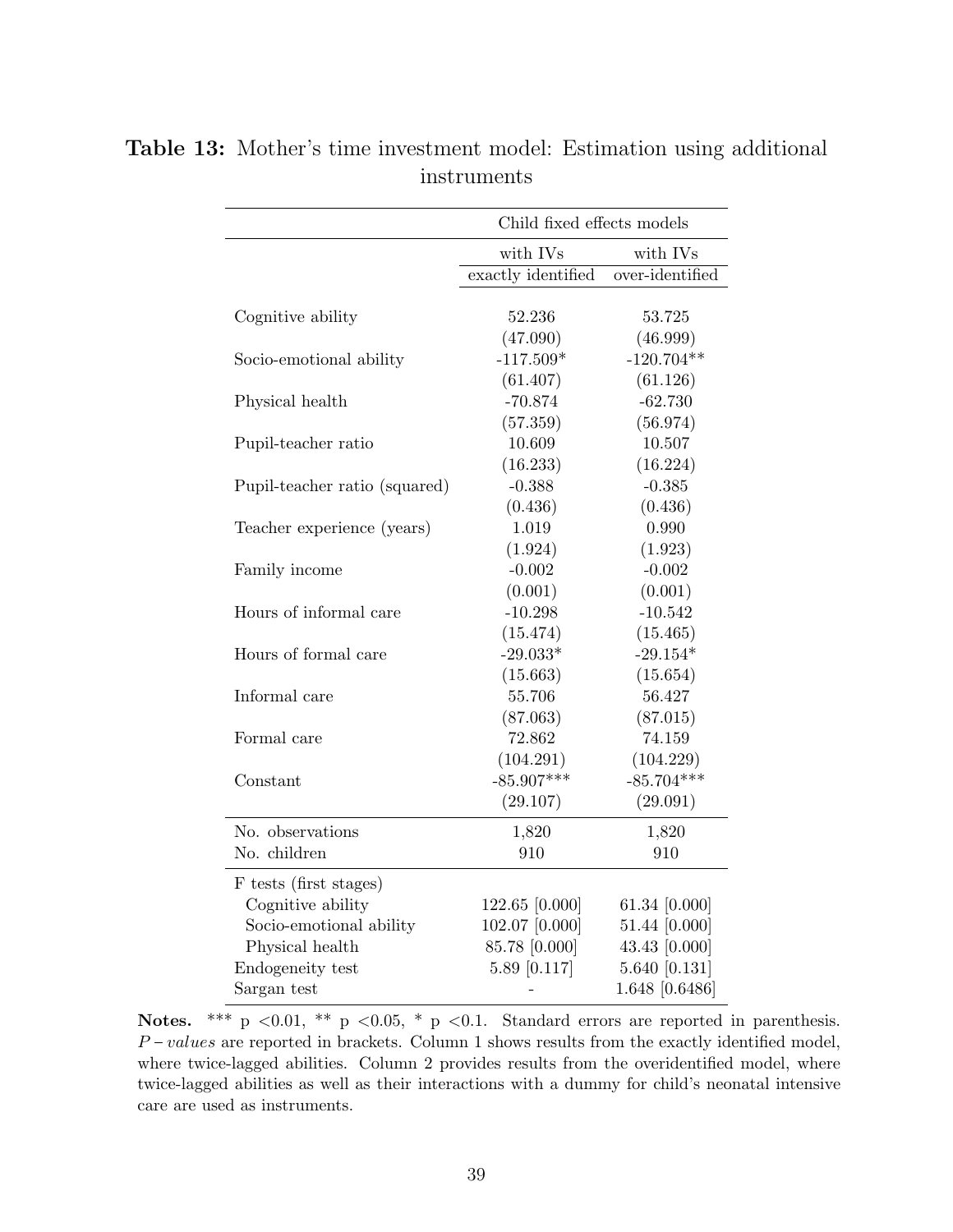# Appendix A

| <b>Activity Category</b> | List of Activities                                             |
|--------------------------|----------------------------------------------------------------|
| Eating                   | eating, drinking                                               |
| Personal Care            | bathing, dressing, hair care, health care                      |
| Educational Activities   | read a story, talked/sung to, sing/talk, helping with          |
|                          | chores, job                                                    |
| Leisure Activities       | organised sport or physical activity (e.g.swim/dance),         |
|                          | other organised lesson or activity (e.g. music, drama), ac-    |
|                          | tive free play (e.g. running, climbing, ball game), quiet      |
|                          | free play (e.g. craft, dress-ups), taken places with adult     |
|                          | (e.g.shopping), visiting people or special event, walking      |
|                          | (for travel or fun), ride bicycle or trike (for travel or fun) |
| Psychological Support    | held, cuddled, hugged, comforted, soothed                      |

Table 1: List of developmental activities included in the parental time investment measure

In the LSAC, time-use diares allow to record contemporaneous activities in each time interval, implying that the sum of child's time could exceed 24 hours in a day. Differently than other datasets that comprise time use diaries (as the Child Development Supplement from the Panel Study of Income Dynamics), the LSAC does not distinguish among primary and secondary activities. Therefore we have defined an algorithm in order to define the main (or primary) activity when two or more activities are recorded:

- 1. Educational Activities
- 2. Psychological Support
- 3. Leisure Activities
- 4. Eating
- 5. Personal Care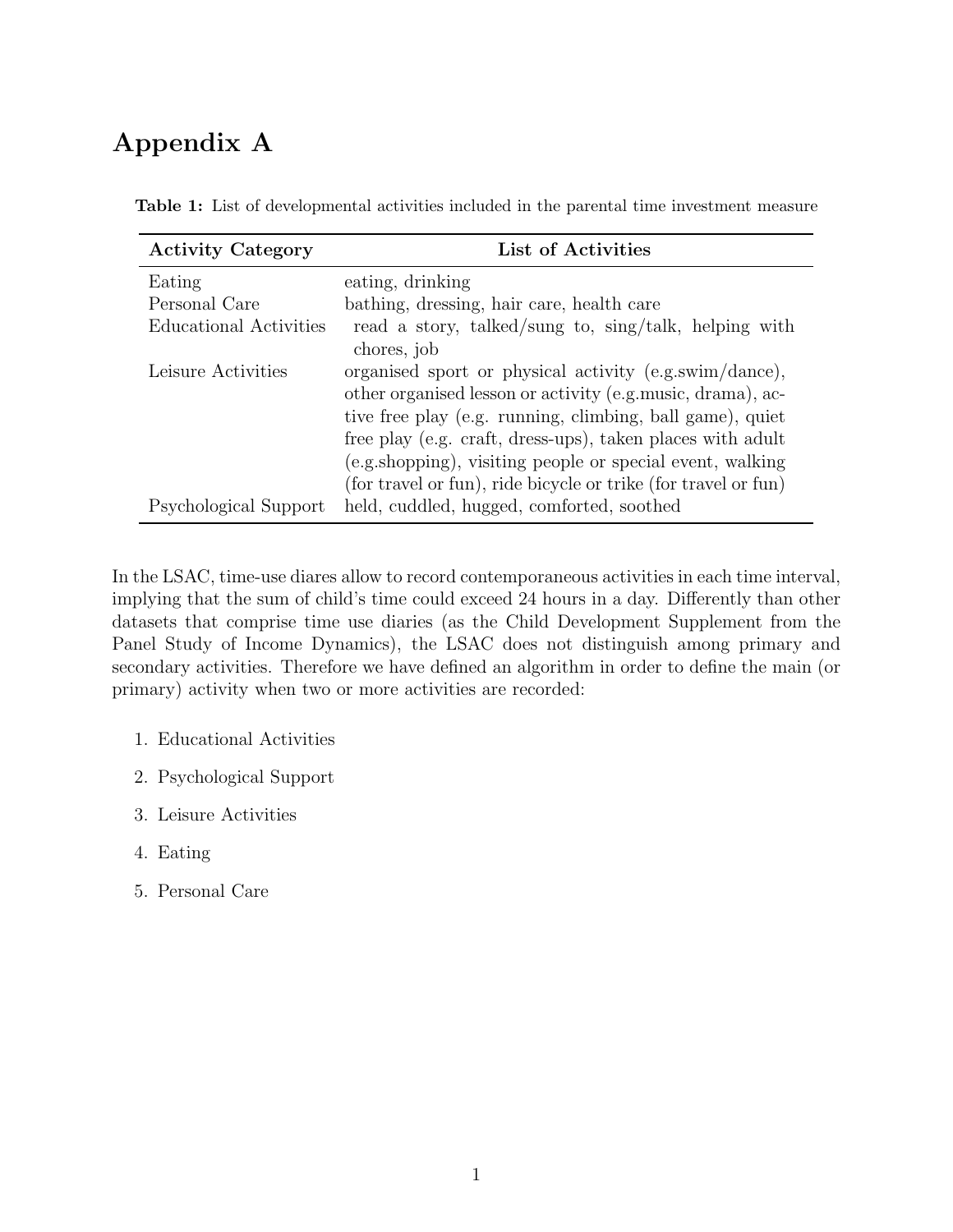# Appendix B

The Peabody Picture Vocabulary Test (PPVT) provides a measure of listening comprehension for spoken words in standard English and a screening test for verbal ability. The main part of the test involves items presented in picture plates, arranged in a multiple-choice format. Children are asked to "select the picture that best illustrates the meaning of the stimulus word presented orally by the examiner" (Dunn and Dunn 1997).

The Strength and Difficulty Questionnaire (SDQ) is a behavioural screening questionnaire composed by 25 items divided in 5 subscales (peer problems, emotional symptoms, hyperactivity, conduct problems and prosocial behaviour). The parent, who was the main carer, reports whether the description was 'certainly true", "somewhat true" or "not true". Each item scores from 0 (non true) to 2 (certainly true). Higher scores indicate more negative symptoms, except for the scores indicating prosocial behaviour. Here below we report the questions asked in the SDQ.

- $\bullet$  SDQ Peer problems subscale: mean of 5 parent-rated items assessing problems in the child's ability to form positive relationships with other children
	- rather solitary, tends to play alone
	- does not havehas at least a good friend
	- generally not liked by other children
	- picked on or bullied y other children
	- gets on better with adults than with other children
- SDQ Emotional symptoms subscale : mean of 5 parent-rated assessing a child's frequency of display of negative emotional states :
	- often complains of headaches, stomach aches or sickness
	- many worries, often seems worried
	- often unhappy, down-hearted or tearful
	- nervous or clingy in new situations, easily loses confidence
	- many fears, easily scared
- $\bullet$  SDQ Hyperactivity subscale: mean of 5 parent-rated items assessing child's fidgetiness, concentration span and impulsiveness:
	- restless, overactive, cannot stay still for long
	- constantly fidgeting or squirming
	- easily distracted, concentration wanders
	- does not stop and thinks things out before acting
	- doesn not sees tasks through to the end, poor attention span